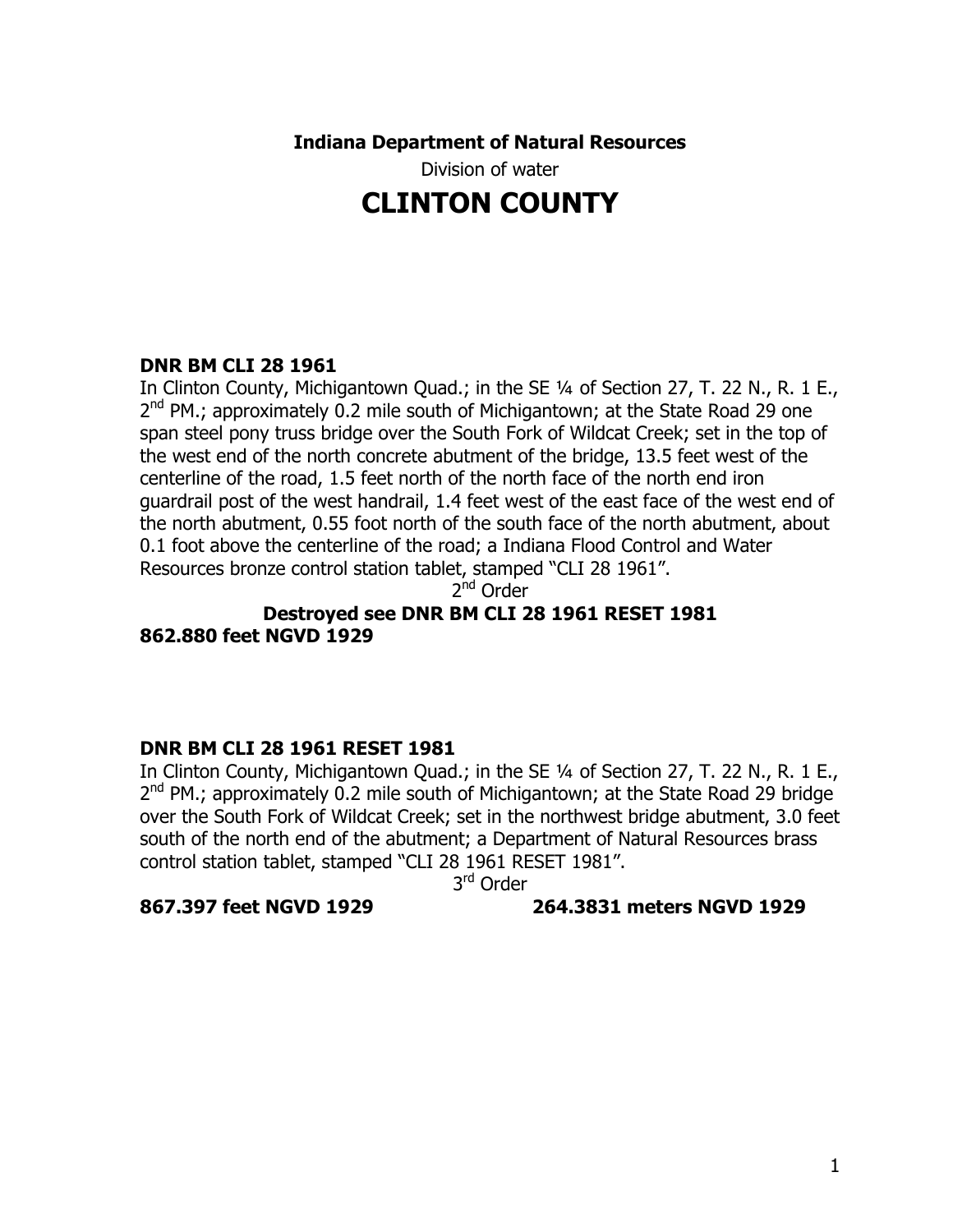#### **ISHC BM CLI C 24**

In Clinton County, Michigantown Quad.; in the SE 1/4 of Section 27, T. 22 N., R. 1 E.,  $2^{nd}$  PM.; approximately 0.2 mile south of Michigantown; at the State Road 29 bridge over the South Fork of Wildcat Creek; set in the southwest bridge abutment, 2.5 feet north of the south end of the abutment; a Indiana State Highway Commission brass bench mark tablet, stamped "CLI C 24".

3<sup>rd</sup> Order

#### **867.888 feet NGVD 1929 264.5328 meters NGVD 1929**

## **IDOH BM C 30 CLIN**

In Clinton County, Frankfort Quad., in the SW ¼ of Section 33, T. 22 N., R. 1 W.,  $2^{nd}$  P. M.; about 2 miles northwest of the court house in Frankfort; at the U.S. 421 bridge over Blinn Ditch; set near the south most end of the west most concrete guardrail of the bridge, 26.5 feet southwest of the centerline of U.S. 421, 0.5 foot northwest of the southeast end of the west most concrete guardrail, about 3 feet above the highway, and centered on the guardrail; a Indiana Department of Highways benchmark tablet, stamped "C 30 CLIN".

3rd Order

**833.825 feet NGVD 1929** 

## **IFC&WRC TBM SC 62, 1958**

In Clinton County, Mechanicsburg Quad., in the NW ¼ of Section 17, T. 20 N., R. 1 E.,  $2^{nd}$  P.M.; about 2.3 miles northeast of Mechanicsburg; about 0.7 mile west along 730 South Road from its "T" road intersection with 400 East Road to a 36-inch pipe culvert under the road; set in the top of the center of the south headwall of the culvert, 14.0 feet south of the centerline of the road, level with the road; a chiseled triangle.

2nd Order

## **885.023 feet NGVD 1929**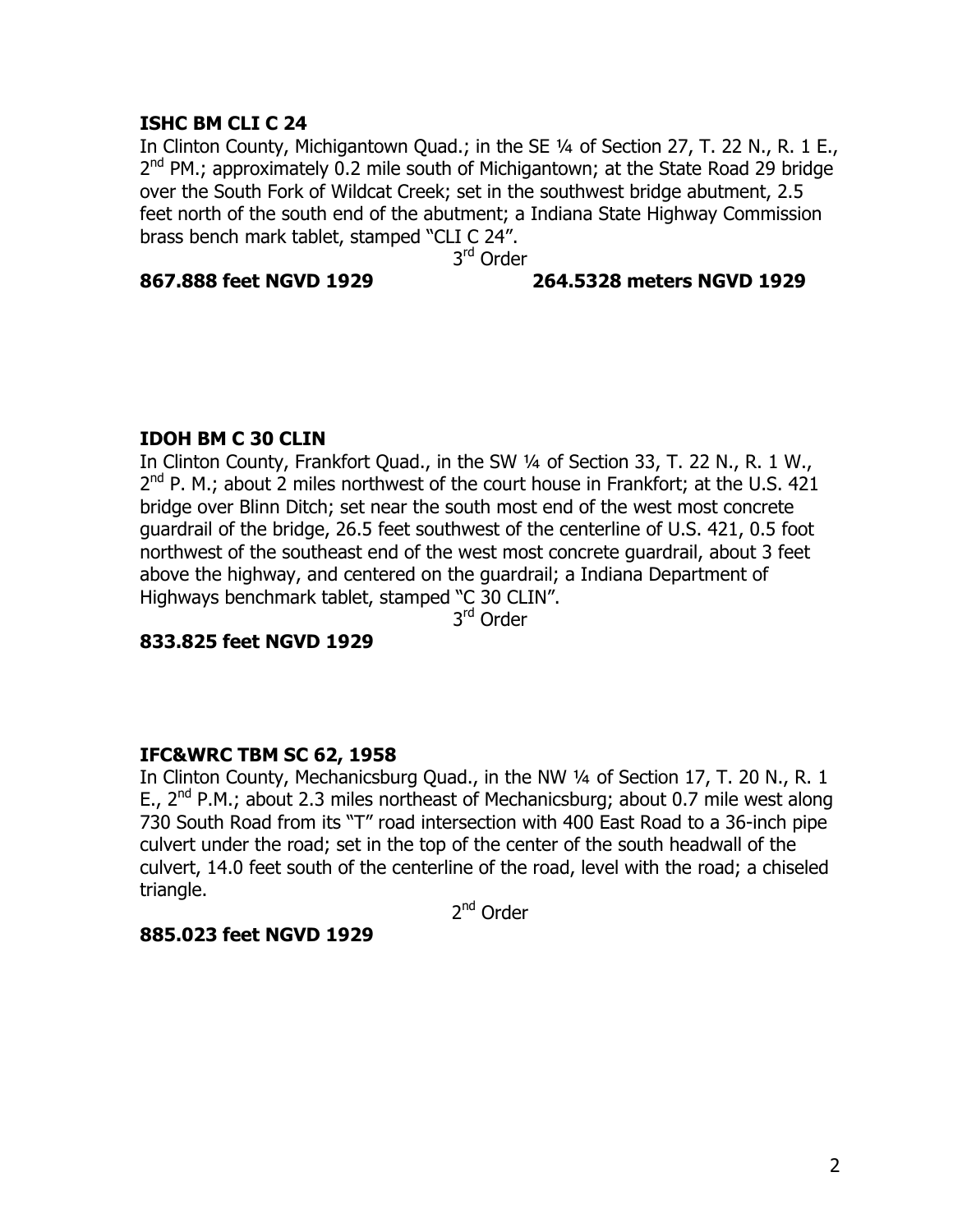## **IFC&WRC TBM SC 97, 1958**

In Clinton County, Mechanicsburg Quad., in the East ½ of Section 28, T. 20 N., R. 1 E.,  $2^{nd}$  P.M.; about 2.5 miles south of Cyclone; at the "T" road intersection of 400 East Road and 650 South Road; set in the southwest side of a power pole, 30 feet north of the centerline of 650 South Road, 21 feet west of the centerline of 400 East Road, 2.7 feet west of a wood fence post and about level with the road; a railroad spike driven through a brass tag, stamped "SC 97 1958".

2<sup>nd</sup> Order

#### **872.842 feet NGVD 1929**

## **IFC&WRC BM CLI 1, 1957**

In Clinton County, Mechanicsburg Quad., in the West ½ of Section 16, T. 20 N., R. 1 E.,  $2^{nd}$  P.M.; about 3.5 miles south of Cyclone; at the 400 East Road bridge over Sugar Creek; set in top of the east stone guardrail of the bridge, 54.0 feet south of the north end of the guardrail, 9.0 feet east of the centerline of the road and 1.0 foot above the road; a Indiana Flood Control & Water Resources Commission bench mark tablet, stamped "CLI 1 1957".

 $2<sup>nd</sup>$  order

## **877.358 feet NGVD 1929**

#### **USGS UE 888.1**

In Clinton County, Mechanicsburg Quad., in the SW 1/4 of Section 9, T. 20 N., R. 1 E.,  $2^{nd}$  P.M.; about 3.0 miles south of Cyclone; at the "T" road intersection of 400 East Road and 7o0 South Road, at the Scotland Christian Church; set in the top of the east end of the first step of the entrance to the church, 58.0 feet north of the centerline of 700 South Road, 53.0 feet east of the centerline of 400 East Road, 7.0 feet east of an iron pipe hand rail and 1.0 foot above the ground; a chiseled square.

2<sup>nd</sup> Order

#### **888.198 feet NGVD 1929**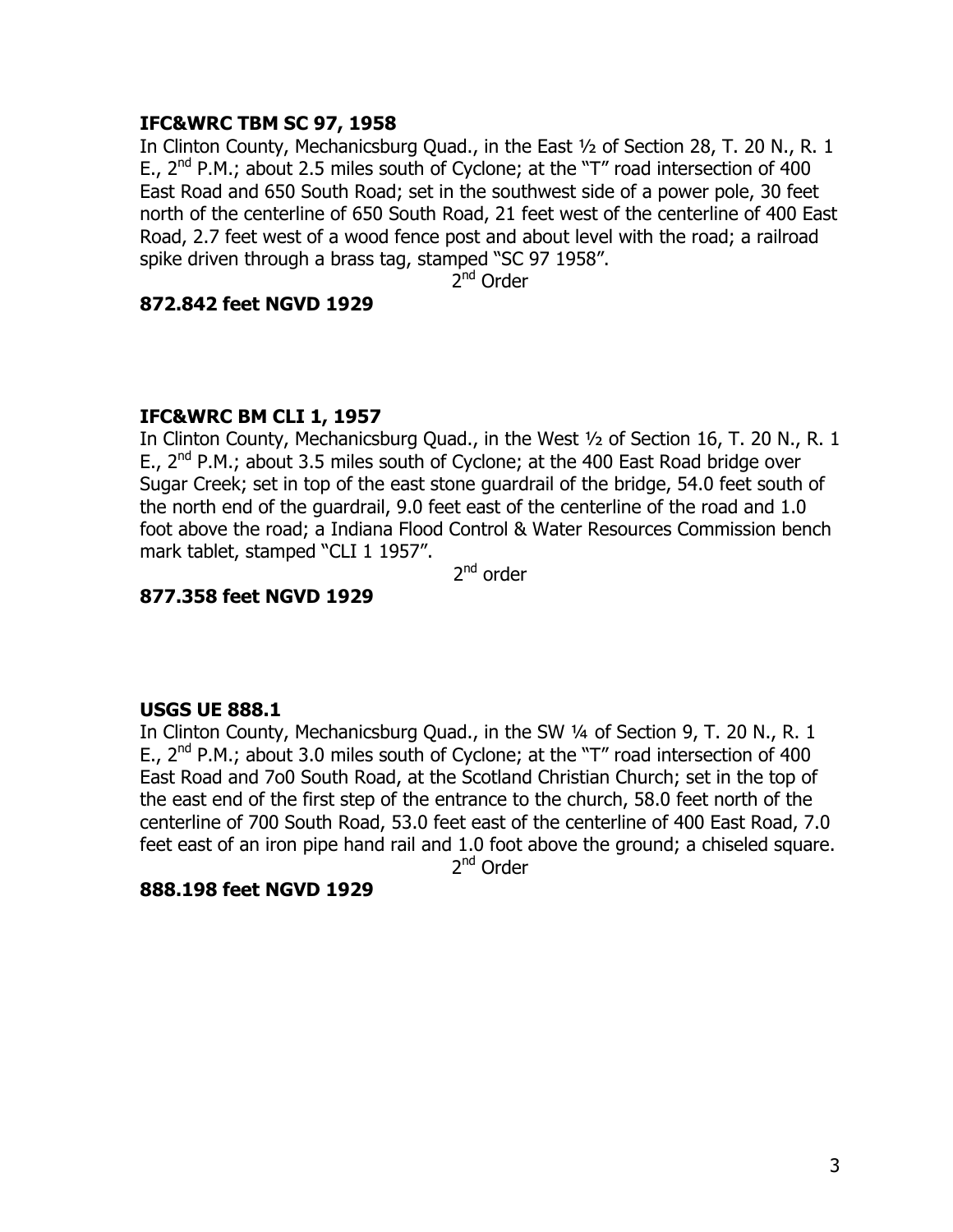## **IFC&WRC TBM SC 63, 1958**

In Clinton County, Mechanicsburg Quad., in the SW 1/4 of Section 9, T. 20 N., R. 1 E.,  $2^{nd}$  P.M.; about 3.0 miles south of Cyclone; about 0.2 mile east along 700 South Road from its "T" road intersection with 400 East Road to a 22-foot concrete bridge over a small tributary to Sugar Creek; set in top of the east end of the south guardrail of the bridge, 10 feet south of the centerline of the road, 3.3 feet above the road and 0.8 foot west of the east end of the south guardrail; a chiseled triangle.

2nd Order

#### **879.710 feet NGVD 1929**

#### **IFC&WRC BM CLI 2, 1957**

In Clinton County, Mechanicsburg Quad., in the SW 1/4 of Section 9, T. 20 N., R. 1 E.,  $2^{nd}$  P.M.; about 3.0 miles south of Cyclone; at the 700 South Road 38-foot concrete bridge over Davis Ditch; set in the top of the west end of the north concrete guardrail, 12.0 feet north of the centerline of the road, 3.7 feet east of the west end of the north concrete guardrail and 2.7 feet above the ground; a Indiana Flood Control & Water Resources Commission bench mark tablet, stamped "CLI 2 1957".

2<sup>nd</sup> Order Destroyed 5/24/1988 – stem still intact

## **879.713 feet NGVD 1929**

#### **IFC&WRC TBM SC 64, 1958**

In Clinton County, Mechanicsburg Quad., in the SE 1/4 of Section 9, T. 20 N., R. 1 E.,  $2<sup>nd</sup>$  P.M.; about 3.0 miles south of Cyclone; about 1.1 mile generally east along 700 South Road from its "T" road intersection with 400 East Road to a 36-inch twin pipe culvert under the road; set in the top of the northwest concrete headwall of the culvert, 12.8 feet southwest of the northeast end of the northwest concrete headwall, 12.0 feet northwest of the centerline of the road, 0.9 foot below the road; a chiseled triangle.

2nd Order

#### **880.841 feet NGVD 1929**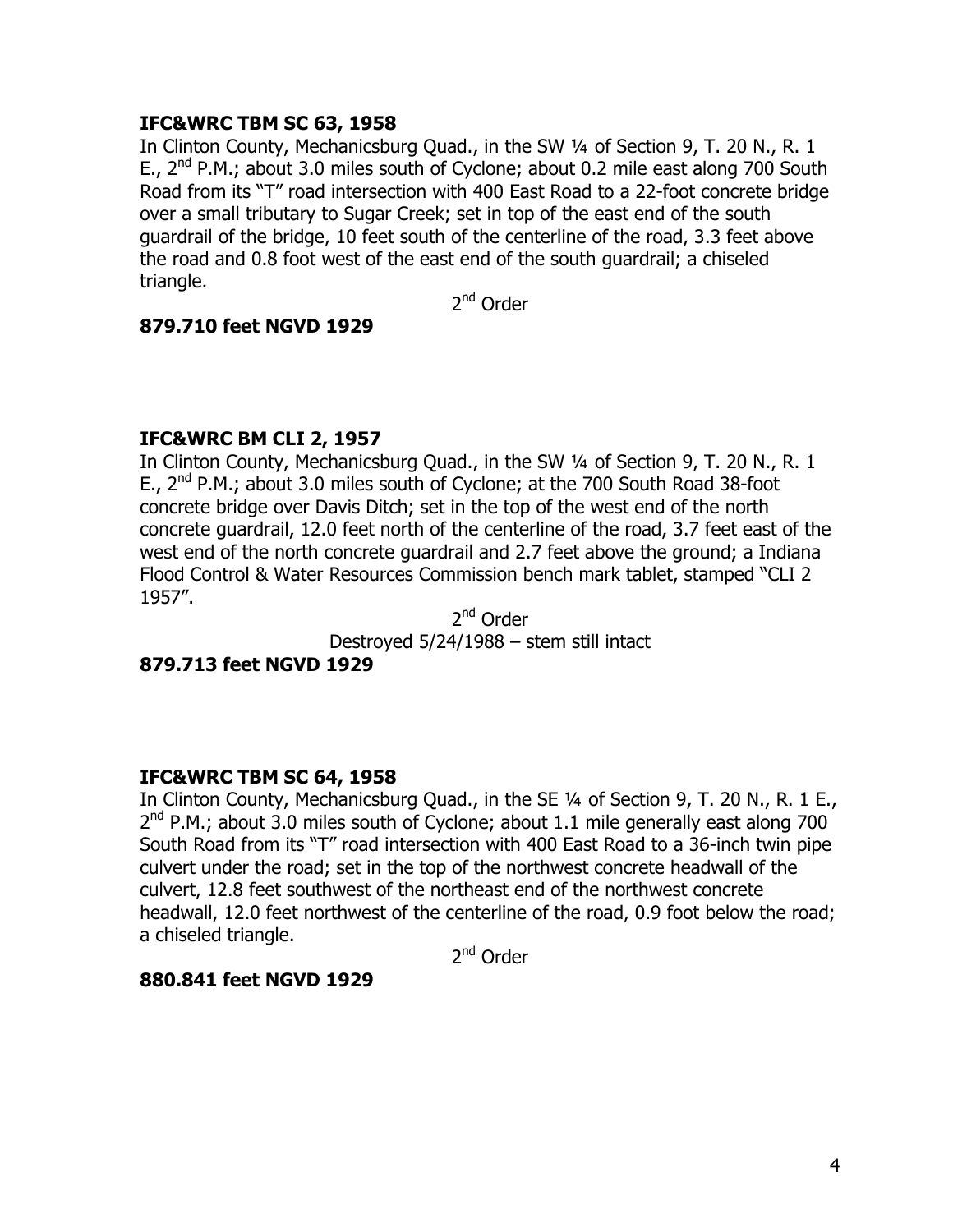### **IFC&WRC TBM SC 65, 1968**

In Clinton County, Mechanicsburg Ouad., in the NE 1/4 of Section 10, T. 20 N., R. 1 E., 2<sup>nd</sup> P.M.; about 2.8 miles southeast of Cyclone; at the State Road 38 one-span steel truss bridge over Sugar Creek; set in east side of a 15-inch Walnut tree, 126.0 feet north of the north end of the bridge, 22.0 feet west of the centerline of the highway, 2.4 feet below the road, 0.7 foot above the ground; a railroad spike driven through a brass tag, stamped "TBM SC 65 1957".

2<sup>nd</sup> Order

#### **885.298 feet NGVD 1929**

#### **IFC&WRC BM CLI 3, 1957**

In Clinton County, Mechanicsburg Quad., in the NE 1/4 of Section 10, T. 20 N., R. 1 E.,  $2^{nd}$  P.M.; about 2.8 miles southeast of Cyclone; at the State Road 38 one-span steel truss bridge over Sugar Creek; set in the top of the east end of the south abutment of the bridge, 11.0 feet east of the centerline of the road, 1.7 feet below the road, 1.0 foot south of the north face at the east end of the south abutment; a Indiana Flood Control and Water Resources Commission bench mark tablet, stamped "CLI 3 1957".

2nd Order Destroyed 5/24/1988

#### **887.981 feet NGVD 1929**

#### **IFC&WRC TBM SC 66, 1958**

In Clinton County, Mechanicsburg Quad., in the SW 1/4 of Section 2, T. 20 N., R. 1 E.,  $2^{nd}$  P.M.; about 2.6 miles southeast of Cyclone; at the 580 South Road 70-foot concrete arch bridge over Scott Wincoop Ditch; set in the top of and at the west end of the north concrete guardrail of the bridge, 8.0 feet north of the centerline of the road, 3.8 feet east of the west end of the north concrete guardrail, 2.9 feet above ground; a chiseled triangle.

2<sup>nd</sup> Order

## **892.089 feet NGVD 1929**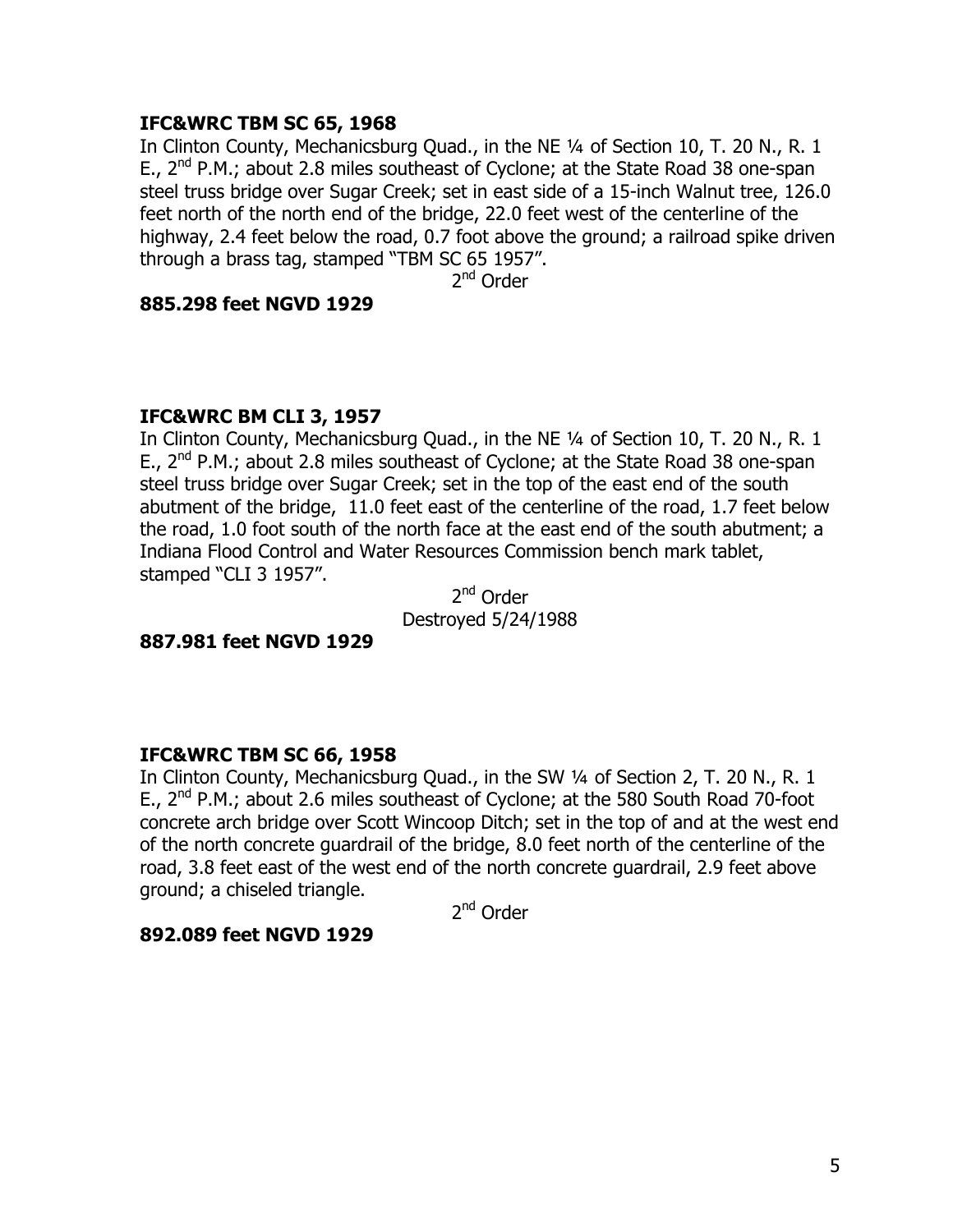## **USC&GS BM Y 77**

In Clinton County, Mechanicsburg Ouad., in the SW 1/4 of Section 2, T. 20 N., R. 1 E.,  $2^{nd}$  P.M.; about 3.0 miles southeast of Cyclone; at the Monon Railroad steel bridge over Sugar Creek; set in the top of the southwest end of the southeast masonry abutment of the bridge, 9.5 feet southwest of the centerline of the tracks, 1.0 foot below the rails; a US Coast and Geodetic Survey bench mark tablet, stamped "Y 77".

2<sup>nd</sup> Order Destroyed 5/24/1988

## **894.260 feet NGVD 1929**

## **IFC&WRC BM CLI 4, 1957**

In Clinton County, Kirklin Quad., in the SW  $\frac{1}{4}$  of Section 1, T. 20 N., R. 1 E., 2<sup>nd</sup> P.M.; about 0.5 mile northwest of Kirklin; at the 580 South Road 80-foot concrete bridge over Sugar Creek; set in the top of the northwest wingwall, 11.0 feet north of the centerline of the road, 2.0 feet west of the west end of the north concrete guardrail, 1.8 feet above the road; a Indiana Flood Control and Water Resources bench mark tablet, stamped "CLI 4 1957".

2nd Order

## **895.041 feet NGVD 1929**

#### **IFC&WRC TBM SC 98, 1958**

In Clinton County, Mechanicsburg Quad., in the SW 1/4 of Section 2, T. 20 N., R. 1 E.,  $2^{nd}$  P.M.; about 2.6 miles southeast of Cyclone; at the 580 South Road 70 foot concrete arch bridge over Scott Wincoop Ditch; set in the south side of a power pole 115.0 feet east of the bridge, 12.0 feet north of the centerline of the road, 1.0 foot south of a fence line, level with the road; a railroad spike driven through a brass tag, stamped "SC 98 1958".

2nd Order

#### **889 443 feet NGVD 1929**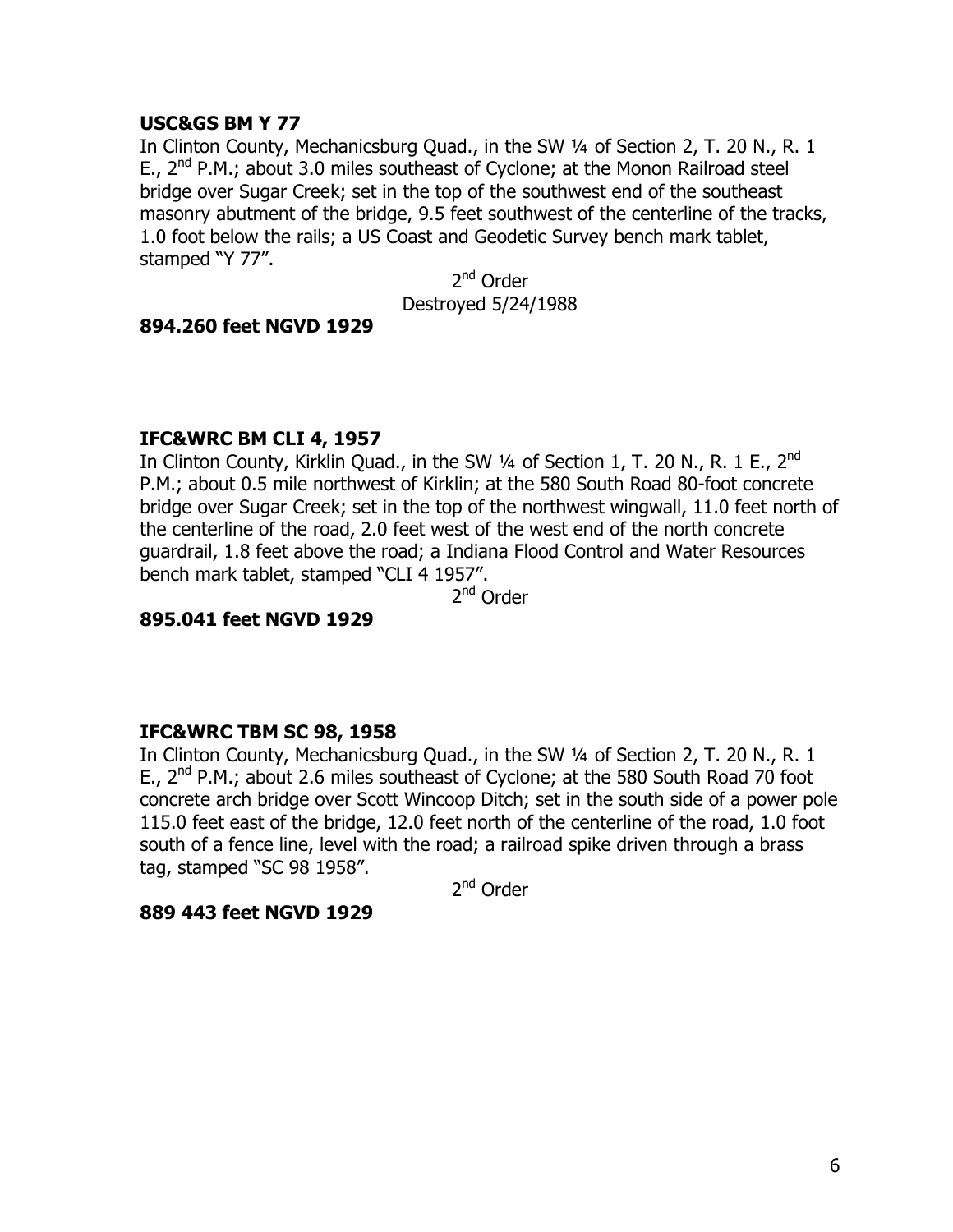#### **USC&GS BM B 210**

In Clinton County, Kirklin Quad., in the NW 1/4 of Section 1, T. 20 N., R. 1 E., 2<sup>nd</sup> P.M.; about 1.1 miles northwest of Kirklin; at the U.S. 421 two-span iron pony truss bridge over Sugar Creek; set in the top of the north concrete wingwall of the bridge, 13.0 feet northeast of the centerline of the road, 5.8 feet northwest of the northwest end of the northeast steel truss of the northwest span of the bridge, 0.5 foot southeast of the northwest face of the wingwall, 0.5 foot above the road; a US Coast and Geodetic Survey bench mark tablet, stamped "B 210".

2nd Order

#### **898.318 feet NGVD 1929**

#### **USGS BM 23 EOM 1958**

In Tippecanoe County, Pyrmont Quad., in the NE ¼ of Section 25, T. 23 N., R. 3 W.,  $2^{nd}$  P.M.; about 1.5 miles west of Edna Mills; at the intersection of State Road 26 and the Tippecanoe/Clinton County Line Road (1000 West Road); set in top of a concrete post, 93.5 feet south of the centerline of State Road 26, 20.0 feet west of the centerline of the County Line Road, 3.1 feet south of a power pole, 1.5 foot east of a fence line, 0.1 foot above ground; a US Geological Survey bench mark tablet, stamped "662 FEET 23 EOM 1958".

2<sup>nd</sup> Order

**661.711 feet NGVD 1929** 

#### **IFC&WRC TBM MFWC 7, 1961**

In Clinton County, Pyrmont Quad., in the SW 1/4 of Section 19, T. 23 N., R. 2 W., 2<sup>nd</sup> P.M.; about 1.5 miles west of Edna Mills; at the intersection of State Road 26 and the Tippecanoe/Clinton County Line Road (1000 West Road), in the northeast 1/4 of the intersection; set in the top of the center of the east concrete headwall of a 12 inch pipe culvert under the County Line Road, 50.5 feet north of the centerline of State Road 26, 18.5 feet east of the centerline of the County Line Road, 2.75 feet north of the south face and 0.4 foot west of the east face of the headwall, level with the county road; a chiseled square.

2nd Order

#### **662.606 feet NGVD 1929**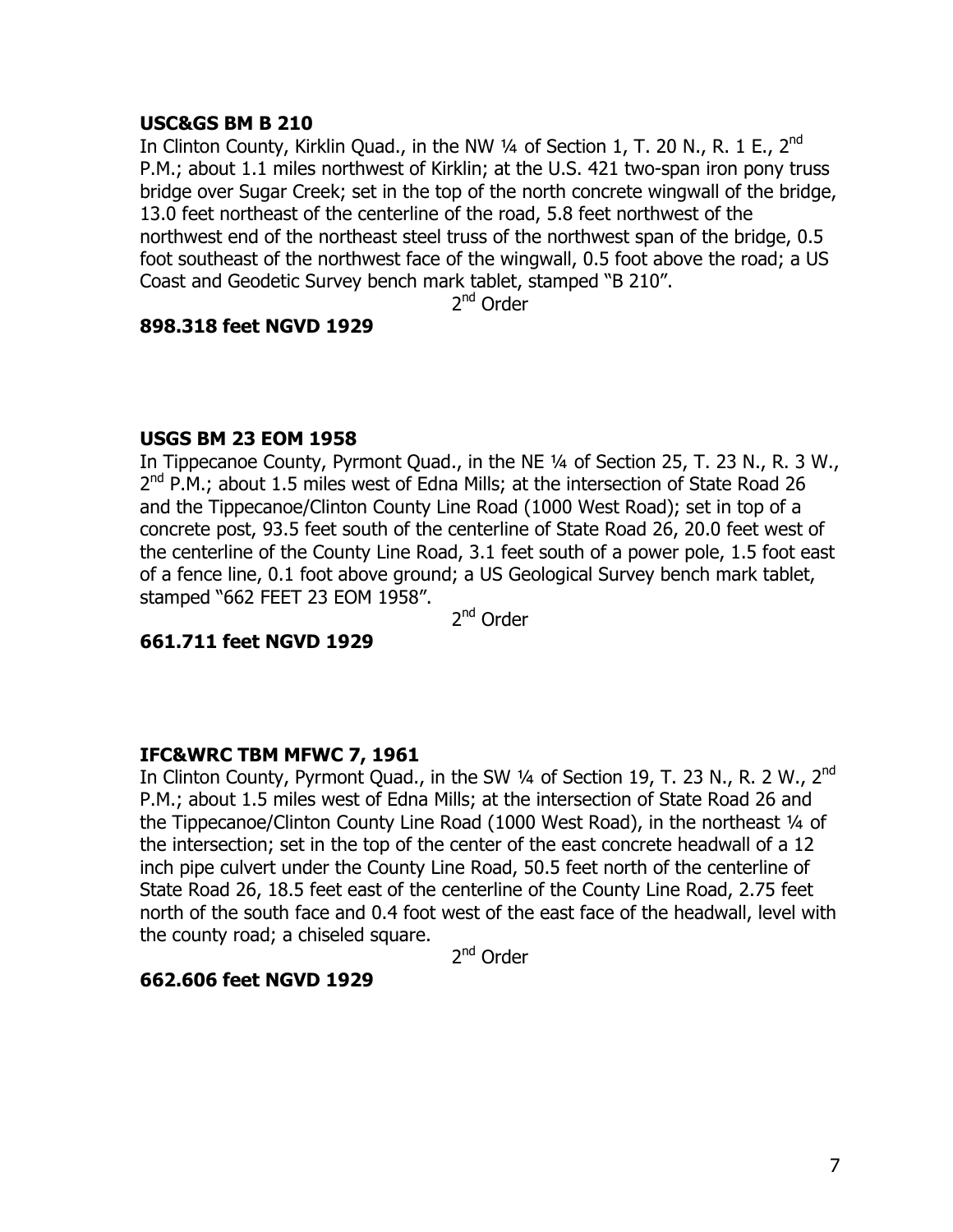## **IFC&WRC TBM MFWC 6, 1961**

In Clinton County, Pyrmont Ouad., in the NW  $\frac{1}{4}$  of Section 30, T, 23 N,, R, 2 W,, 2<sup>nd</sup> P.M.; about 1.5 miles west of Edna Mills; about 0.35 mile south along the Tippecanoe/Clinton County Line Road (1000 West Road) from its intersection with State Road 26 to its "T" road intersection with 960 North Road; set in the west side of a 20 inch tree, 52.0 feet east of the extended centerline of the County Line Road, 13.5 feet south of the centerline of 960 North Road, 0.5 foot above the ground; a railroad spike driven through an aluminum tag, stamped "TBM MFWC 6 1962".

2nd Order

## **684.597 feet NGVD1929**

## **IFC&WRC BM CLI 35, 1961**

In Clinton County, Pyrmont Quad., in the SW 1/4 of Section 19, T. 23 N., R. 2 W., 2<sup>nd</sup> P.M.; about 1.0 mile west of Edna Mills; about 1.0 mile west along State Road 26 from the grocery store in Edna Mills to a farm house on the north side of the highway with a horseshoe driveway; set in the top of the north end of the west most of four concrete headwalls of two 12-inch pipe culverts under the driveway, 25.0 feet north of the centerline of the highway, 9.5 feet west of the centerline of the west part of the driveway, 1.0 foot south of the north face of the headwall, level with the centerline of the driveway; a Indiana Flood Control and Water Resources Commission bench mark tablet, stamped "CLI 35 1961".

2nd Order

#### **665.821 feet NGVD 1929**

#### **IFC&WRC TBM MFWC 8, 1962**

In Clinton County, Pyrmont Quad., in the SW  $\frac{1}{4}$  of Section 20, T. 23 N., R. 2 W., 2<sup>nd</sup> P.M.; about 0.2 mile west of Edna Mills; about 0.2 mile west along State Road 26 from the grocery store in Edna Mills to a 30-inch pipe culvert under the highway; set in the top of and near the center of the north concrete headwall of the culvert, 23.0 feet north of the centerline of the highway, 5.7 feet east of the west face of the culvert, 1.0 foot below the road, 0.45 foot north of the south face of the headwall; a chiseled triangle.

2<sup>nd</sup> Order

#### **660.265 feet NGVD 1929**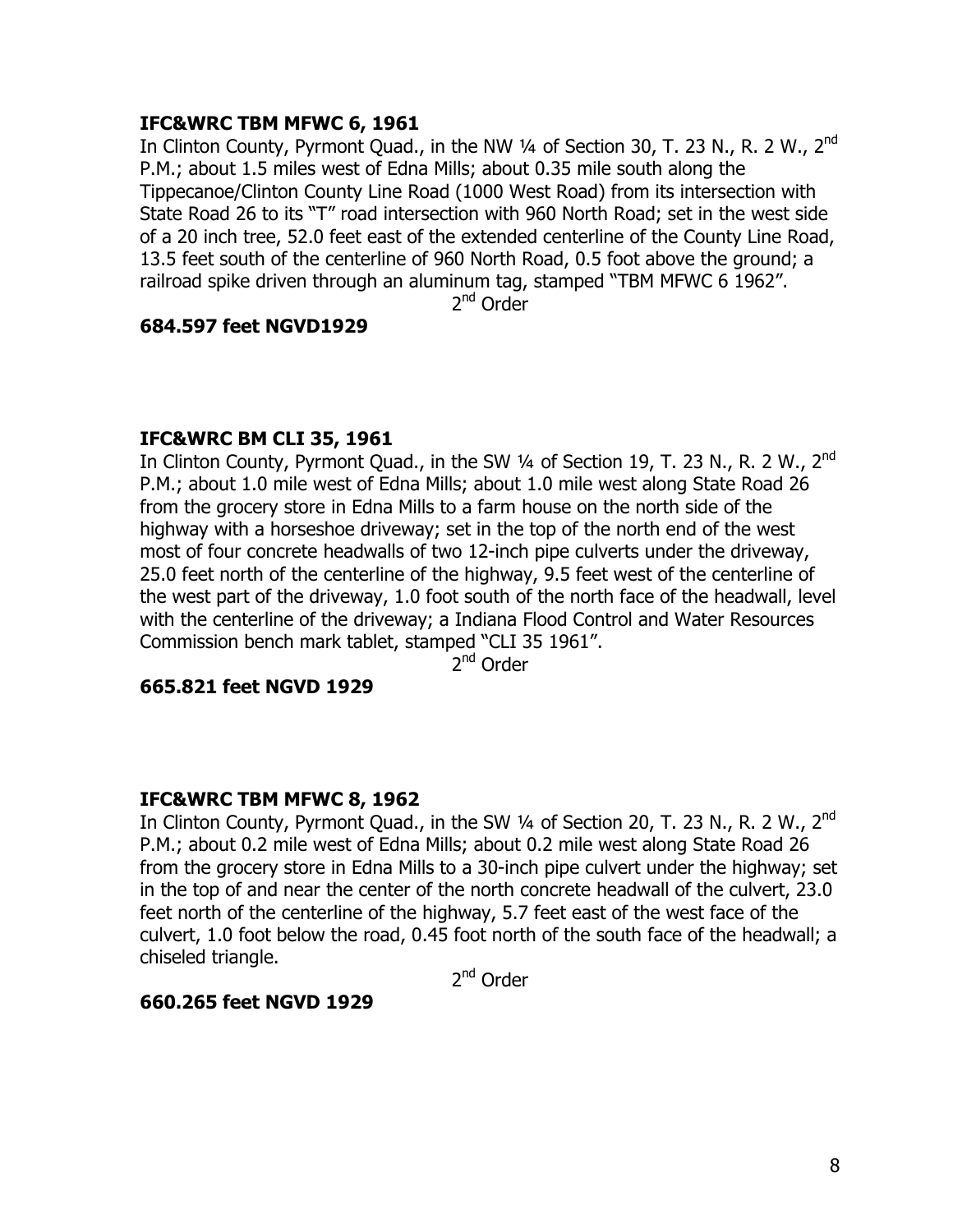## **ISHC BM CLIN C-3**

In Clinton County, Pyrmont Quad., in the SE  $\frac{1}{4}$  of Section 20, T. 23 N., R. 2 W., 2<sup>nd</sup> P.M.; at Edna Mills; at the State Road 26 overflow bridge for the Middle Fork Wildcat Creek; set in the top of the northwest wingwall of the bridge, 270 feet west of the State Road 26 bridge over Middle Fork Wildcat Creek, 16.0 feet north of the centerline of the highway, 0.85 foot southwest of the northeast face of the northwest wingwall, 0.65 foot north of the north face of the north concrete guardrail, 0.6 foot above the highway; a Indiana State Highway Commission bench mark tablet, stamped "CLIN C-3".

2<sup>nd</sup> Order

## **658.136 feet NGVD 1929**

## **IFC&WRC TBM MFWC 9, 1962**

In Clinton County, Pyrmont Quad., in the NE  $\frac{1}{4}$  of Section 29, T. 23 N., R. 2 W., 2<sup>nd</sup> P.M.; at Edna Mills; at the State Road 26 three-span concrete arch bridge over the Middle Fork Wildcat Creek; set in the top of the southeast concrete wingwall of the bridge, 22.5 feet south of the centerline of the highway, 9.7 feet south of the south face of the south concrete guardrail, 0.9 foot north of the south face of the wingwall, 0.55 foot east of the west face of the wingwall, 0.5 foot above the road; a chiseled triangle.

2<sup>nd</sup> Order

## **660.221 feet NGVD 1929**

## **IFC&WRC TBM MFWC 14, 1962**

In Clinton County, Pyrmont Quad., in the SW  $\frac{1}{4}$  of Section 21, T. 23 N., R. 2 W., 2<sup>nd</sup> P.M.; about 0.8 mile northeast of Edna Mills; about 0.8 mile along generally northeast along 850 West Road from its intersection with State Road 26 in Edna Mills to a turn to the north and a field drive to the south; set in the top of and in the center of the east concrete headwall of a 12-inch pipe culvert under the field drive, 33.0 feet southeast of the centerline of the road at the middle of the curve, 8.0 feet east of the centerline of the field drive, 1.3 foot south of the north face of the headwall, 0.4 foot west of the east face of the headwall, about level with the field drive; a chiseled triangle.

2<sup>nd</sup> Order

## **660.537 feet NGVD 1929**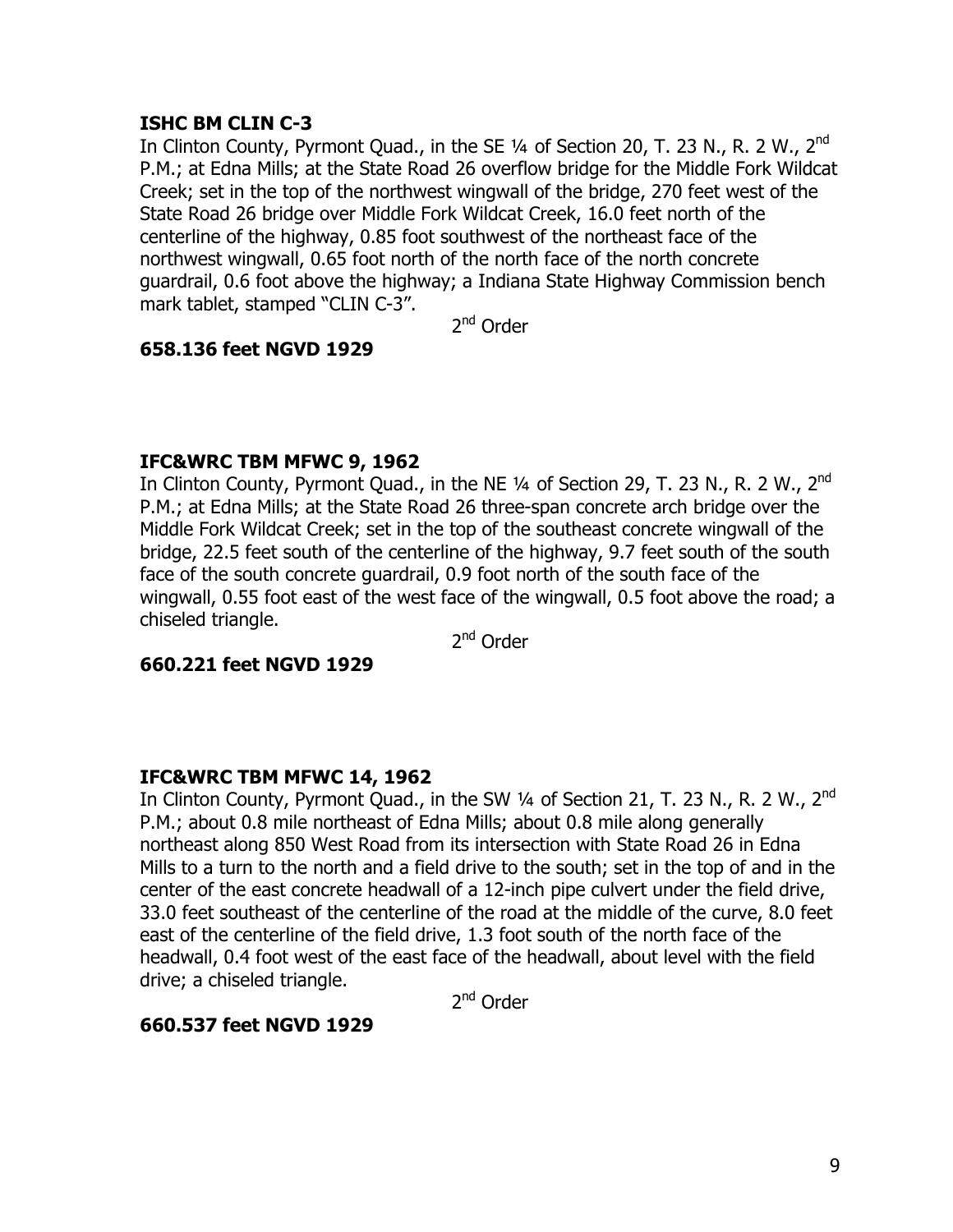## **IFC&WRC TBM MFWC 15, 1962**

In Clinton County, Pyrmont Quad., in the NE 1/4 of Section 20, T. 23 N., R. 2 W., 2<sup>nd</sup> P.M.; about 1.4 miles northeast of Edna Mills; at the intersection of 800 East Road and the Clinton/Carroll County Line Road, in the southwest ¼ of the intersection; set in east side of a round wood fence corner post, 21.5 feet west of the centerline of 850 West Road, 18.5 feet south of the centerline of the County Line Road, 1.5 foot southwest of a telephone pole, 0.9 above ground; a railroad spike driven through an aluminum tag, stamped "TBM MFWC 15 1962".

2nd Order

#### **699.285 feet NGVD 1929**

#### **IFC&WRC BM CAR 13, 1961**

In Carroll County, Pyrmont Quad., in the SW  $\frac{1}{4}$  of Section 16, T. 23 N., R. 2 W., 2<sup>nd</sup> P.M.; about 1.4 miles northeast of Edna Mills; about 0.05 mile north along 700 West Road from its intersection with the Clinton/Carroll County Line Road to a 12-inch pipe culvert under the road; set in the top of the north end of the east concrete headwall of the culvert, 10.5 feet east of the centerline of the road, 1.6 foot above the road, 1.15 foot south of the north face of the east headwall, 0.65 foot west of the east face of the headwall; a Indiana Flood Control and Water Resources Commission bench mark tablet, stamped "CAR 13 1961".

2<sup>nd</sup> Order

#### **699.630 feet NGVD 1929**

#### **IFC&WRC TBM MFWC 10, 1962**

In Clinton County, Pyrmont Quad., in the NE  $\frac{1}{4}$  of Section 28, T. 23 N., R. 2 W., 2<sup>nd</sup> P.M.; about 0.9 mile east of Edna Mills; at the "T" road intersection of State Road 26 and 750 West Road; set in the top of the north headwall of the east "L"-shaped headwall of a 18 inch pipe culvert under 750 West Road, 33.0 feet east of the centerline of 750 West Road, 24.0 feet south of the centerline of State Road 26, 3.5 feet north of the south end of the west leg of the headwall, 2.3 feet west of the east face of the north leg of the headwall, about 0.2 foot below the centerline of State Road 26; a chiseled triangle.

2<sup>nd</sup> Order

#### **674.259 feet NGVD 1929**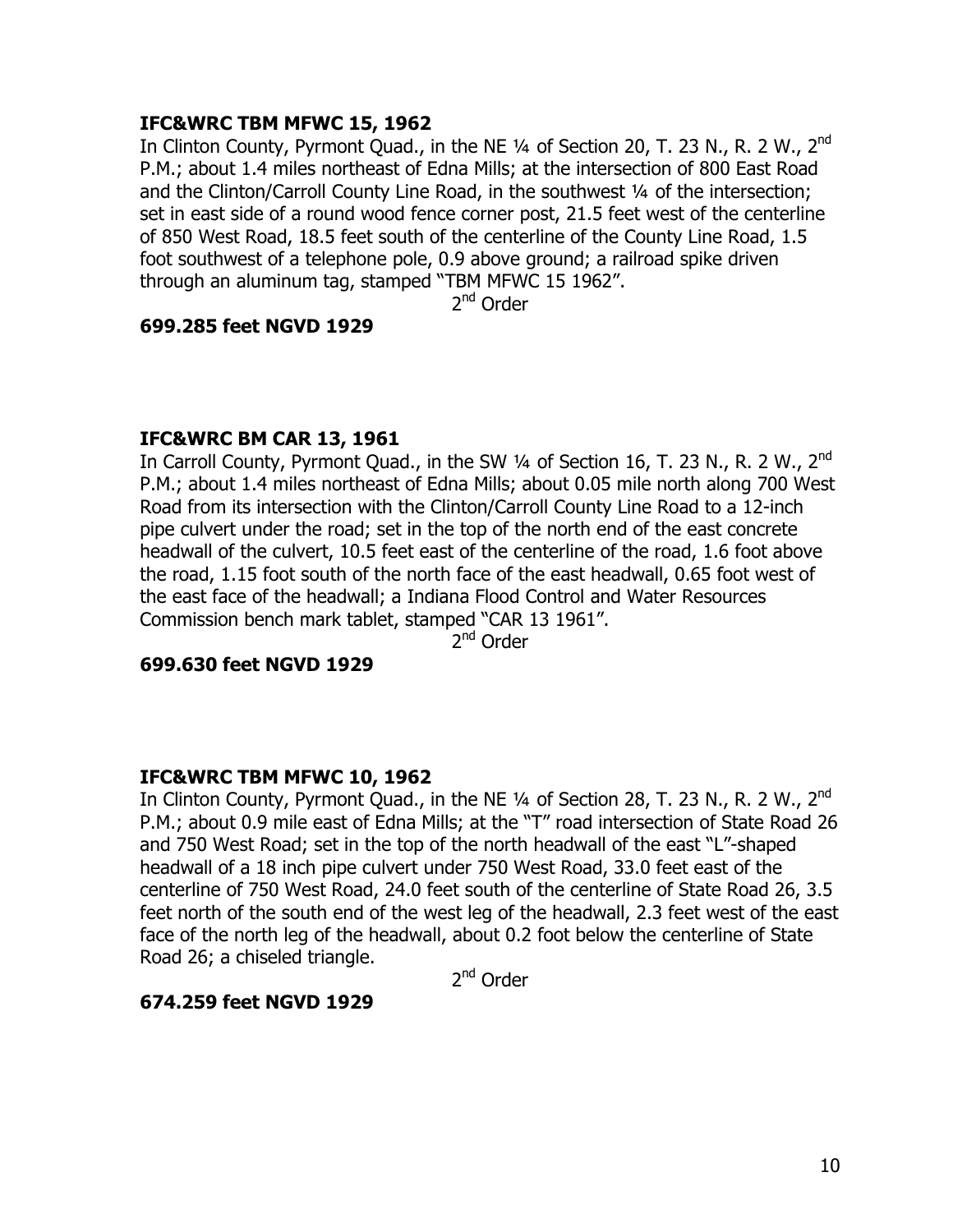## **IFC&WRC BM CLI 29, 1961**

In Clinton County, Pyrmont Quad., in the NE  $\frac{1}{4}$  of Section 28, T. 23 N., R. 2 W., 2<sup>nd</sup> P.M.; about 1.1 miles east of Edna Mills; at the State Road 26 one-span concrete bridge over Cripe Run; set in the top near the center of the south concrete wheel guard of the bridge, 19.5 feet south of the centerline of State Road 26, 19.2 feet west of the east face of the south wheel guard, 0.8 foot above the road, 0.5 foot north of the south face of the south wheel guard; a Indiana Flood Control and Water Resources Commission bench mark tablet, stamped "CLI 29 1961".

2nd Order

#### **673.494 feet NGVD 1929**

#### **IFC&WRC TBM MFWC 16, 1962**

In Carroll County, Pyrmont Quad., in the SW 1/4 of Section 15, T. 23 N., R. 2 W., 2<sup>nd</sup> P.M.; about 2.2 miles northeast of Edna Mills; at the "T" road intersection of the Clinton/Carroll County Line Road and 600 West Road, in the northeast ¼ of the intersection; set in south side of a power pole, 95.0 feet east of the centerline of 600 West Road, 19.5 feet north of the centerline of the County Line Road, 18.4 feet northeast of a telephone pole, 0.7 foot above ground; a railroad spike driven through an aluminum tag, stamped "TBM MFWC 16 1962".

2<sup>nd</sup> Order

**695.814 feet NGVD 1929** 

#### **IFC&WRC BM CLI 33, 1961**

In Clinton County, Pyrmont Quad., in the NW 1/4 of Section 22, T. 23 N., R. 2 W., 2<sup>nd</sup> P.M.; about 2.2 miles northeast of Edna Mills; at the 680 West Road one-span steel truss bridge over the Middle Fork Wildcat Creek; set in the top of the west end of the south stone bridge seat, 10 feet west of the centerline of the road, 1.2 foot below the road, 1.2 feet south of the north face of the south bridge seat, 0.8 foot east of the west face of the south bridge seat; a Indiana Flood Control and Water Resources Commission bench mark tablet, stamped "CLI 33 1961".

2<sup>nd</sup> Order

#### **683.931 feet NGVD 1929**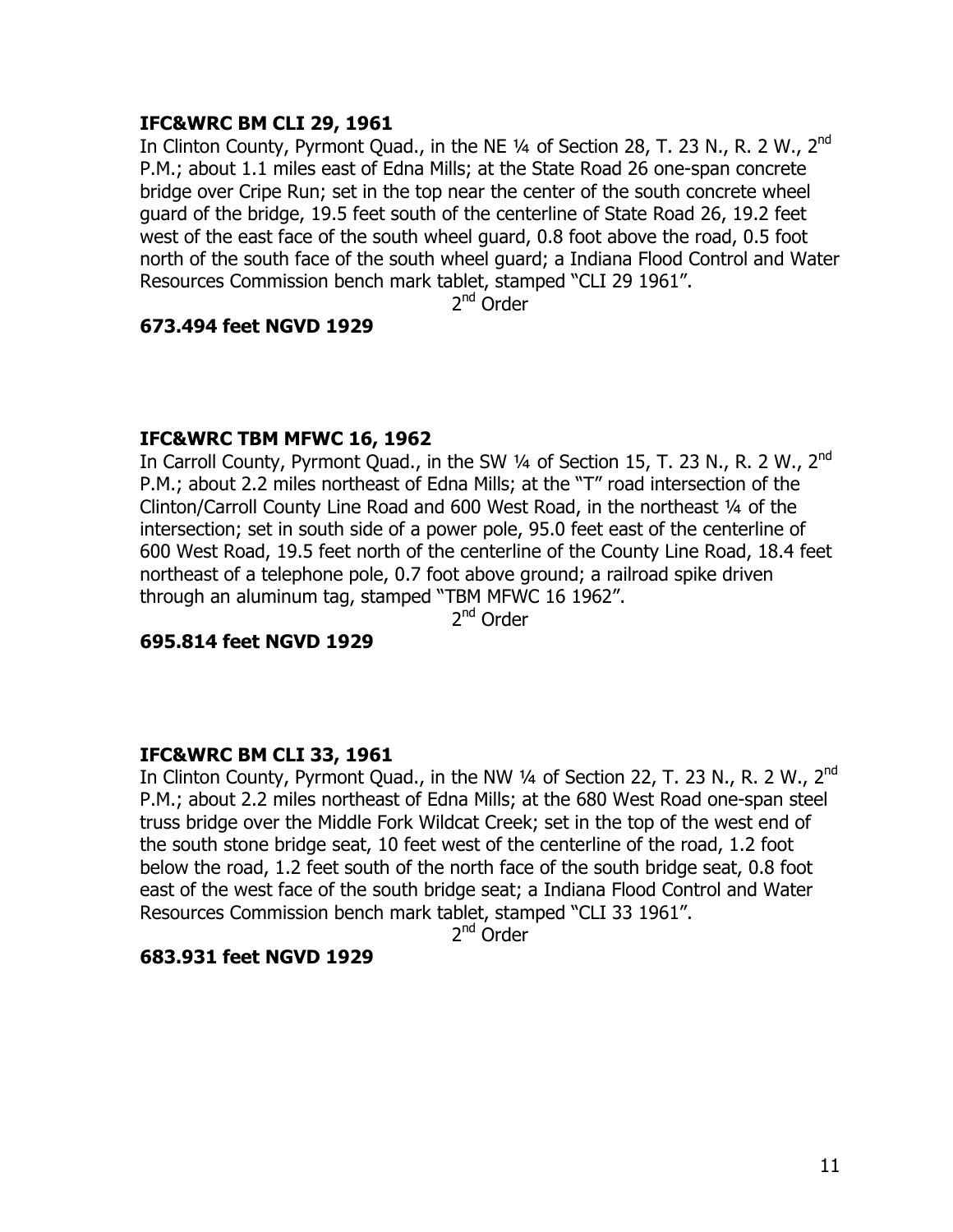## **IFC&WRC TBM WFWC 17, 1962**

In Clinton County, Pyrmont Quad., in the NW 1/4 of Section 22, T. 23 N., R. 2 W., 2<sup>nd</sup> P.M.; about 2.2 miles northeast of Edna Mills; at the 680 West Road one-span steel truss bridge over the Middle Fork Wildcat Creek; set in the west side of a power pole, about 125 feet north of the bridge, 16.5 feet east of the centerline of the road, 1.0 foot west of a fence line, 1.0 foot above ground; a railroad spike driven through an aluminum tag, stamped "TBM MFWC 17 1962".

2<sup>nd</sup> Order

#### **677.581 feet NGVD 1929**

#### **IFC&WRC BM CLI 30, 1961**

In Clinton County, Pyrmont Quad., in the SW 1/4 of Section 22, T. 23 N., R. 2 W., 2<sup>nd</sup> P.M.; about 1.7 miles east of Edna Mills; at the 680 West Road one-span steel truss bridge over Campbell's Creek; set in the top of the southwest stone wingwall, 12.5 feet west of the centerline of the road, 1.8 feet below the road, 1.3 feet southeast of the northwest face of the southwest wingwall, 1.2 feet south of the north face of the south bridge seat; a Indiana Flood Control and Water Resources Commission bench mark tablet, stamped "CLI 30 1961".

2nd Order Destroyed 4/4/1974

**678.577 feet NGVD 1929**

#### **IFC&WRC TBM MFWC 11, 1962**

In Clinton County, Pyrmont Quad., in the North ½ of Section 27, T. 23 N., R. 2 W.,  $2<sup>nd</sup>$  P.M.; about 1.9 miles east of Edna Mills; about 0.2 mile east along State Road 26 from its intersection with 680 West to a 10-foot box culvert under the highway; set in the top of and near the center of the south concrete headwall of the culvert, 17.0 feet south of the centerline of State Road 26, 9.0 feet west of the east face of the south concrete headwall, 0.7 foot below the road, 0.6 foot north of the south face of the south concrete headwall; a chiseled triangle.

2<sup>nd</sup> Order

## **697.107 feet NGVD 1929**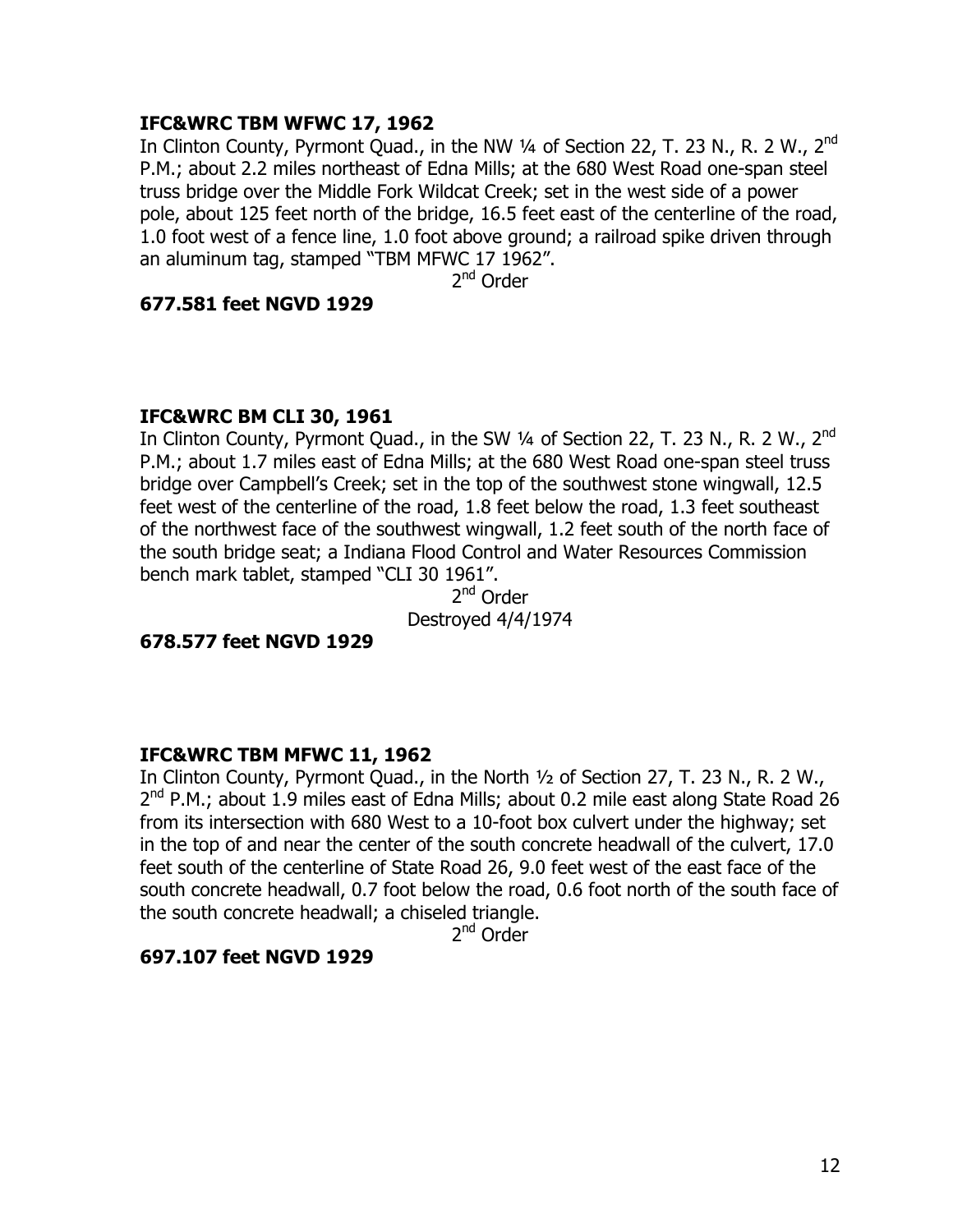## **IFC&WRC BM CLI 34, 1961**

In Clinton County, Rossville Quad., in the NE 1/4 of Section 22, T. 23 N., R. 2 W., 2<sup>nd</sup> P.M.; about 1.7 miles northwest of Rossville; at the (600 West Road – Clinton County) (500 West Road - Carroll County) two-span concrete arch bridge over the Middle Fork Wildcat Creek; set in the top of the south end of the west concrete guardrail of the bridge, 18.5 feet north of the south end of the west guardrail, 9.5 feet west of the centerline of the road, 2.6 feet above the road, 1.0 foot east of the west face of the west concrete guardrail; a Indiana Flood Control and Water Resources Commission bench mark tablet, stamped "CLI 34 1961".

2<sup>nd</sup> Order

## **693.630 feet NGVD 1929**

## **IFC&WRC TBM MFWC 19, 1962**

In Carroll County, Rossville Quad., in the SW 1/4 of Section 14, T. 23 N., R. 2 W., 2<sup>nd</sup> P.M.; about 1.7 miles northwest of Rossville; at the "T" road intersection of 750 South Road and 500 West Road; set in the top of and at the angle of the south concrete "L" shaped headwall of a 18-inch pipe culvert under 750 South Road, 17.0 feet south of the centerline of 750 South Road, 12.5 feet east of the centerline of 500 West Road, 5.0 feet west of the east end of the headwall, 3.3 feet north of the south end of the headwall, about level with the road; a chiseled triangle.

2<sup>nd</sup> Order

## **715.266 feet NGVD 1929**

## **IFC&WRC BM CLI 31, 1961**

In Clinton County, Rossville Quad., in the SW 1/4 of Section 23, T. 23 N., R. 2 W., 2<sup>nd</sup> P.M.; about 1.3 miles west of Rossville; at the 600 West Road one-span concrete arch bridge over Campbell's Creek; set in the top of the east concrete guardrail of the bridge, 22.1 feet south of the north face of the east guardrail, 9.5 feet east of the centerline of the road, 1.3 feet above the road, 0.7 foot west of the east face of the east concrete guardrail; a Indiana Flood Control and Water Resources Commission bench mark tablet, stamped "CLI 31 1961".

2nd Order

## **690.079 feet NGVD 1929**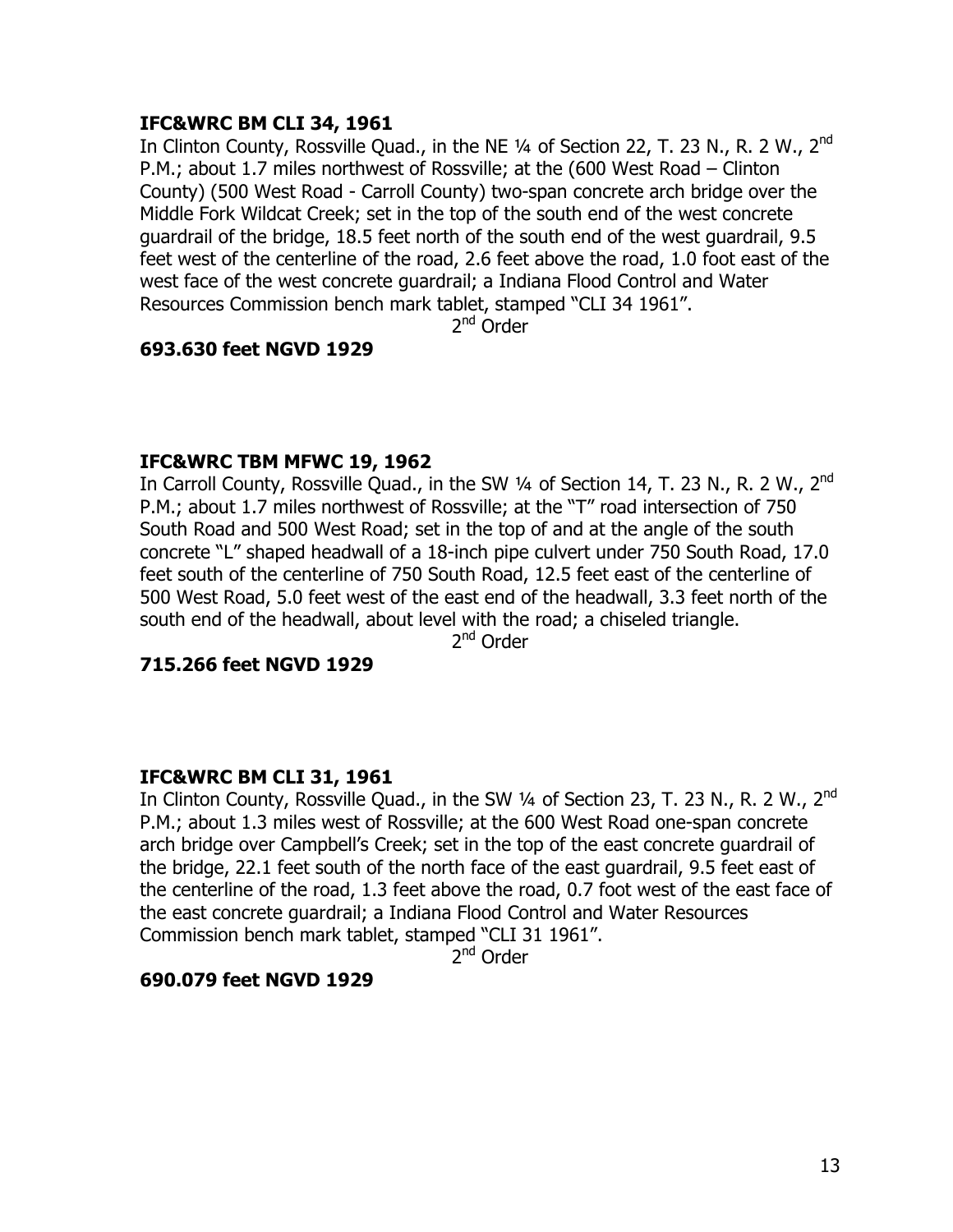## **IFC&WRC TBM MFWC 12, 1962**

In Clinton County, Rossville Quad., in the SW 1/4 of Section 23, T. 23 N., R. 2 W., 2<sup>nd</sup> P.M.; about 1.3 miles west of Rossville; at the intersection of State Road 26 and 600 West Road; set in the top of the north end the east concrete headwall of a 12-foot arch culvert under 600 West Road, about 75 feet north of State Road 26, 8.5 feet east of the centerline of 600 West Road, 0.8 foot south of the north face of the east headwall, 0.5 foot below the road, 0.4 foot west of the east face of the east headwall; a chiseled triangle.

2nd Order

#### **697.730 feet NGVD 1929**

## **IFC&WRC BM CLI 32, 1961**

In Clinton County, Rossville Quad., in the North ½ of Section 23, T. 23 N., R. 2 W.,  $2^{nd}$  P.M.; about 0.3 mile west of Rossville; at the State Road 26 one-span concrete arch bridge over Campbell's Creek; set in the top of the west end of the north concrete guardrail base of the bridge, 16.4 feet north of the centerline of the highway, 1.4 feet east of the west face of the north concrete guardrail base, 0.8 foot above the road, 0.2 foot south of the south face of the north concrete guardrail; a Indiana Flood Control and Water Resources Commission bench mark stamped "CLI 32 1961".

2<sup>nd</sup> Order

#### **697.109 feet NGVD 1929**

#### **IFC&WRC TBM MFWC 13, 1962**

In Clinton County, Rossville Quad., in the SW  $\frac{1}{4}$  of Section 23, T. 23 N., R. 2 W., 2<sup>nd</sup> P.M.; about 0.3 mile west of Rossville; at the "T" road intersection of 530 West Road and State Road 26, in the northwest ¼ of the intersection; set in the top of the center of the angle of the west concrete "L"-shaped headwall of a 12 inch pipe culvert under 530 West Road, about 0.05 mile west of the west "CITY LIMITS" sign, 34.0 feet north of the centerline of the State Road 26, 15.0 feet west of the centerline of 530 West Road, 0.5 foot north of the south face of the headwall, 0.5 foot west of the east face of the headwall, 0.3 foot below the road; a chiseled triangle.

2<sup>nd</sup> Order

#### **703.869 feet NGVD 1929**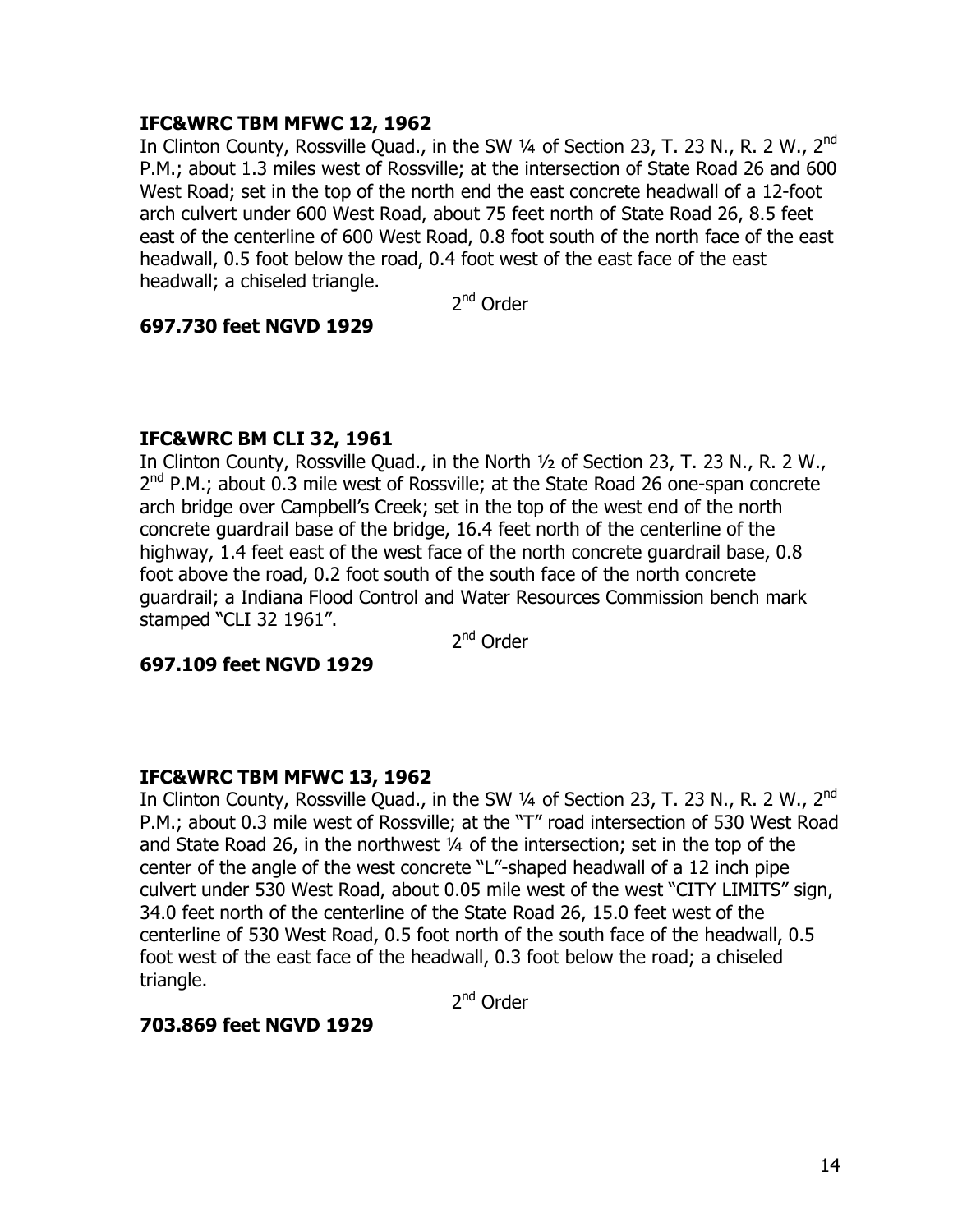## **USC&GS BM B 119, 1946**

In Clinton County, Rossville Quad., in the NW 1/4 of Section 25, T. 23 N., R. 2 W., 2<sup>nd</sup> P.M.; about 0.25 mile south of Rossville; at the State Road 39/U.S 421 one-span steel pony truss bridge over Campbell's Creek; set in the top of the west concrete wingwall of the bridge, at a point where the west wingwall meets the west end of the northwest bridge seat, 13.5 feet southwest of the centerline of the highway, 0.55 foot northwest of the southeast face of the concrete wingwall, about level with the centerline of the road; a US Coast and Geodetic Survey bench mark tablet, stamped "B 119 1946".

2<sup>nd</sup> Order

## **714.536 feet NGVD 1929**

## **IFC&WRC TBM MFWC 36, 1962**

In Carroll County, Burlington Quad., in the SE  $1/4$  of Section 17, T. 23 N., R. 1 E., 2<sup>nd</sup> P.M.; about 2.5 miles northwest of Middle Fork; about 0.2 mile west along the Clinton/Carroll County Line Road from the Clinton/Carroll County Line Road onespan steel pony truss bridge over Rock Creek; set in the top of the north concrete headwall of a 30-inch pipe culvert under the Clinton/Carroll County Line Road, 15.0 feet north of the centerline of the road, 6.4 feet east of the center of the pipe culvert, 0.5 foot north of the south face of the concrete headwall, about level with the centerline of the road; a chiseled triangle.

2nd Order

## **780.376 feet NGVD 1929**

#### **IFC&WRC BM CAR 25, 1961**

In Clinton County, Burlington Quad, in the SE 1/4 of Section 17, T. 23 N., R. 1 E., 2<sup>nd</sup> P.M.; about 2.3 miles northwest of Middle Fork; at the Clinton/Carroll County Line Road one-span steel pony truss bridge over Rock Creek; set in the top of the north concrete wingwall of the bridge, 22.5 feet west of the centerline of a gravel road to the north, 13.5 feet north of the centerline of the Clinton/Carroll County Line Road, 4.5 feet north of the north end of the northwest truss of the bridge, 1.3 feet east of the west face of the north wingwall, about 0.5 foot below the top of the bridge deck; a Indiana Flood Control and Water Resources Commission bench mark stamped "CAR 25 1961".

2nd Order

## **786.965 feet NGVD 1929**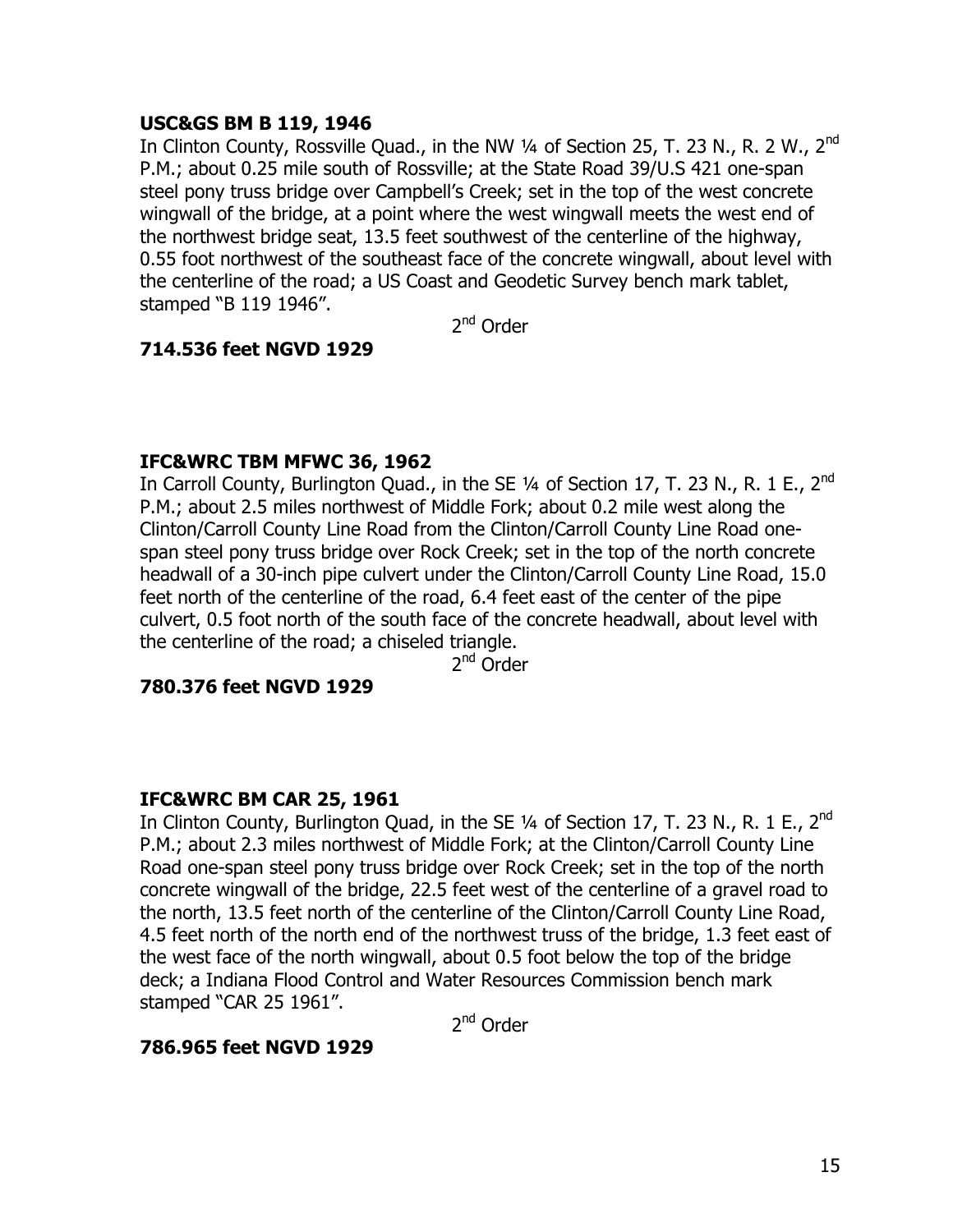## **IFC&WRC TBM MFWC 37, 1962**

In Clinton County, Burlington Quad., in the NE ¼ of Section 21, T. 23 N., R. 1 E.,  $2^{nd}$  P.M.; about 1.7 miles northwest of Middle Fork; about 1.3 miles west along the Clinton/Carroll County Line Road from its junction with State Road 29 to a private drive leading north to a farm; set in the north side of a power pole, 19.5 feet south of the centerline of the County Line Road, 17.0 feet east of the extended centerline of the private drive, 1.0 foot north of a fence line, 0.9 foot above ground; a railroad spike driven through an aluminum tag, stamped "TBM MFWC 37 1962".

2<sup>nd</sup> Order

#### **808.159 feet NGVD 1929**

#### **IFC&WRC TBM MFWC 38, 1962**

In Clinton County, Burlington Quad., in the SW ¼ of Section 22, T. 23 N., R. 1 E.,  $2^{nd}$  P.M.; about 1.0 mile northwest of Middle Fork; about 0.4 mile north along 500 East Road from its "T" road intersection with State Road 26 to a farm house on the east side of the road; set in the north side of a 22-inch Oak tree, on the west side of a fence, about 145 feet south of the driveway leading to the farm house, 21.0 feet east of the centerline of the road, 0.3 foot above the ground; a railroad spike driven through an aluminum tag, stamped "TBM MFWC 38 1962".

2<sup>nd</sup> Order

**837.036 feet NGVD 1929** 

## **IFC&WRC BM CAR 26, 1961**

In Clinton County, Burlington Quad., in the NW ¼ of Section 27, T. 23 N., R. 1 E.,  $2^{nd}$  P.M.; about 1.1 miles west of Middle Fork; at the 500 East Road one-span steel pony truss bridge over Middle Fork Wildcat Creek; set in the top of the east end of the south concrete bridge seat, 9.5 feet east of the centerline of the road, 1.3 feet south of the north face of the south bridge seat, 0.7 foot southwest of the northeast face of the south bridge seat, 0.4 foot below the road; a Indiana Flood Control and Water Resources Commission bench mark tablet, stamped "CAR 26 1961".

2<sup>nd</sup> Order

#### **806.779 feet NGVD 1929**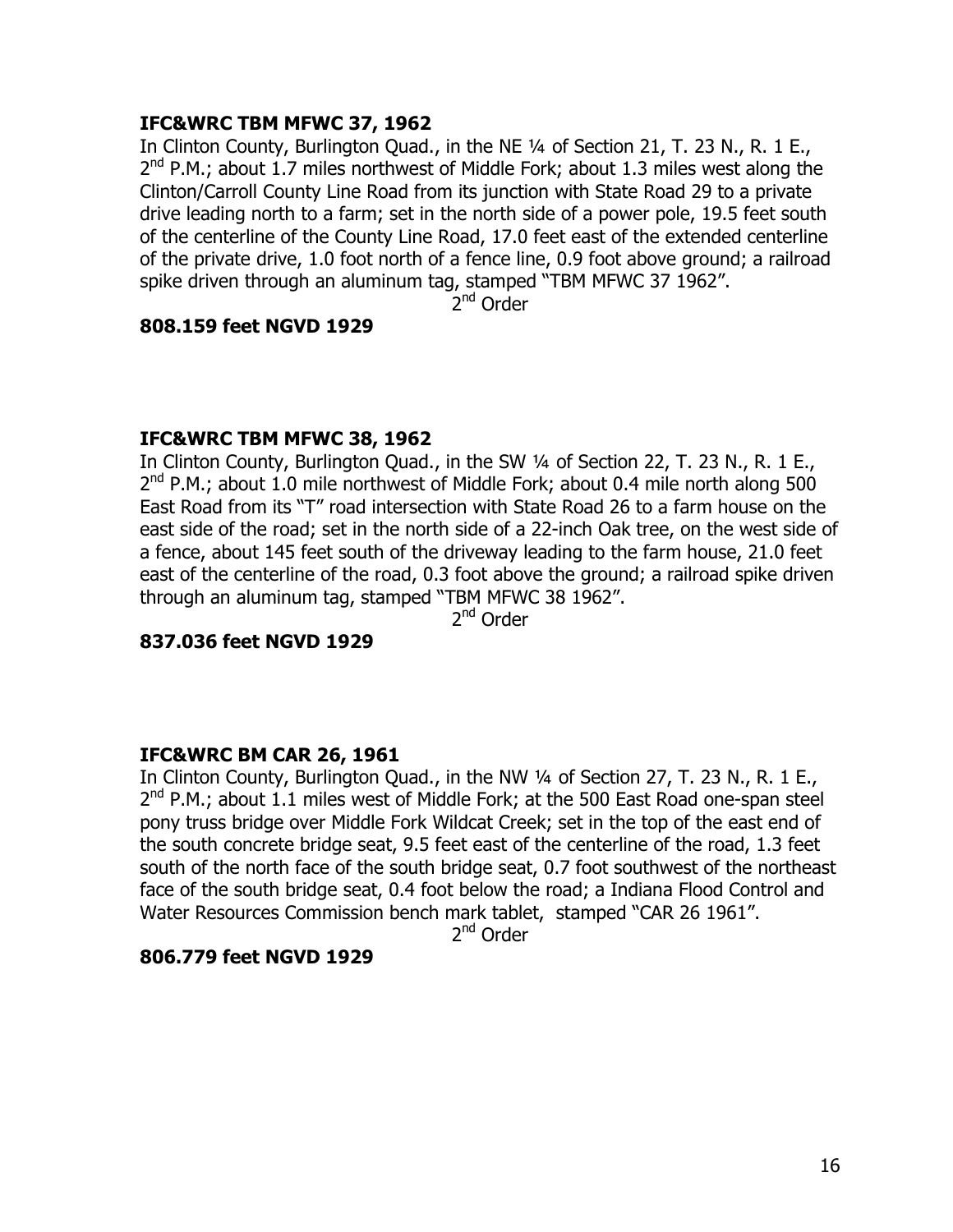## **DNR TBM 1/00487**

In Clinton County, Burlington Ouad., in the NE 1/4 of Section 28, T, 23 N., R, 1 E.,  $2^{nd}$  P.M.; about 1.1 miles west of Middle Fork; at the intersection of State Road 26 and 500 East Road, in the southwest ¼ of the intersection; set in the northeast side of a double power pole, 25.0 feet south of the centerline of State Road 26, 16.0 feet west of the centerline of 500 East Road, 0.8 foot above the ground; a railroad spike driven through a aluminum tag, stamped "DNR TBM 1-00487".

2<sup>nd</sup> Order

## **811.480 feet NGVD 1929**

## **DNR TBM 2/00487**

In Clinton County, Burlington Quad., in the SE  $\frac{1}{4}$  of Section 21, T. 23 N., R. 1 E., 2<sup>nd</sup> P.M.; about 1.1 miles west of Middle Fork; at the 500 East Road one-span steel pony truss bridge over Middle Fork Wildcat Creek; set on the top of a white concrete fence post at the south end of a drive to the  $1<sup>st</sup>$  house north of the bridge, about 115 feet north of the north end of the bridge, 22.9 feet south of the centerline of the drive to the house, 17.5 feet west of the centerline of 500 East Road, about 3.0 feet above the ground; a chiseled triangle.

2<sup>nd</sup> Order

## **809.753 feet NGVD 1929**

## **DNR TBM 3/00487**

In Clinton County, Burlington Quad., in the SW ¼ of Section 22, T. 23 N., R. 1 E.,  $2^{nd}$  P.M.; about 1.1 miles west of Middle Fork; at the 500 East Road one-span steel pony truss bridge over Middle Fork Wildcat Creek; set in the west side of power pole # 686/517 with a transformer, about 235 feet north of the north end of the bridge, 16.8 feet east of the centerline of 500 East Road, about 1.0 foot above the ground; a railroad spike driven through a aluminum tag, stamped "DNR TBM 3-00487".

2<sup>nd</sup> Order

#### **811.593 feet NGVD 1929**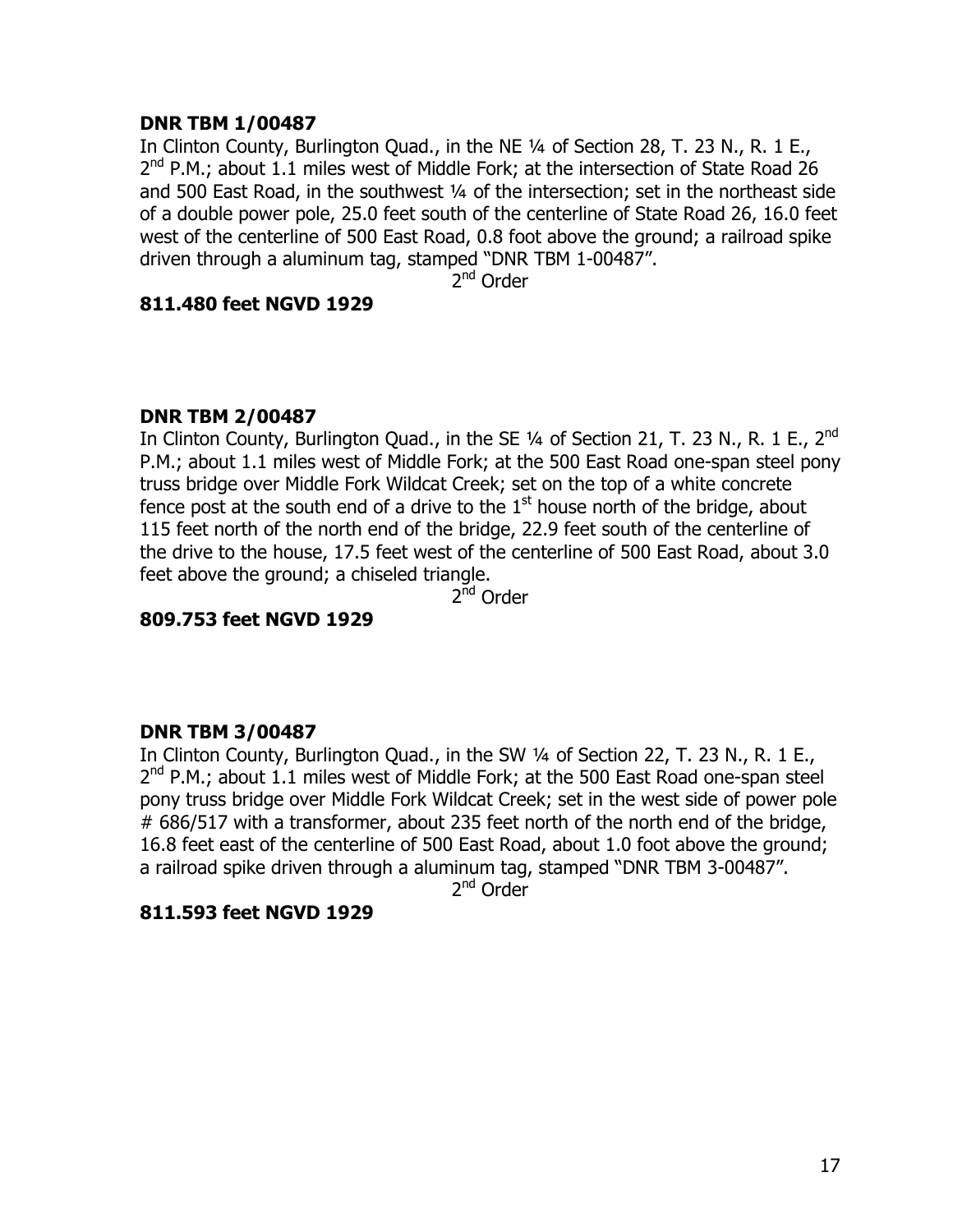## **IFC&WRC TBM MFWC 39, 1962**

In Clinton County, Burlington Quad., in the NW ¼ of Section 27, T. 23 N., R. 1 E., 2<sup>nd</sup> P.M.; about 1.0 mile west of Middle Fork; at the State Road 26 thirty-foot concrete bridge over Whiteman Ditch; set in top of the northeast concrete wingwall, 14.0 feet north of the centerline of State Road 26, 0.9 foot north of the north face of the north concrete guardrail, 0.7 foot east of the west face of the wingwall, about 0.5 foot above the highway; a chiseled triangle.

2<sup>nd</sup> Order

## **809.727 feet NGVD 1929**

## **IFC&WRC TBM MFWC 40, 1962**

In Clinton County, Burlington Quad., in the NE ¼ of Section 27, T. 23 N., R. 1 E.,  $2^{nd}$  P.M.; about 0.1 mile west of Middle Fork; 0.1 mile west along State Road 26 from its intersection with State Road 29 in Middle Fork to a 30-inch pipe culvert under the highway; set in top of the west end of the north concrete headwall, 15.7 feet north of the centerline of the highway, 0.65 foot east of the west face of the headwall, 0.5 foot south of the north face of the headwall, about level with the centerline of State Road 26; a chiseled triangle.

2nd Order

## **814.575 feet NGVD 1929**

## **USC&GS BM G 116 RESET 1961**

In Clinton County, Burlington Quad., in the NW ¼ of Section 26, T. 23 N., R. 1 E., 2<sup>nd</sup> P.M.; at Middle Fork; at the State Road 29 one-span concrete bridge over Middle Fork Wildcat Creek; set in the top of the northeast concrete wingwall of the bridge, 19.4 feet east of the centerline of State Road 29, 0.9 foot east of the east face of the east concrete wheel guard of the bridge, 0.5 foot northwest of the southeast face of the wingwall, about level with the centerline of State Road 29; a US Coast and Geodetic Survey bench mark tablet, stamped "G 116 RESET 1961".

2<sup>nd</sup> Order

## **817.317 feet NGVD 1929**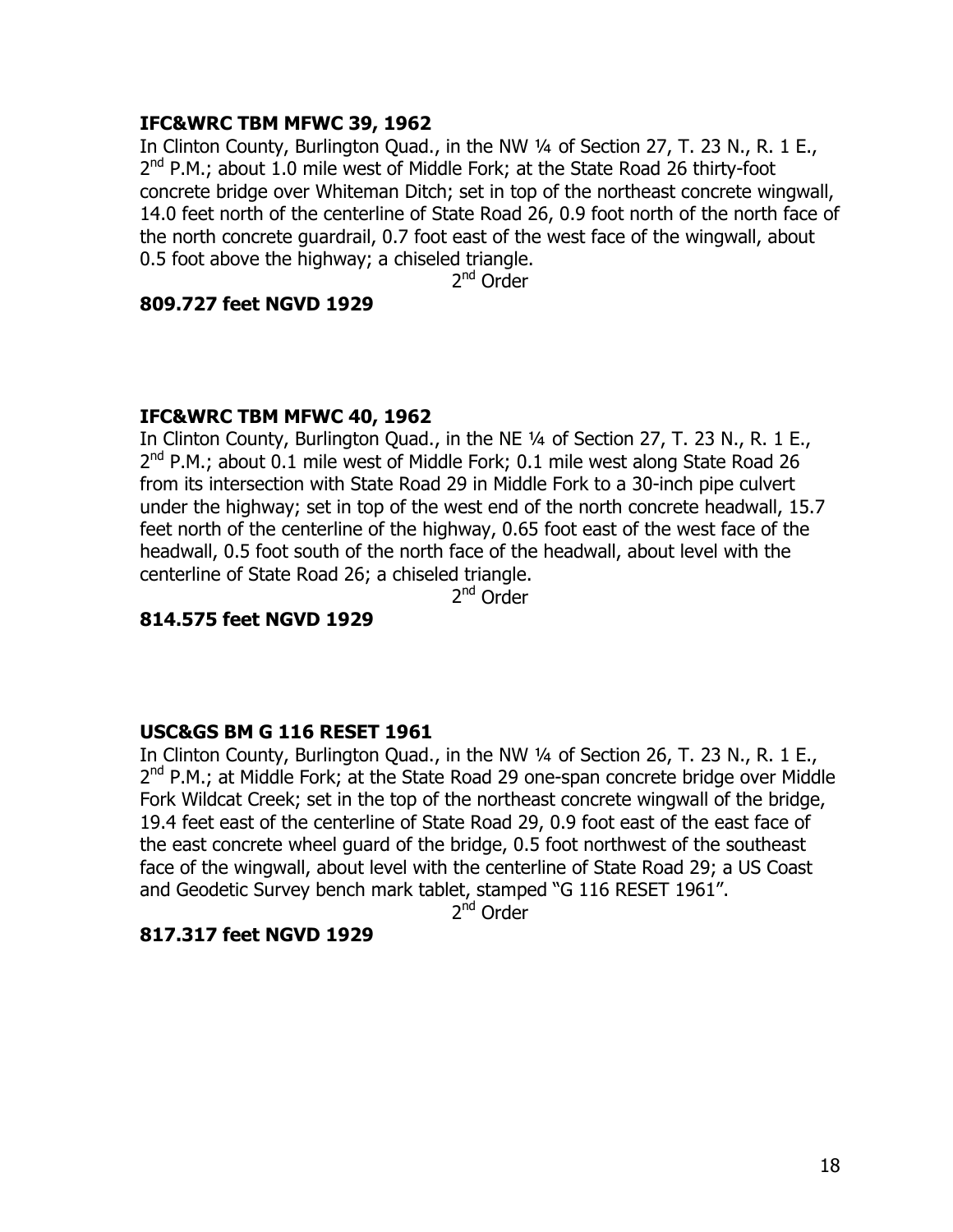## **USC&GS BM F 116, 1946**

In Clinton County, Burlington Quad., in the NE ¼ of Section 27, T. 23 N., R. 1 E.,  $2^{nd}$  P.M.; about 0.4 mile south of Middle Fork; about 0.4 mile south along State Road 29 from its intersection with State Road 26 to a 8-foot concrete box culvert under State Road 29; set in the top of and at the center of the west concrete headwall of the culvert, 19.0 feet west of the centerline of State Road 29, 5.2 feet north of the south face of the headwall, about level with the centerline of State Road 29; a US Coast and Geodetic Survey bench mark tablet, stamped "G 116 1946".

2<sup>nd</sup> Order

## **828.574 feet NGVD 1929**

## **USC&GS BM D 116, 1946**

In Clinton County, Burlington Quad., in the NW 1/4 of Section 35, T. 23 N., R. 1 E.,  $2<sup>nd</sup>$  P.M.; about 0.4 mile south of Middle Fork; at the State Road 29 ten-foot concrete box culvert over Whiteman Ditch; set in top of and near the center of the east concrete headwall of the culvert, 16.0 feet east of the centerline of State Road 29, 6.25 feet north of the south face of the headwall, 0.65 foot west of the east face of the headwall, about 0.5 foot below the centerline of State Road 29; a US Coast and Geodetic Survey bench mark tablet, stamped "D 116 1946".

2<sup>nd</sup> Order

#### **849.198 feet NGVD 1929**

## **IFC&WRC TBM SFWC 19, 1962**

In Clinton County, Burlington Quad., in the SW ¼ of Section 30, T. 22 N., R. 2 W.,  $2<sup>nd</sup>$  P.M.; about 2.5 miles southwest of Mulberry; at the 250 North Road ten-foot concrete arch culvert over a unnamed tributary to the South Fork of Wildcat Creek; set in the top of the west end of the south concrete headwall of the culvert, 9 feet south of the centerline of the road, 2.3 feet east of the west face of the south headwall, 0.5 foot above the road, 0.4 foot north of the south face of the south headwall; a chiseled triangle.

2nd Order

## **740.272 feet NGVD 1929**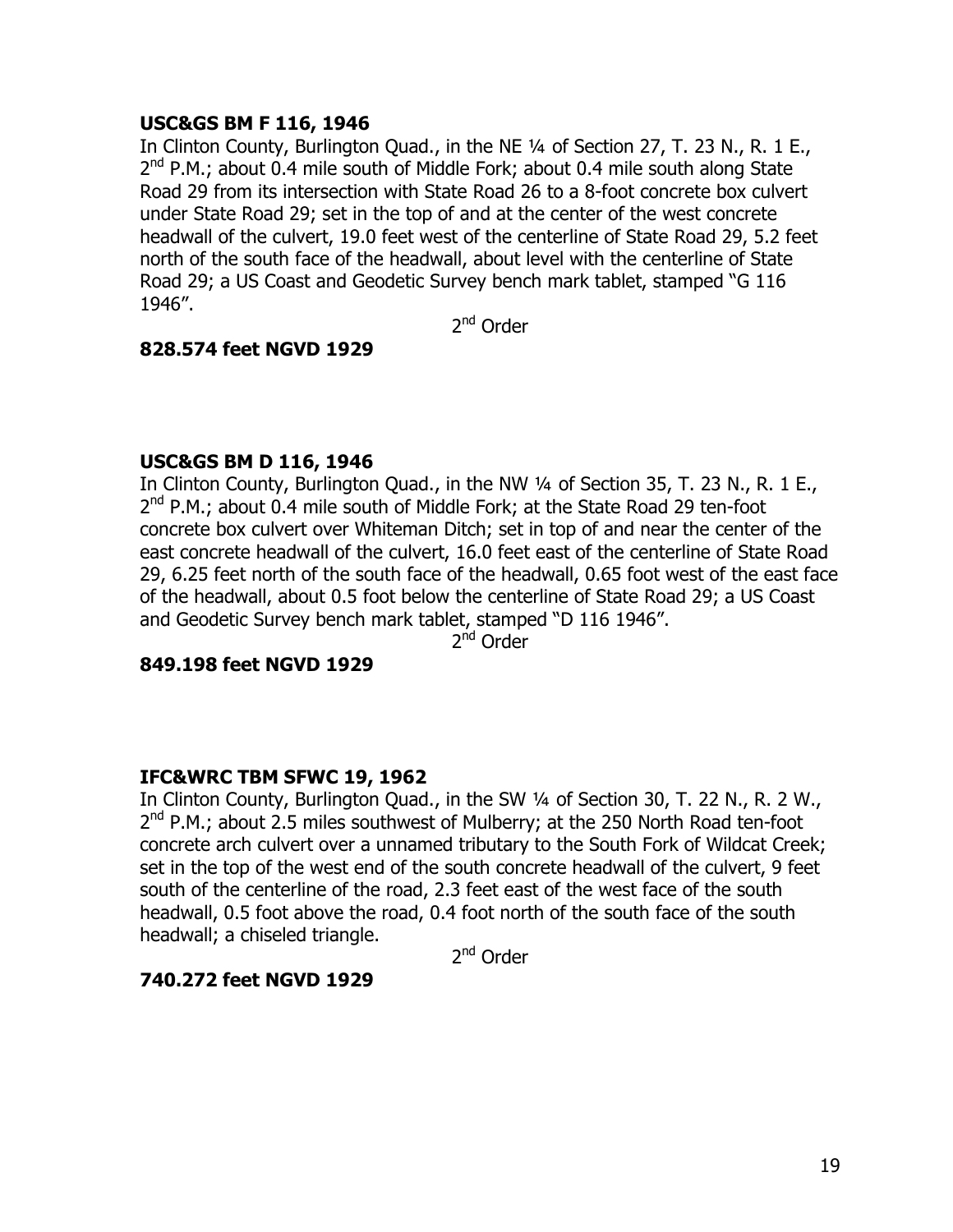## **IFC&WRC TBM SFWC 20, 1962**

In Clinton County, Burlington Quad., in the NW ¼ of Section 30, T. 22 N., R. 2 W.,  $2<sup>nd</sup>$  P.M.; about 2.0 miles southwest of Mulberry; about 0.5 mile south along 950 West Road from its "T" road intersection with 350 North Road to a bend in the road to the southwest, thence about 0.25 mile southwest along the road to a curve in the road to the west and a private drive to the southeast; set in the south side of a power pole, about 55 feet west of the centerline of the road to the northeast, 35 feet west of a fence corner post, 21 feet north of the centerline of the road to the west, 2.0 feet south of a fence line, about 1.8 feet above the centerline of the road to the west, 1.3 feet above the ground; a large boat spike driven through a aluminum tag, stamped "TBM SFWC 20 1962".

2<sup>nd</sup> Order

## **740.705 feet NGVD 1929**

## **IFC&WRC BM CLI 5, 1961**

In Clinton County, Burlington Quad., in the NW ¼ of Section 30, T. 22 N., R. 2 W.,  $2^{nd}$  P.M.; about 1.5 miles southwest of Mulberry; about 0.5 mile south along 950 West Road from its "T" road intersection with 350 North Road to a bend in the road to the southwest, thence about 0.1 mile southwest along the road to a two-span concrete arch bridge over the South Fork of Wildcat Creek; set in the top of the northeast end of the southeast concrete guardrail of the bridge, 8 feet southeast of the centerline of the road, 4.2 feet southwest of the northeast end of the southeast guardrail, 1.3 feet above the road; a Indiana Flood Control and Water Resources Commission bench mark stamped "CLI 5 1961".

2<sup>nd</sup> Order

#### **714.892 feet NGVD 1929**

## **IFC&WRC TBM SFWC 21, 1962**

In Clinton County, Burlington Quad., in the NW 1/4 of Section 30, T. 22 N., R. 2 W.,  $2<sup>nd</sup>$  P.M.; about 1.0 mile southwest of Mulberry; about 0.3 mile east along 350 North Road from its "T" road intersection with 950 West Road to twin 18-inch pipe culverts under the road; set in the top of and near the center of the north concrete headwall, 16.5 feet north of the centerline of the road, 5.9 feet east of the west face of the north headwall, 0.25 foot south of the north face of the north headwall, about level with the centerline of the road; a chiseled triangle.

2<sup>nd</sup> Order

## **763.904 feet NGVD 1929**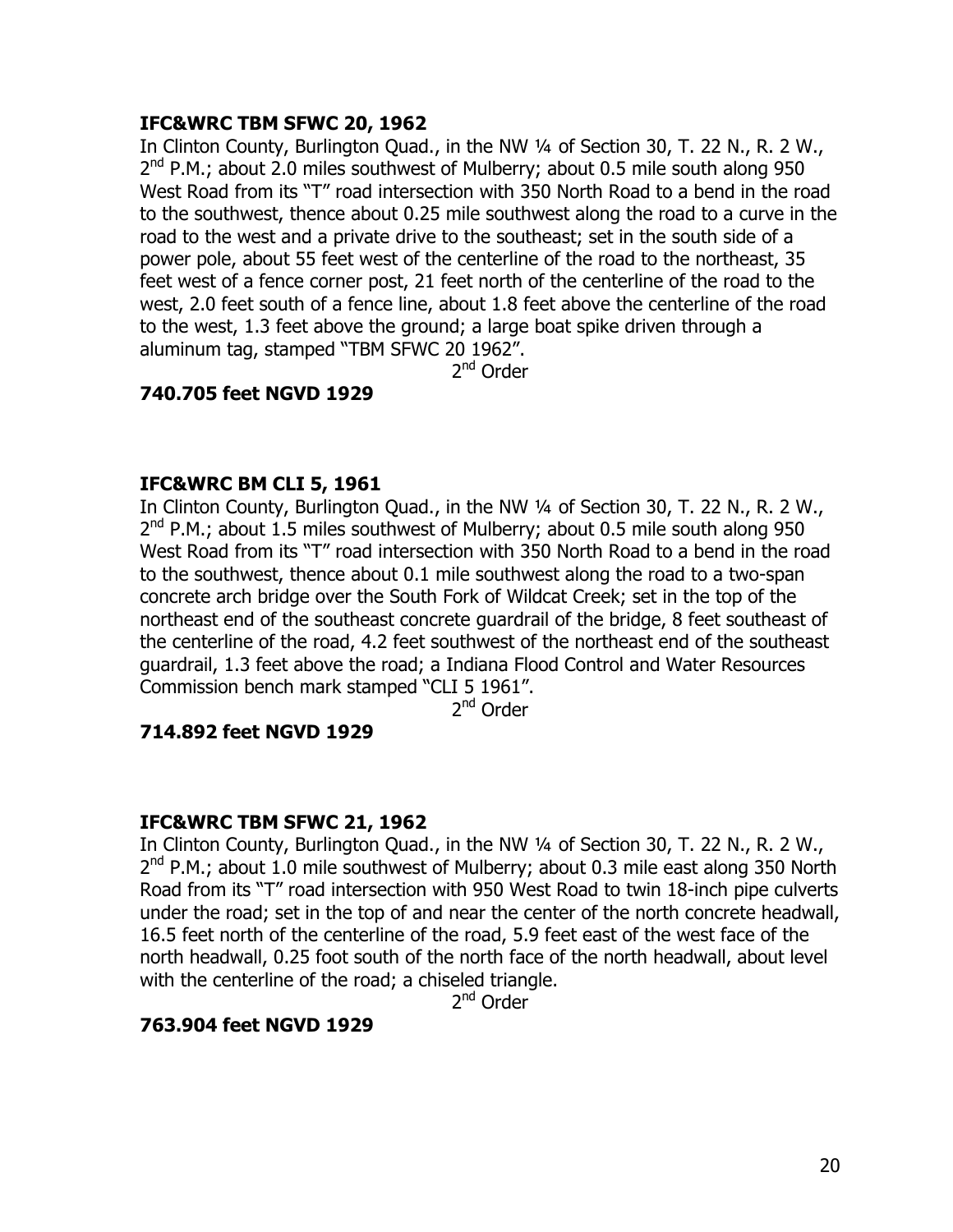## **USC&GS BM P 31, 1934**

In Clinton County, Burlington Quad., in the NW 1/4 of Section 20, T. 22 N., R. 2 W.,  $2^{nd}$  P.M.; at Mulberry; on the Norfolk and Western Railroad (New York, Chicago and St. Louis Railroad); set in the top of a concrete post, 53.6 feet southwest of the semaphore signal tower in front of the railroad station, 37.1 feet southwest of the southwest rail of the track, 6.0 feet north of a pole, about 5.0 feet below the track, projecting 1.0 foot above the ground; a US Coast and Geodetic Survey bench mark tablet, stamped "P 31 1934".

2nd Order

#### **769.992 feet NGVD 1929**

## **IFC&WRC TBM SFWC 22, 1962**

In Clinton County, Burlington Quad., in the NW 1/4 of Section 20, T. 22 N., R. 2 W.,  $2^{nd}$  P.M.; about 0.5 mile south of Mulberry; at the intersection of 850 West Road and 350 North Road, in the northwest ¼ of the intersection; set in the top of the center of a concrete fence corner post, 48 feet west of the centerline of 850 West Road, 23 feet north of the centerline of 350 North Road, 4.1 feet above the ground, about 2.2 feet above the centerline of 350 North Road; a chiseled triangle.

2nd Order

## **766.015 feet NGVD 1929**

#### **IFC&WRC TBM SFWC 23, 1962**

In Clinton County, Burlington Quad., in the SW 1/4 of Section 20, T. 22 N., R. 2 W., 2<sup>nd</sup> P.M.; about 0.8 mile south of Mulberry; 0.85 mile south along 850 West Road (South Main Street) from its intersection with State Road 38 to a farm house on the west side of the road; set in the east side of a 40-inch Walnut tree, the tree is used as a fence corner, 85 feet north of a mail box, 24 feet west of the centerline of 850 West Road, 1.0 foot above the ground; a large boat spike driven through a aluminum tag, stamped "TBM SFWC 23 1962".

2<sup>nd</sup> Order

## **748.996 feet NGVD 1929**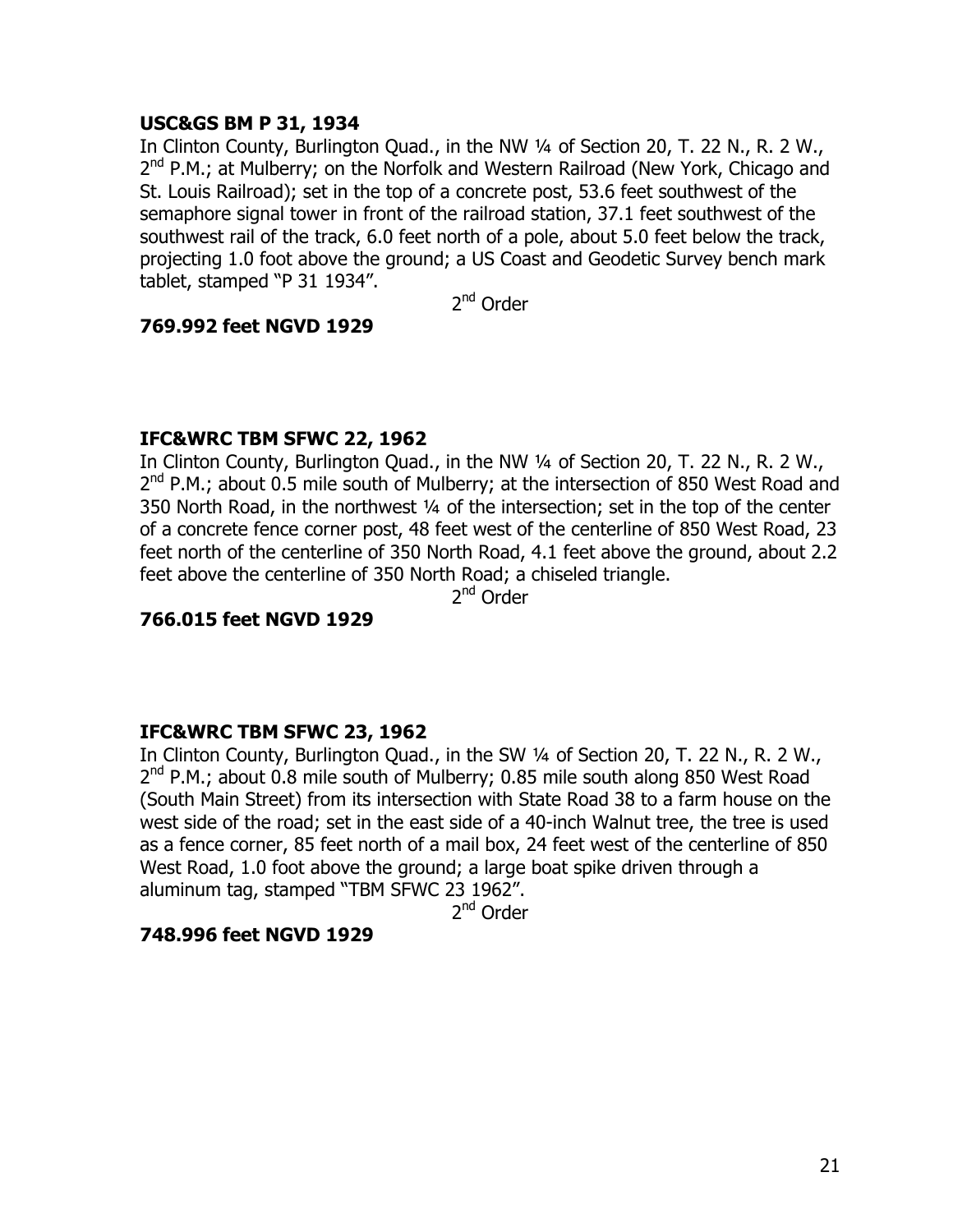## **IFC&WRC BM CLI 6, 1961**

In Clinton County, Burlington Quad., in the SE ¼ of Section 20, T. 22 N., R. 2 W., 2<sup>nd</sup> P.M.; about 1.0 mile south of Mulberry; at the 850 West Road one-span steel truss bridge over the South Fork of Wildcat Creek; set in the top of the northeast stone wingwall of the bridge; 11 feet east of the centerline of 850 West Road, 1.35 feet northwest of the southeast face of the northeast wingwall, 1.0 foot above the bridge floor, 0.6 foot north of the north end of the northeast end truss of the bridge; a Indiana Flood Control and Water Resources Commission bench mark stamped "CLI 6 1961".

2<sup>nd</sup> Order

## **724.898 feet NGVD 1929**

#### **IFC&WRC BM CLI 7, 1961**

In Clinton County, Burlington Quad., in the SE ¼ of Section 20, T. 22 N., R. 2 W.,  $2<sup>nd</sup>$  P.M.; about 0.9 mile southeast of Mulberry; about 0.95 mile southeast along Mulberry Jefferson Road from its intersection with State Road 38 to a 30-foot concrete arch bridge over a unnamed tributary to the South Fork of Wildcat Creek; set in the top of the north end of the west concrete headwall of the bridge, 13 feet west of the centerline of Mulberry Jefferson Road, 1.4 feet above the centerline of the road, 1.0 foot south of the north face of the headwall, 0.55 foot west of the east face of the headwall; a Indiana Flood Control and Water Resources Commission bench mark stamped "CLI 7 1961".

2<sup>nd</sup> Order

#### **728.637 feet NGVD 1929**

#### **IFC&WRC TBM SFWC 24, 1962**

In Clinton County, Burlington Quad., in the SE ¼ of Section 20, T. 22 N., R. 2 W.,  $2^{nd}$  P.M.; about 1.0 mile southeast of Mulberry; about 1.0 mile southeast along Mulberry Jefferson Road from its intersection with State Road 38 to a gravel "T" road to the southwest; set in the southeast side of a power pole, 67 feet southwest of the centerline of Mulberry Jefferson Road, 20 feet northwest of the centerline of the gravel road, 2.0 feet southeast of a fence line, 1.5 feet above the ground; a large boat spike driven through a aluminum tag, stamped "TBM SFWC 24 1962".

2<sup>nd</sup> Order

#### **735.326 feet NGVD 1929**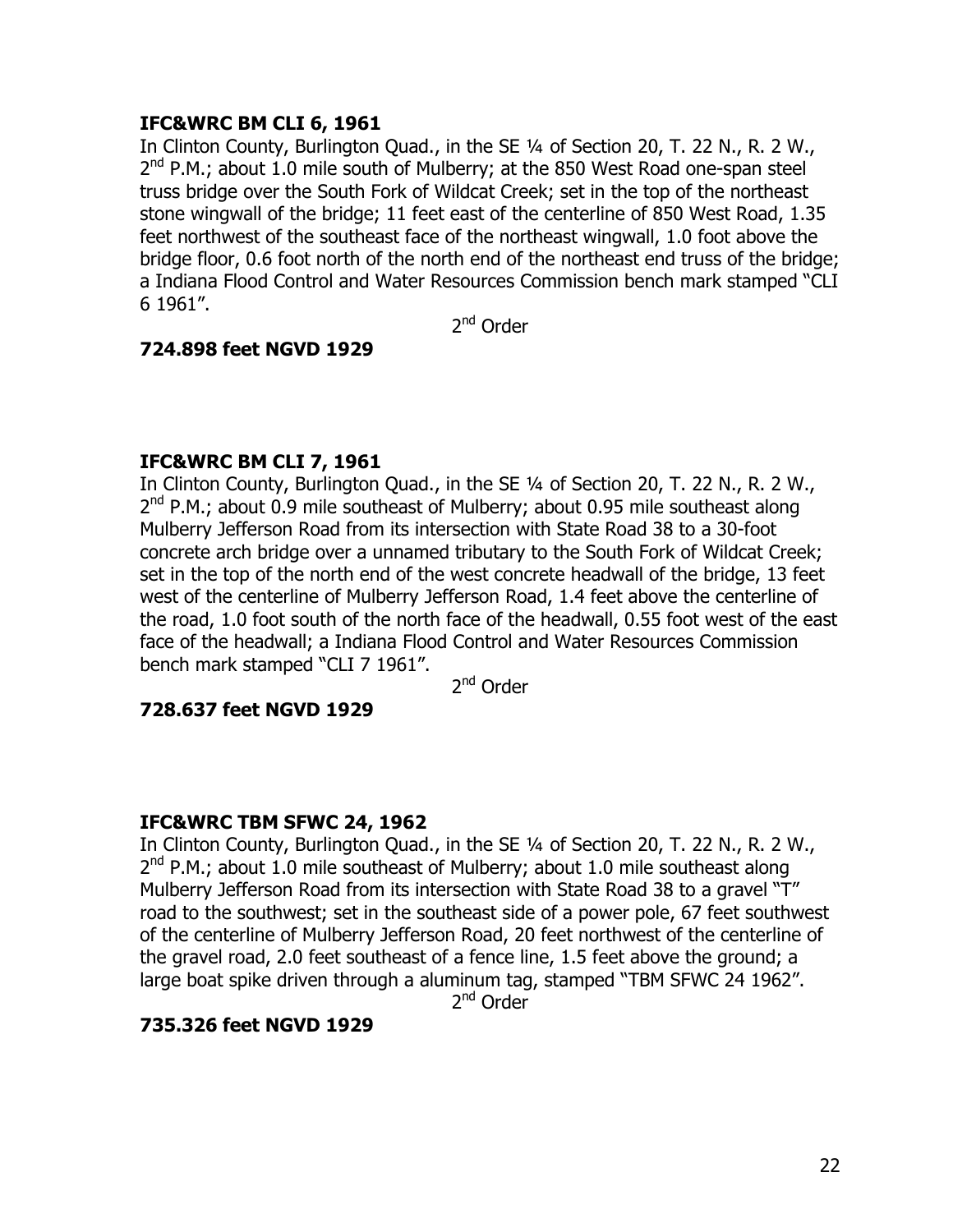## **IFC&WRC BM CLI 8, 1961**

In Clinton County, Burlington Quad., in the NW 1/4 of Section 28, T. 22 N., R. 2 W.,  $2^{nd}$  P.M.; about 1.4 mile southeast of Mulberry; at the Mulberry Jefferson Road onespan steel truss bridge over the South Fork of Wildcat Creek; set in the top of the north stone wingwall of the bridge, 20 feet northeast of the centerline of Mulberry Jefferson Road, 7 feet southeast of the northwest face of the north wingwall, 2.5 feet southwest of the northeast face of the north wingwall, about level with the road; a Indiana Flood Control and Water Resources Commission bench mark stamped "CLI 8 1961".

2<sup>nd</sup> Order

## **737.680 feet NGVD 1929**

#### **USGS UE 738**

In Clinton County, Burlington Quad., in the NW 1/4 of Section 28, T. 22 N., R. 2 W.,  $2^{nd}$  P.M.; about 1.4 mile southeast of Mulberry; at the Mulberry Jefferson Road onespan steel truss bridge over the South Fork of Wildcat Creek; set in the top of and at the northwest corner of the south stone wingwall of the bridge at the point where the wingwall joins the bridge seat, 13 feet southwest of the centerline of Mulberry Jefferson Road, 1.0 foot below the road, 0.45 foot northeast of the southwest face of the stone coping of the south wingwall, 0.3 foot southeast of the northwest face of the coping of the southeast stone bridge seat; a chiseled square.

2nd Order

## **737.496 feet NGVD 1929**

#### **IFC&WRC TBM SFWC 25, 1962**

In Clinton County, Burlington Quad., in the NW ¼ of Section 28, T. 22 N., R. 2 W.,  $2^{nd}$  P.M.; about 1.6 miles southeast of Mulberry; about 1.0 mile southeast along Mulberry Jefferson Road from its intersection with State Road 38 to the Mary Miller farm residence on the west side of the road; set in the west side of a 36-inch Maple tree, 24.5 feet west of the centerline of Mulberry Jefferson Road, 13.5 feet north of the centerline of the driveway leading to the house, 5.5 feet northeast of a fence corner post, 1.2 feet above the ground; a large boat spike driven through a aluminum tag, stamped "TBM SFWC 25 1962".

2<sup>nd</sup> Order

## **762.390 feet NGVD 1929**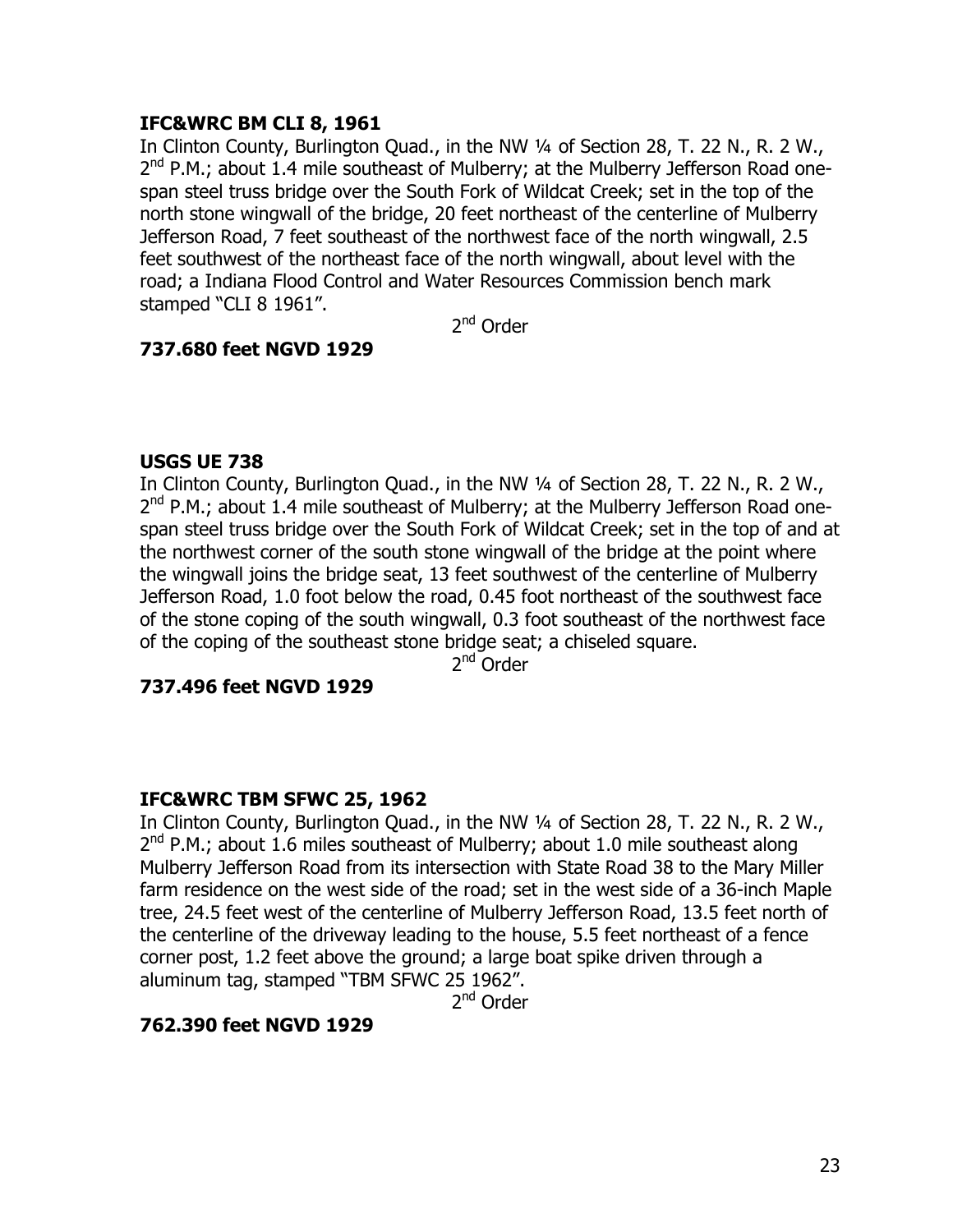#### **IFC&WRC TBM SFWC 26, 1962**

In Clinton County, Burlington Quad., in the NE ¼ of Section 33, T. 22 N., R. 2 W.,  $2^{nd}$  P.M.; about 2.4 miles southeast of Mulberry; at the intersection of Mulberry Jefferson Road and 200 North Road, in the southwest 1/4 of the intersection; set in the north side of a 40-inch tree, 80 feet west of the centerline of Jefferson Road, 15 feet south of the centerline of 200 North Road, 13 feet west of a fence corner post of a white snow fence leading to a house, 1.2 feet above the ground; a large boat spike driven through a aluminum tag, stamped "TBM SFWC 26 1962".

2<sup>nd</sup> Order

#### **810.971 feet NGVD 1929**

#### **IFC&WRC BM CLI 9, 1961**

In Clinton County, Burlington Quad., in the SW ¼ of Section 27, T. 22 N., R. 2 W.,  $2^{nd}$  P.M.; about 2.8 miles southeast of Mulberry; at the 200 North Road one-span steel pony truss bridge over Spring Creek; set in the top of the north end of the west concrete bridge seat, 10 feet northwest of the centerline of 200 North Road, 2.0 feet below the road, 0.3 foot southwest of the northeast face of the northwest wingwall, 0.3 foot west of the east face of the west concrete bridge seat, a Indiana Flood Control and Water Resources Commission bench mark stamped "CLI 9 1961". 2<sup>nd</sup> Order

**747.797 feet NGVD 1929** 

#### **IFC&WRC TBM SFWC 27, 1962**

In Clinton County, Burlington Quad., in the SW ¼ of Section 27, T. 22 N., R. 2 W.,  $2<sup>nd</sup>$  P.M.; about 2.9 miles southeast of Mulberry; about 0.8 mile east along 200 North Road from its intersection with Mulberry Jefferson Road; set in the south side of a double forked 28-inch Elm tree, the tree is on a fence line, about 200 feet east of a field entrance to the north, 20 feet north of the centerline of the gravel 200 North Road, 0.4 foot above the ground; a large boat spike driven through a aluminum tag, stamped "TBM SFWC 27 1962".

2<sup>nd</sup> Order

#### **789.745 feet NGVD 1929**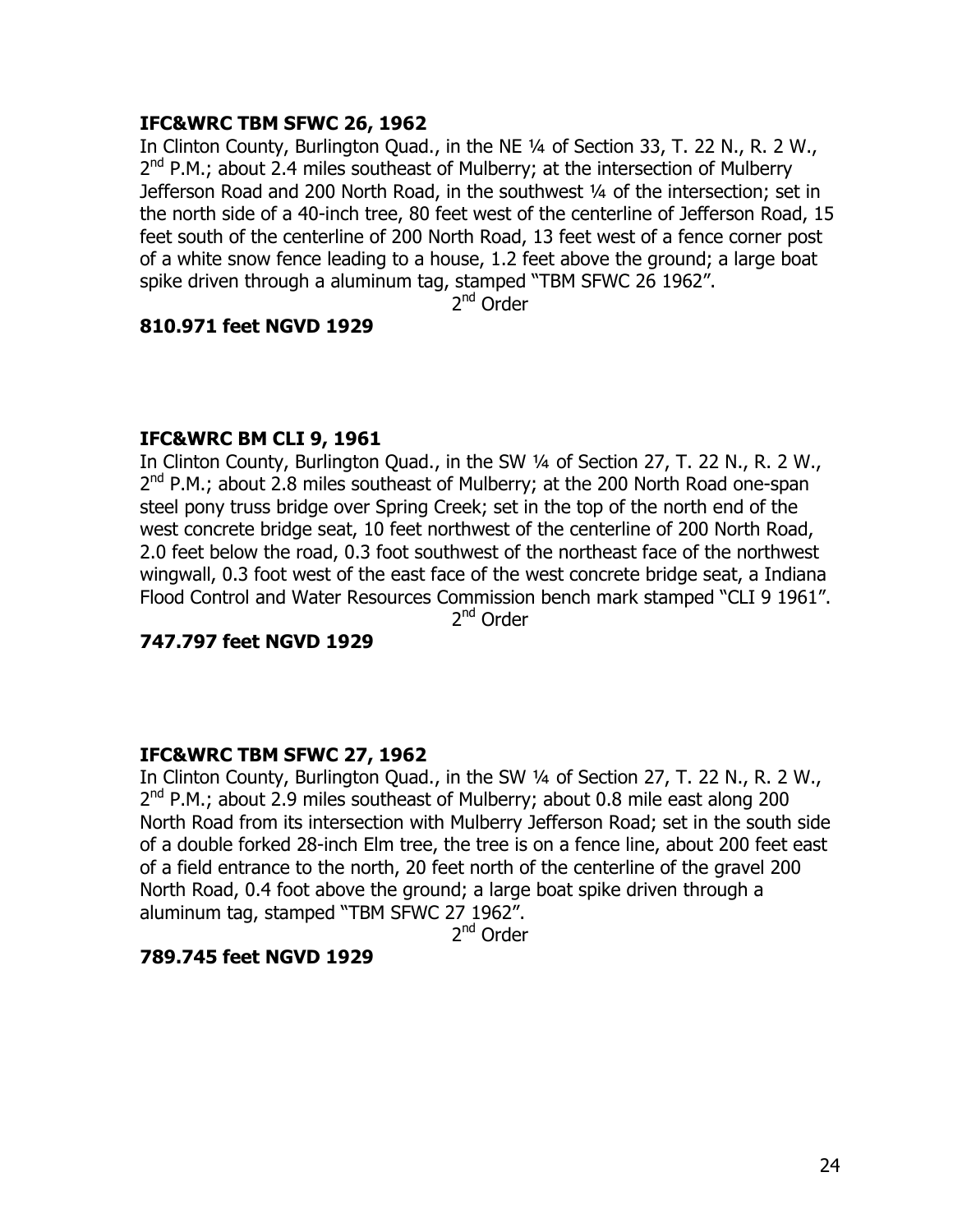## **USC&GS BM L 89 RESET 1955**

In Clinton County, Frankfort Quad., in the NE 1/4 of Section 27, T. 22 N., R. 2 W., 2<sup>nd</sup> P.M.; about 3.4 miles northwest of Jefferson; at the Norfolk and Western (New York, Chicago and St. Louis) railroad bridge # 605 over the South Fork of Wildcat Creek; set in the top of the northeast end of the back wall of the southeast abutment, 6.0 feet northeast of the northeast rail of the track, 1.05 feet southeast of the northwest face of the southeast abutment, 0.5 foot below the top of the rails; a US Coast and Geodetic Survey bench mark tablet, stamped "L 89 RESET 1955".

2nd Order

#### **753.727 feet NGVD 1929**

## **IFC&WRC BM CLI 12, 1961**

In Clinton County, Frankfort Quad., in the NE  $\frac{1}{4}$  of Section 27, T. 22 N., R. 2 W., 2<sup>nd</sup> P.M.; about 1.25 miles south of Hamilton; at the Gasline Road one-span steel truss bridge over Kilmore Creek; set in the top of the southeast stone wingwall of the bridge, 20 feet west of the centerline of 600 West Road, 18 feet south of the centerline of Gasline Road, 3.4 feet northwest of the southeast face of the southeast wingwall, 2.0 feet northeast of the southwest face of the southeast wingwall, about 1.5 feet below the bridge floor; a Indiana Flood Control and Water Resources Commission bench mark stamped "CLI 12 1961".

2<sup>nd</sup> Order

#### **749.127 feet NGVD 1929**

## **IFC&WRC TBM SFWC 29, 1962**

In Clinton County, Frankfort Quad., in the NW ¼ of Section 26, T. 22 N., R. 2 W.,  $2^{nd}$  P.M.; about 1.45 miles south of Hamilton; about 0.25 mile south along 600 West Road from its "T" road intersection with Gasline Road; set in the northeast side of a 26-inch Beech tree with a "NO TRESPASSING" sign on the east side of the tree, on the east bank of Kilmore Creek, about 200 feet north of and across the road from a cabin, 43.5 feet west of the centerline of 600 West Road, 0.9 foot above the ground; a large boat spike driven through a aluminum tag, stamped "TBM SFWC 29 1962".

2<sup>nd</sup> Order

#### **743.067 feet NGVD 1929**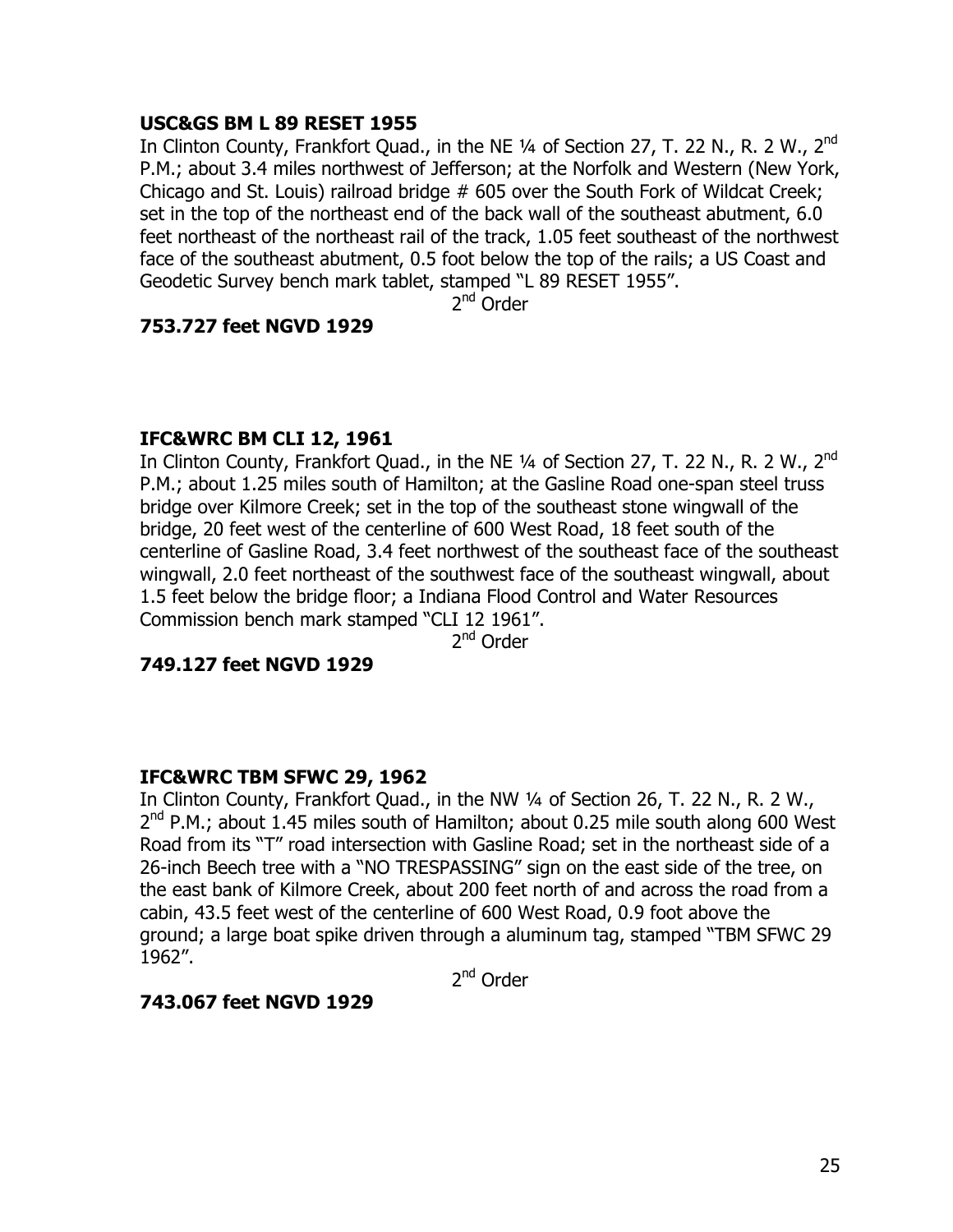## **IFC&WRC BM CLI 11, 1961**

In Clinton County, Frankfort Ouad., in the SE 1/4 of Section 27, T. 22 N., R. 2 W., 2<sup>nd</sup> P.M.; about 1.6 miles south of Hamilton; at the 600 West Road two-span concrete arch bridge over the South Fork of Wildcat Creek; set in the top of the south end of the west concrete headwall of the bridge, 8.0 feet west of the centerline of 600 West Road, 1.6 feet north of the point where the southwest wingwall joins the west headwall, 1.0 foot above the road, 0.65 foot east of the west face of the west headwall; a Indiana Flood Control and Water Resources Commission bench mark stamped "CLI 11 1961".

2<sup>nd</sup> Order

## **754.958 feet NGVD 1929**

## **IFC&WRC TBM SFWC 28, 1962**

In Clinton County, Frankfort Quad., in the SE 1/4 of Section 27, T. 22 N., R. 2 W., 2<sup>nd</sup> P.M.; about 1.25 miles south of Hamilton; about 180 feet south along 600 West Road from the Norfolk and Western (New York, Chicago and St. Louis) railroad overpass; set in the east side of a 12-inch Elm tree on a north-south fence line, 18 feet west of the centerline of 600 West Road, 15 feet northwest of a telephone pole, 1.3 feet above the ground; a large boat spike driven through a aluminum tag, stamped "TBM SFWC 28 1962".

2<sup>nd</sup> Order

#### **769.953 feet NGVD 1929**

## **IFC&WRC BM CLI 13, 1961**

In Clinton County, Frankfort Quad., in the SW ¼ of Section 26, T. 22 N., R. 2 W.,  $2^{nd}$  P.M.; about 1.8 miles south of Hamilton; at the 580 West Road two-span concrete arch bridge over the South Fork of Wildcat Creek; set in the top of the south end of the west concrete headwall of the bridge, 10 feet west of the centerline of 580 West Road, 3.3 feet north of the point where the southwest wingwall joins the west headwall, 0.8 foot above the road, 0.5 foot east of the west face of the west headwall; a Indiana Flood Control and Water Resources Commission bench mark stamped "CLI 13 1961".

2<sup>nd</sup> Order

#### **754.001 feet NGVD 1929**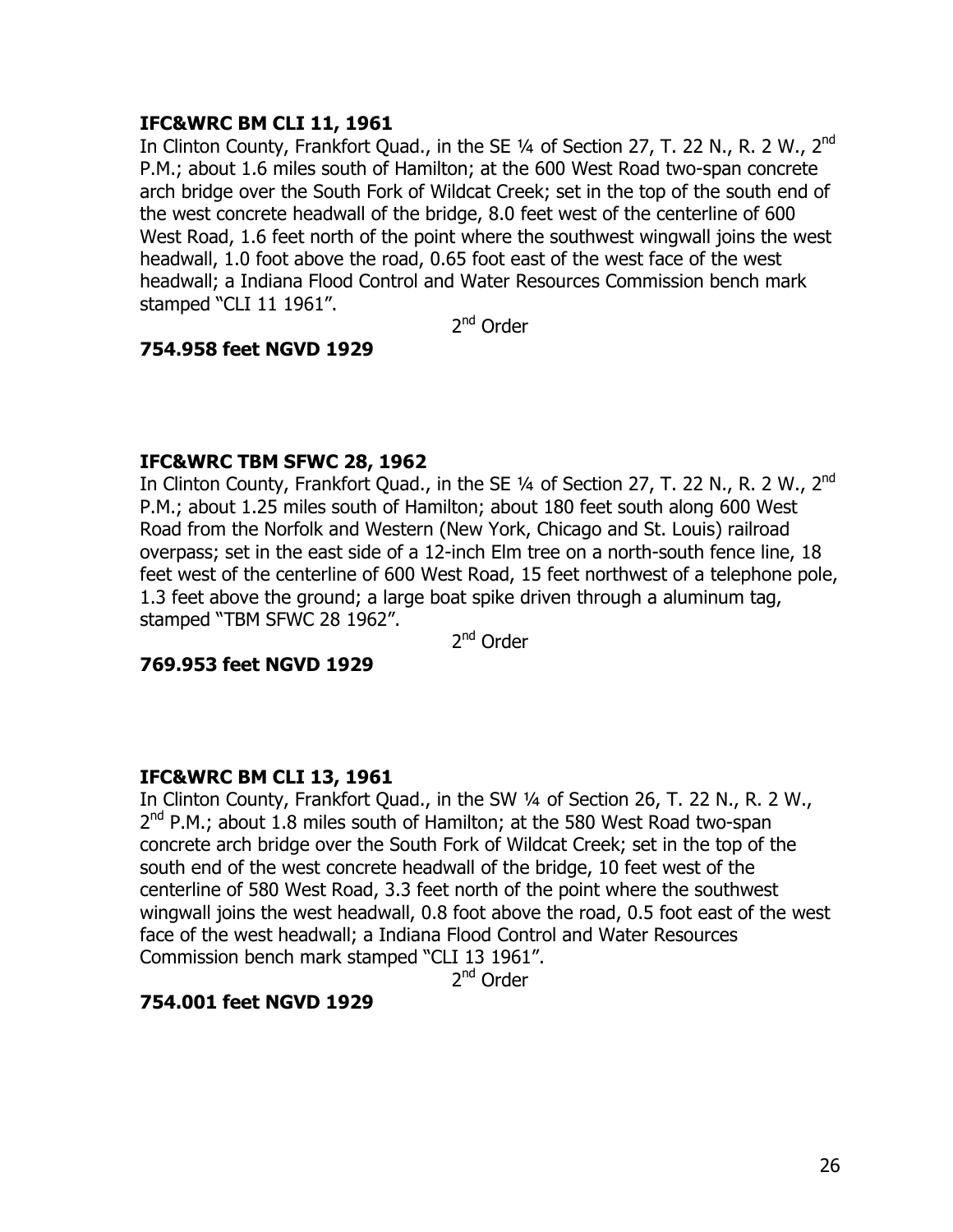## **IFC&WRC TBM SFWC 30, 1962**

In Clinton County, Frankfort Quad., in the SW ¼ of Section 26, T. 22 N., R. 2 W.,  $2^{nd}$  P.M.; about 1.8 miles south of Hamilton; at the Providence Cemetery; set in the west side of a 15-inch Maple tree, about 0.15 mile south of the 580 West Road twospan concrete arch bridge over the South Fork of Wildcat Creek, 14.0 feet west of the centerline of 580 West Road, 10.2 feet east of the southeast corner of a small white tool shed at the south end of a concrete retaining wall along the base of a hill on the west side of the road, about 3.0 feet above the centerline of 580 West Road; a large boat spike driven through a aluminum tag, stamped "TBM SFWC 30 1962".

2<sup>nd</sup> Order

## **781.520 feet NGVD 1929**

#### **USC&GS BM R 31, 1934**

In Clinton County, Frankfort Quad., in the NE  $\frac{1}{4}$  of Section 35, T. 22 N., R. 2 W., 2<sup>nd</sup> P.M.; about 2.2 miles southeast of Hamilton; at the intersection of the Norfolk and Western (New York, Chicago and St. Louis) railroad and 530 West Road, in the northeast ¼ of the intersection; set in the top of a concrete post, 222 yards southeast of mile post S 240, 52 yards southwest of the Milton Swan farm, 52 feet west of the centerline of 530 West Road, 36.4 feet south of a long 20-inch Hickory tree, 26.3 feet northeast of the northeast rail of the track, 2.8 feet southwest of a fence line, about 2.5 feet below the track, projecting 0.55 foot above the ground; a US Coast and Geodetic Survey bench mark tablet, stamped "R 31 1934".

2<sup>nd</sup> Order

#### **815.464 feet NGVD 1929**

#### **IFC&WRC TBM SFWC 31, 1962**

In Clinton County, Frankfort Quad., in the SE  $\frac{1}{4}$  of Section 26, T. 22 N., R. 2 W., 2<sup>nd</sup> P.M.; about 2.3 miles southeast of Hamilton; at the "T" road intersection of 200 North Road and 500 West Road, in the northwest 1/4 of the intersection; set in the northeast side of a 40-inch Maple tree, 38 feet south of the centerline of 200 North Road, 19.5 feet west of the centerline of 500 West Road, 18.0 feet northwest of a white wooden fence corner post, 1.9 feet above the ground, 1.5 feet west of a barbed wire fence line; a large boat spike driven through a aluminum tag, stamped "TBM SFWC 31 1962".

2<sup>nd</sup> Order

#### **817.502 feet NGVD 1929**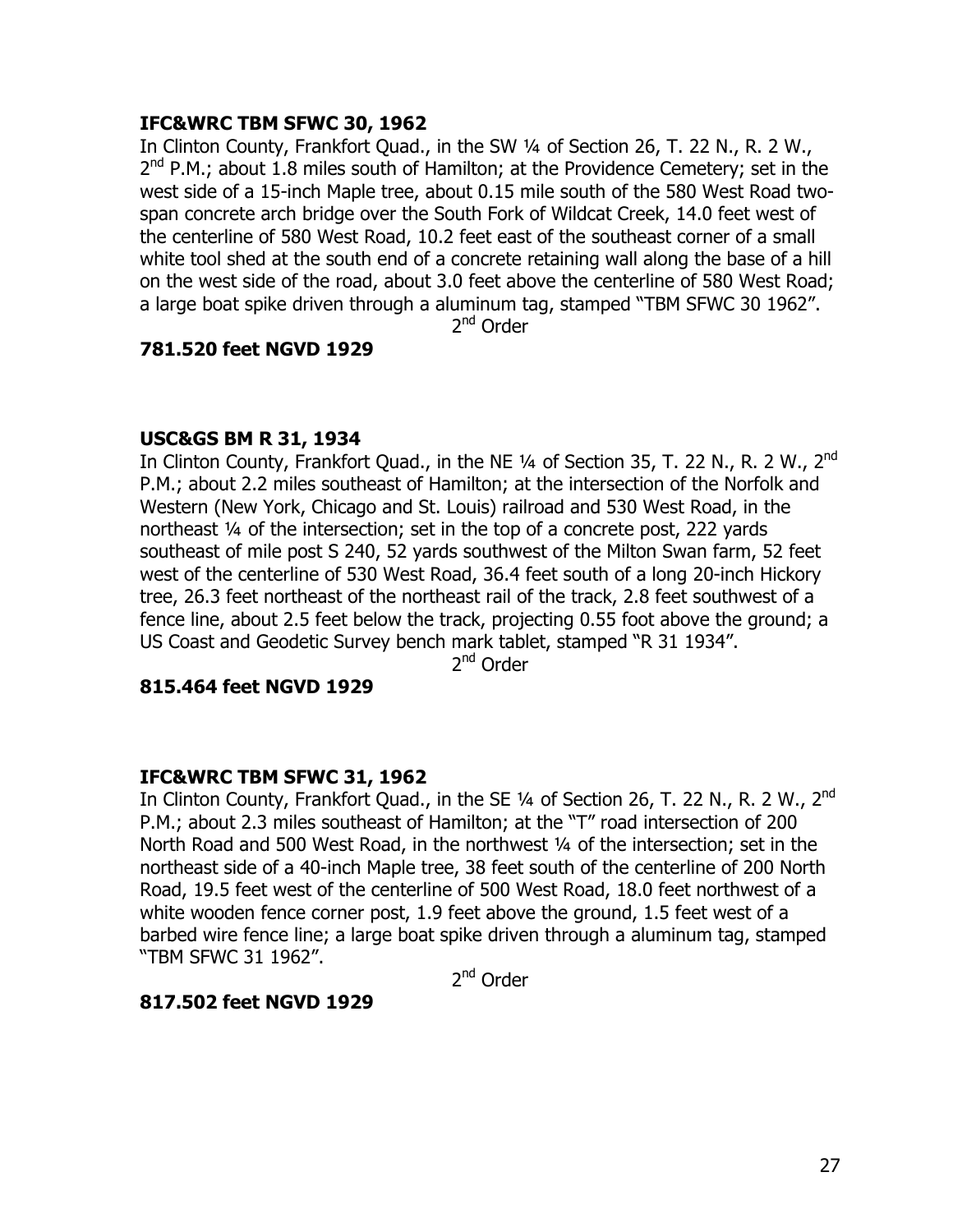## **IFC&WRC BM CLI 10, 1961**

In Clinton County, Frankfort Quad., in the SE  $\frac{1}{4}$  of Section 26, T. 22 N., R. 2 W., 2<sup>nd</sup> P.M.; about 2.2 miles southeast of Hamilton; at the 500 West Road two-span concrete arch bridge over the South Fork of Wildcat Creek; set in the top of the north end of the west concrete headwall of the bridge, 17.8 feet south of the north end of the west concrete headwall, 7.5 feet west of the centerline of 580 West Road, 0.65 foot east of the west face of the west headwall, 1.0 foot above the road; a Indiana Flood Control and Water Resources Commission bench mark stamped "CLI 10 1961".

2<sup>nd</sup> Order

## **769.684 feet NGVD 1929**

#### **IFC&WRC TBM SFWC 32, 1962**

In Clinton County, Frankfort Quad., in the NE  $\frac{1}{4}$  of Section 36, T. 22 N., R. 2 W., 2<sup>nd</sup> P.M.; about 2.7 miles southeast of Hamilton; about 0.15 mile west along 200 North Road from its "T" road intersection with 400 West Road to a drive south leading to the Horace E. Knapp farm; set in the north side of a 6-foot tree, north side of the tree is on a fence line, 33.5 feet west of the centerline of the drive, 29.5 feet south of the centerline of 200 North Road, 0.5 foot above the ground; a large boat spike driven through a aluminum tag, stamped "TBM SFWC 32 1962".

2<sup>nd</sup> Order

#### **821.541 feet NGVD 1929**

#### **IFC&WRC TBM SFWC 33, 1962**

In Clinton County, Frankfort Quad., in the SE  $\frac{1}{4}$  of Section 25, T. 22 N., R. 2 W., 2<sup>nd</sup> P.M.; about 2.7 miles southeast of Hamilton; at the 400 West Road one-span concrete bridge over the South Fork of Wildcat Creek; set in the east side of a 40 inch Cottonwood tree, about 300 feet north of the bridge, 15.0 feet west of the centerline of 400 West Road, 2.2 feet above the ground; a large boat spike driven through a aluminum tag, stamped "TBM SFWC 33 1962".

2<sup>nd</sup> Order

#### **780.503 feet NGVD 1929**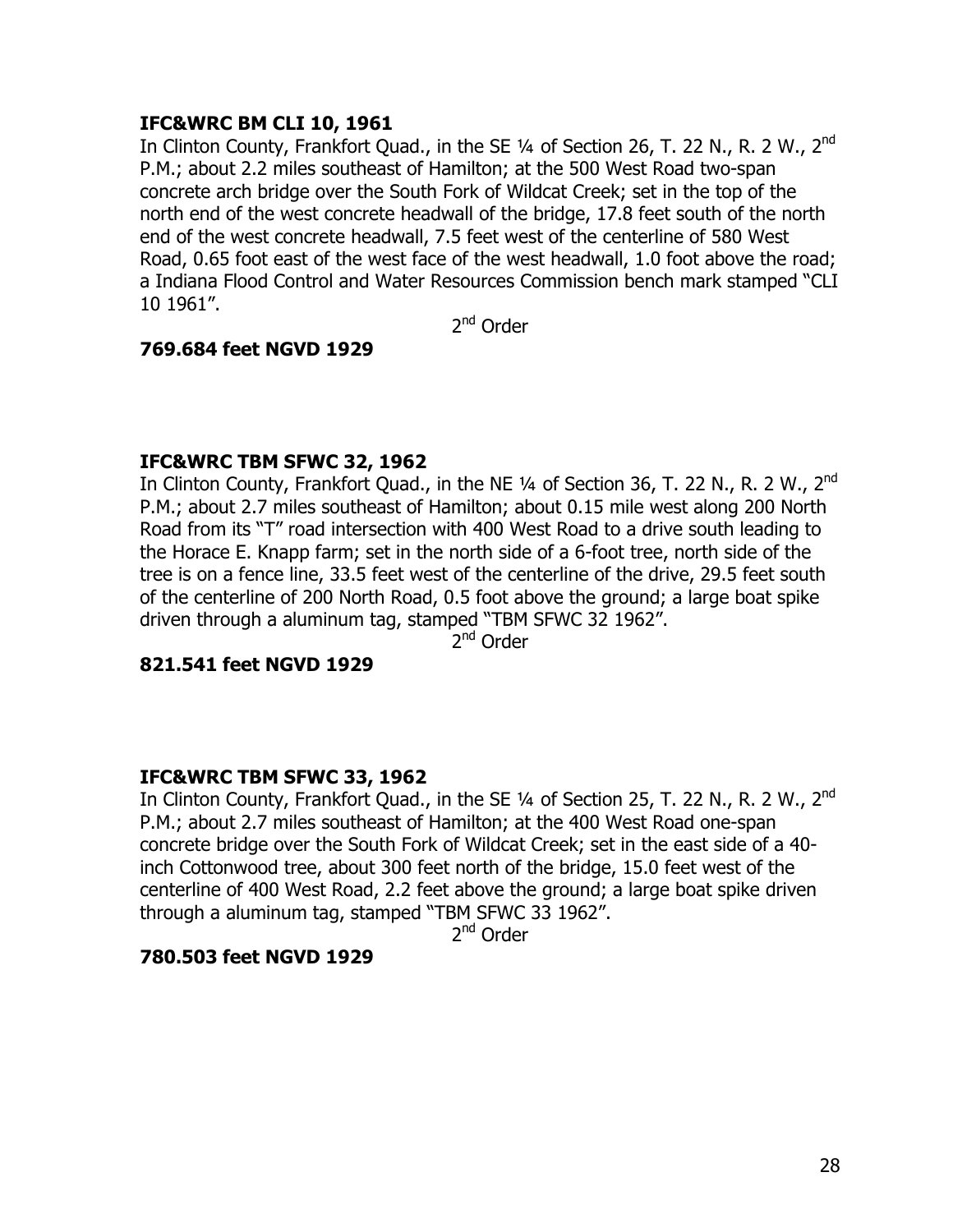## **IFC&WRC BM CLI 14, 1961**

In Clinton County, Frankfort Quad., in the SE  $\frac{1}{4}$  of Section 25, T. 22 N., R. 2 W., 2<sup>nd</sup> P.M.; about 2.7 miles southeast of Hamilton; at the 400 West Road one-span concrete bridge over the South Fork of Wildcat Creek; set in the top of the south end of the west concrete guardrail of the bridge, 9.0 feet west of the centerline of 400 West Road, 4.0 feet above the road, 1.1 feet north of the south face of the west concrete guardrail, 1.0 foot east of the west face of the west concrete guardrail; a Indiana Flood Control and Water Resources Commission bench mark stamped "CLI 14 1961".

2<sup>nd</sup> Order

## **796.712 feet NGVD 1929**

## **IFC&WRC TBM SFWC 34, 1962**

In Clinton County, Frankfort Quad., in the SW ¼ of Section 19, T. 22 N., R. 1 W.,  $2^{nd}$  P.M.; about 4.8 miles northwest of Frankfort; about 0.15 mile east along 300 North Road from its intersection with 400 West Road; set in the south side of a 28 inch Maple tree, midway between a 14-inch Shagbark Hickory tree and a 14-inch Maple tree in the south edge of a thinned woods, 46.5 feet east of the extended centerline of a driveway south to a farm house, 28.5 feet north of the centerline of 300 North Road, 1.2 feet above the ground; a large boat spike driven through a aluminum tag, stamped "TBM SFWC 34 1962".

2<sup>nd</sup> Order

#### **826.033 feet NGVD 1929**

#### **IFC&WRC TBM SFWC 35, 1962**

In Clinton County, Frankfort Quad., in the NW ¼ of Section 29, T. 22 N., R. 1 W.,  $2^{nd}$  P.M.; about 4.2 miles northwest of Frankfort; at the intersection of 300 West Road and 300 North Road, in the southeast ¼ of the intersection; set in the northeast side of the south most tree in a group of 13-inch Walnut trees on the east side of 300 West Road in the yard of a farm, 36 feet west of the west face of a garage, 14.0 feet east of the centerline of 300 West Road, 10.0 feet south of the centerline of a driveway to the east leading to a garage, 0.7 foot above the ground; a large boat spike driven through a aluminum tag, stamped "TBM SFWC 35 1962".

2<sup>nd</sup> Order

## **824.011 feet NGVD 1929**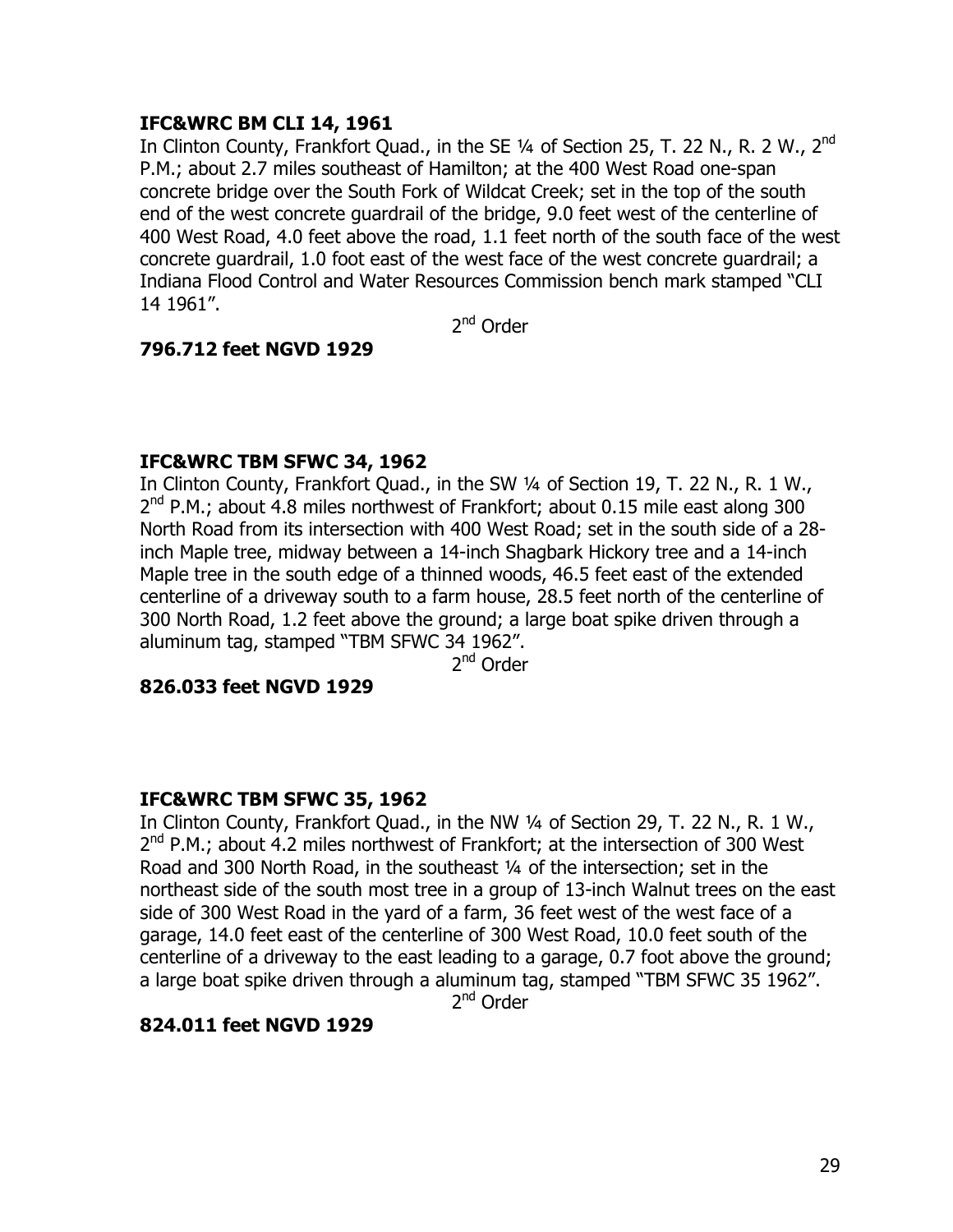## **IFC&WRC TBM SFWC 36, 1962**

In Clinton County, Frankfort Quad., in the NE 1/4 of Section 30, T. 22 N., R. 1 W., 2<sup>nd</sup> P.M.; about 3.9 miles northwest of Frankfort; at the 300 West Road two-span concrete arch bridge over the South Fork of Wildcat Creek; set in the east side of a 22-inch Sycamore tree, tree is on a fence line, 71 feet south of the south end of the west guardrail of the bridge, 17.5 feet west of the centerline of 300 West Road, 2.0 feet above the ground; a large boat spike driven through a aluminum tag, stamped "TBM SFWC 36 1962".

2nd Order

#### **781.305 feet NGVD 1929**

#### **IFC&WRC BM CLI 15, 1961**

In Clinton County, Frankfort Quad., in the NE 1/4 of Section 30, T. 22 N., R. 1 W., 2<sup>nd</sup> P.M.; about 3.9 miles northwest of Frankfort; at the 300 West Road two-span concrete arch bridge over the South Fork of Wildcat Creek; set in the top of and near the center of the east concrete guardrail of the bridge, 56.5 feet south of the north face of the east concrete guardrail of the bridge, 8.5 feet east of the centerline of 300 West Road, 3.2 feet above the road, 0.9 foot west of the east of the east concrete guardrail of the bridge; a Indiana Flood Control and Water Resources Commission bench mark stamped "CLI 15 1961".

2<sup>nd</sup> Order

#### **788.429 feet NGVD 1929**

## **IFC&WRC TBM SFWC 37, 1962**

In Clinton County, Frankfort Quad., in the SW ¼ of Section 29, T. 22 N., R. 1 W.,  $2<sup>nd</sup>$  P.M.; about 3.4 miles northwest of Frankfort; about 0.25 mile east along 200 North Road from its "T" road intersection with 300 West Road to a dirt "T" lane to the north; set in the northwest side of a 36-inch Maple tree, 16.0 feet north of the centerline of 200 North Road, 1.1 feet above the ground; a large boat spike driven through a aluminum tag, stamped "TBM SFWC 37 1962".

2<sup>nd</sup> Order

#### **833.397 feet NGVD 1929**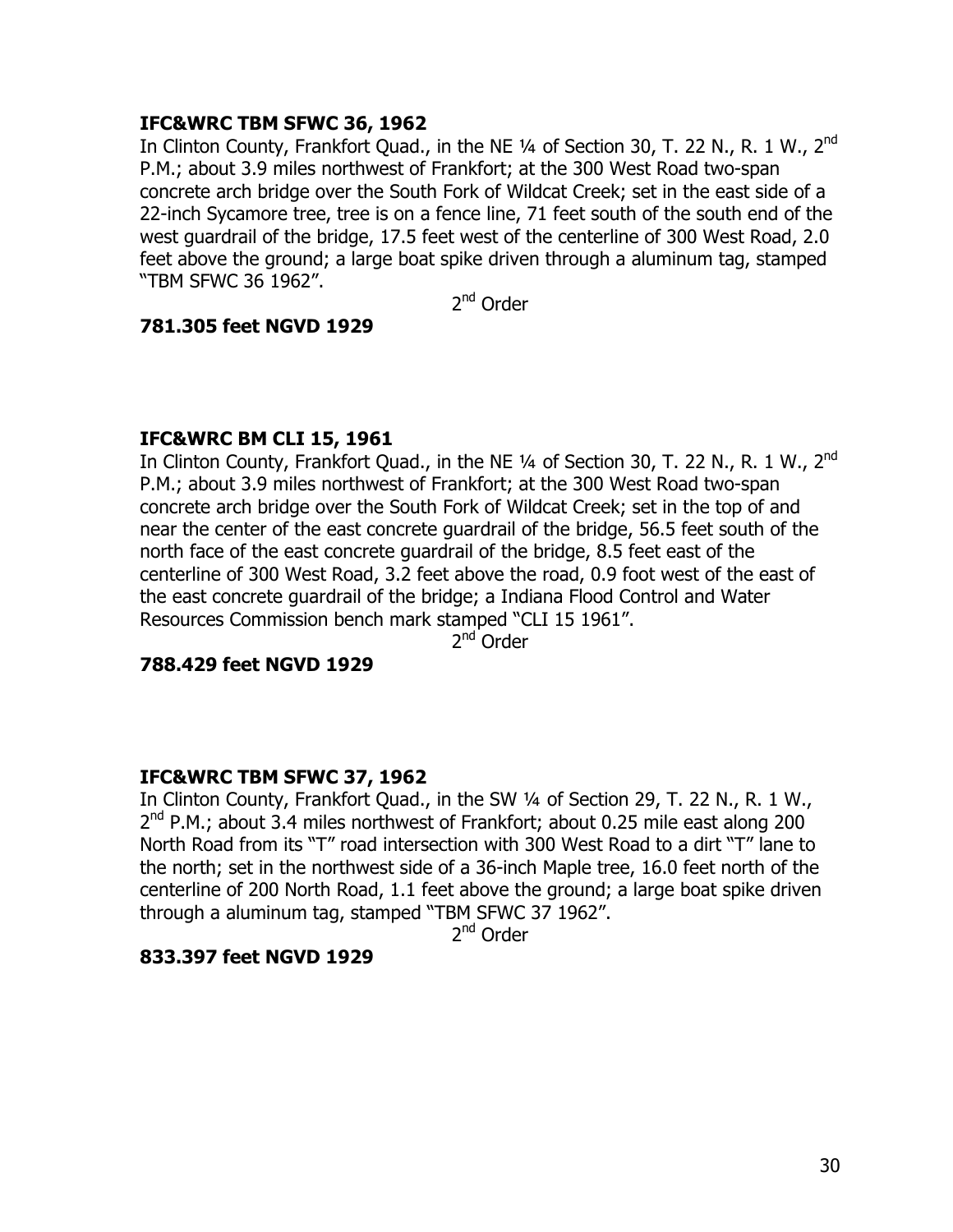## **ISHC BM CLINT C 1**

In Clinton County, Frankfort Quad., in the SE  $\frac{1}{4}$  of Section 29, T. 22 N., R. 1 W., 2<sup>nd</sup> P.M.; about 3.0 miles northwest of Frankfort; at the US 421/State Road 38/39 onespan steel pony truss bridge over the South Fork of Wildcat Creek; set in the top of the southwest end of the northwest concrete bridge seat, 18.0 feet southwest of the centerline of US 421/State Road 38/39, 6.0 feet below the ground, 2.5 feet northwest of the southeast face of the northwest bridge seat, 1.0 foot northeast of the southwest face of the northwest bridge seat; a Indiana State Highway Commission bench mark tablet, stamped "CLINT C 1".

2<sup>nd</sup> Order

## **792.951 feet NGVD 1929**

## **IFC&WRC BM CLI 16, 1961**

In Clinton County, Frankfort Quad., in the NW ¼ of Section 33, T. 22 N., R. 1 W.,  $2<sup>nd</sup>$  P.M.; about 2.8 miles northwest of Frankfort; at the 200 North Road two-span concrete arch bridge over the South Fork of Wildcat Creek; set in the top of and about the center of the south concrete guardrail of the bridge, 52.0 feet east of the west face of the south guardrail, 9.0 feet south of the centerline of 200 North Road, 1.3 feet above the bridge floor, 0.7 foot west of the west face of a concrete post base on top of the south guardrail; a Indiana Flood Control and Water Resources Commission bench mark stamped "CLI 16 1961".

2nd Order

## **797.083 feet NGVD 1929**

#### **IFC&WRC TBM SFWC 38, 1962**

In Clinton County, Frankfort Quad., in the SW ¼ of Section 28, T. 22 N., R. 1 W.,  $2^{nd}$  P.M.; about 2.9 miles northwest of Frankfort; 0.2 mile generally east along 200 North Road from its intersection with US 421/State Road 38/39 to a driveway north leading to the Watkins farm; set in the southeast side of a 32-inch Sycamore tree, 22 feet west of the centerline of the driveway, 20 feet north of the centerline of 200 North Road, 8.5 feet northwest of a telephone pole, about 2.9 feet above the centerline of 200 North Road, 1.7 feet above the ground; a large boat spike driven through a aluminum tag, stamped "TBM SFWC 38 1962".

2<sup>nd</sup> Order

## **798.101 feet NGVD 1929**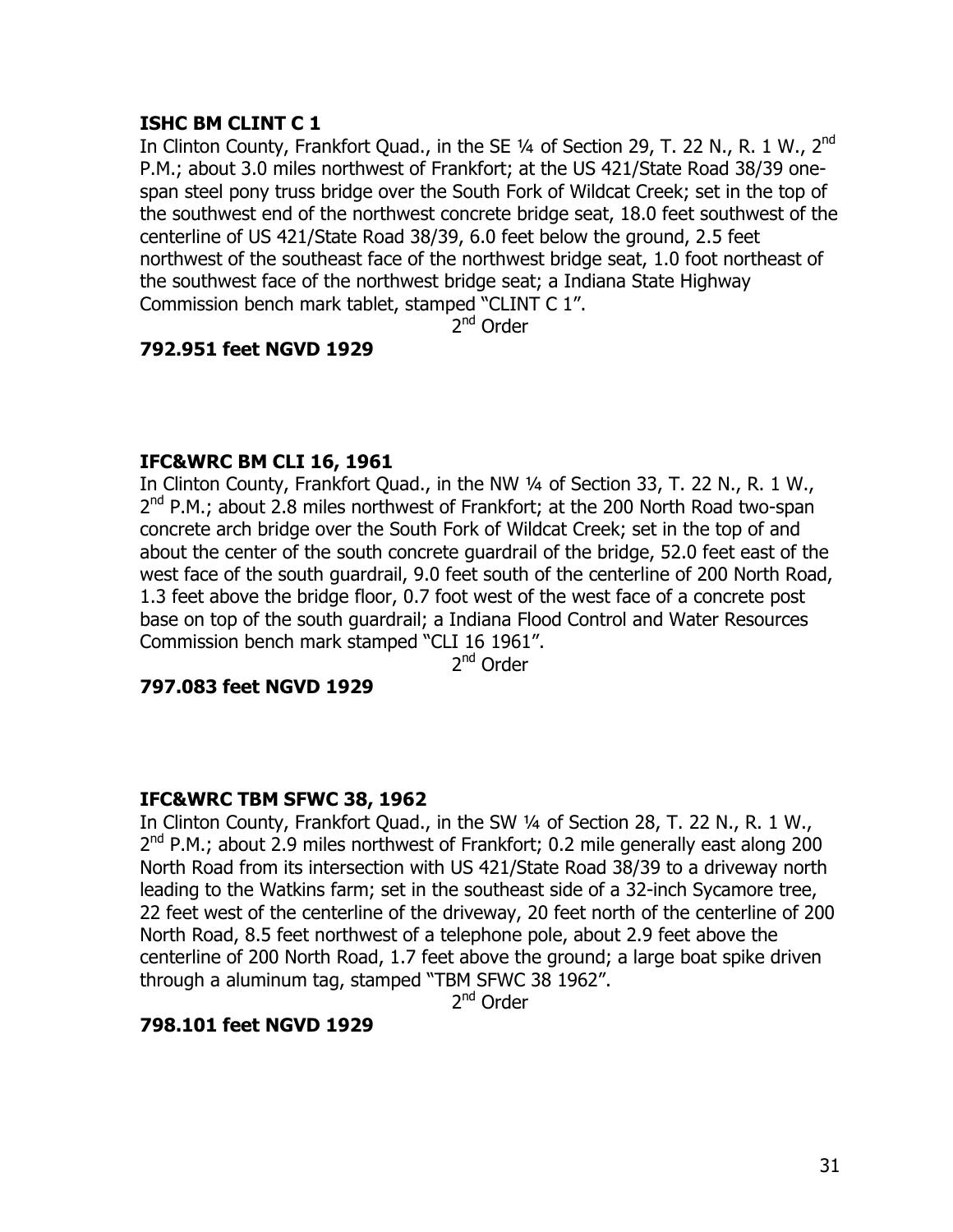## **IFC&WRC BM CLI 17, 1961**

In Clinton County, Frankfort Quad., in the NE 1/4 of Section 33, T. 22 N., R. 1 W., 2<sup>nd</sup> P.M.; about 2.5 miles northwest of Frankfort; about 0.2 mile south and west along a road from the "T" road intersection of 200 North Road and 130 West Road to a two-span concrete bridge over the South Fork of Wildcat Creek; set in the top of the northeast concrete wingwall of the bridge, 10.5 feet north of the centerline of the road, 4.2 feet southwest of the northeast face of the wingwall, 2.75 feet above the centerline of the road, 1.2 feet northwest of the southeast face of the wingwall; a Indiana Flood Control and Water Resources Commission bench mark stamped "CLI 17 1961".

2<sup>nd</sup> Order

## **805.425 feet NGVD 1929**

## **IFC&WRC TBM SFWC 39, 1962**

In Clinton County, Frankfort Quad., in the NE  $\frac{1}{4}$  of Section 33, T. 22 N., R. 1 W., 2<sup>nd</sup> P.M.; about 2.5 miles northwest of Frankfort; about 0.2 mile south and west along a road from the "T" road intersection of 200 North Road and 130 West Road to a two-span concrete bridge over the South Fork of Wildcat Creek; set in the northeast side of a 30-inch triple trunked Locust tree, 34 feet west of the centerline of a lane to the south, 21 feet south of the centerline of the road, 1.2 feet above the ground; a large boat spike driven through a aluminum tag, stamped "TBM SFWC 39 1962".

2<sup>nd</sup> Order

## **801.889 feet NGVD 1929**

## **IFC&WRC TBM SFWC 40, 1962**

In Clinton County, Frankfort Quad., in the NW ¼ of Section 34, T. 22 N., R. 1 W.,  $2^{nd}$  P.M.; about 2.5 miles north of Frankfort; 0.25 mile west along 200 North Road from its intersection with State Road 75; set in the northwest side of a 16-inch Hackberry tree, about 0.05 mile east of a farm on the south side of the road, 17.5 feet south of the centerline of 200 North Road, 1.0 foot above the ground, 0.95 foot below the road; a large boat spike driven through a aluminum tag, stamped "TBM SFWC 40 1962".

2<sup>nd</sup> Order

#### **822.624 feet NGVD 1929**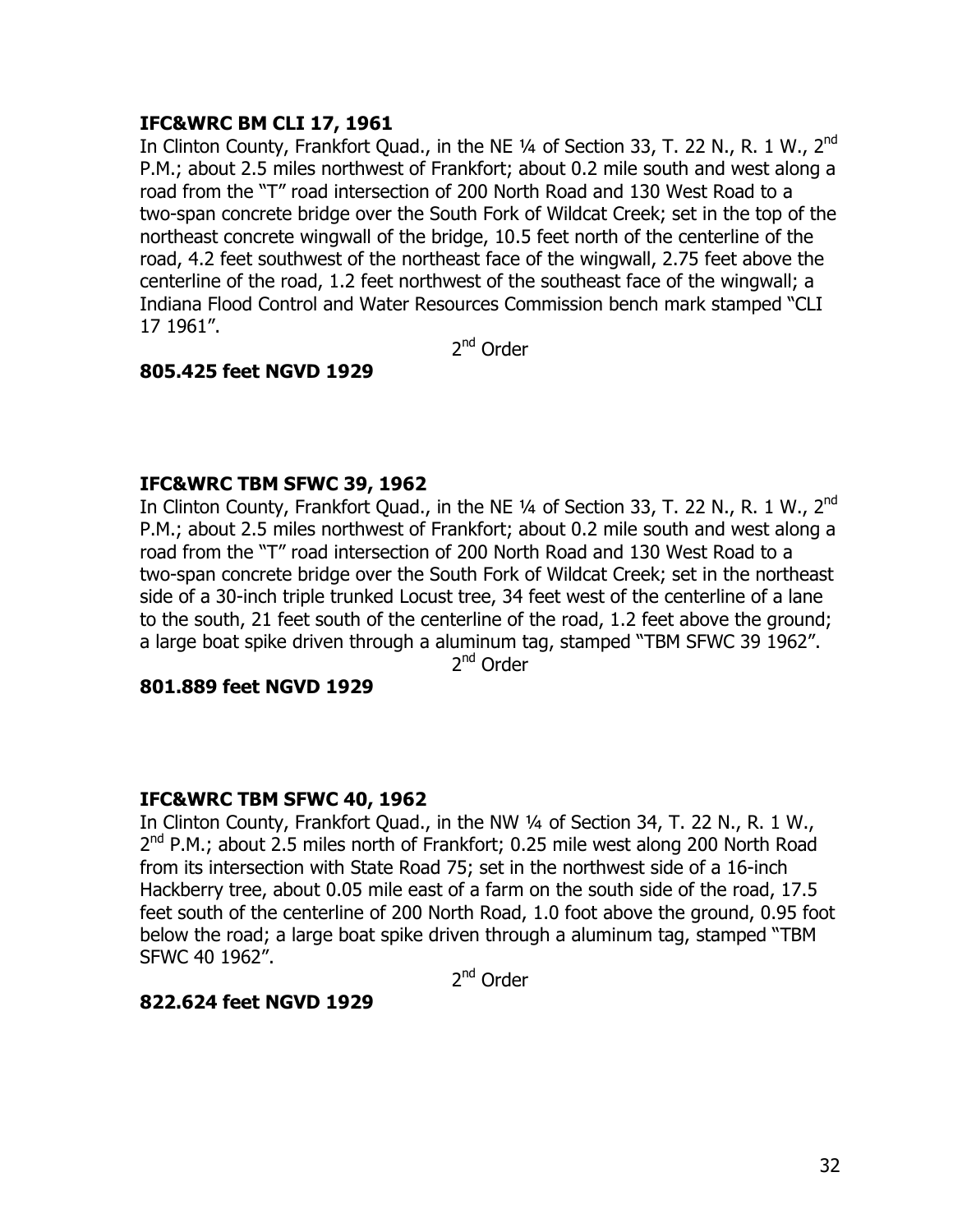## **IFC&WRC BM CLI 18, 1961**

In Clinton County, Frankfort Quad., in the NW ¼ of Section 34, T. 22 N., R. 1 W.,  $2^{nd}$  P.M.; about 1.5 miles north of Frankfort; at the State Road 75 one-span steel truss bridge over the South Fork of Wildcat Creek; set in the top of the southwest wingwall of the bridge, 12 feet west of the centerline of State Road 75, 1.6 feet southeast of the northwest face of the south abutment of the bridge, 1.3 feet below the road, 1.25 feet west of the west face of the south abutment; a Indiana Flood Control and Water Resources Commission bench mark stamped "CLI 18 1961".

2nd Order

DESTROYED 9/15/1964

## **810.953 feet NGVD 1929**

#### **IFC&WRC BM CLI 20, 1961**

In Clinton County, Frankfort Quad., in the NE 1/4 of Section 34, T. 22 N., R. 1 W., 2<sup>nd</sup> P.M.; about 1.0 mile north of Frankfort; at the 00 Road one-span steel pony truss bridge over Prairie Creek; set in the top of the northeast concrete wingwall of the bridge, 8.5 feet north of the centerline of the road, 3.2 feet northeast of the east end of the north truss of the bridge, 0.75 foot below the road, 0.5 foot southeast of the northwest face of the wingwall; a Indiana Flood Control and Water Resources Commission bench mark stamped "CLI 20 1961".

2<sup>nd</sup> Order

#### **815.080 feet NGVD 1929**

#### **USGS BM 17 EOM 1958**

In Clinton County, Frankfort Quad., in the NE  $\frac{1}{4}$  of Section 34, T. 22 N., R. 1 W., 2<sup>nd</sup> P.M.; about 1.0 mile north of Frankfort; at the 00 Road one-span steel pony truss bridge over Prairie Creek; set in the top of the northeast concrete wingwall of the bridge, 11.5 feet north of the centerline of the road, 1.0 foot below the road, 0.85 foot southwest of the northeast face of the wingwall 0.65 foot southeast of the northwest face of the wingwall; a US Geological Survey bench mark tablet, stamped "815 FEET 17 EOM 1958"

2nd Order

#### **815.090 feet NGVD 1929**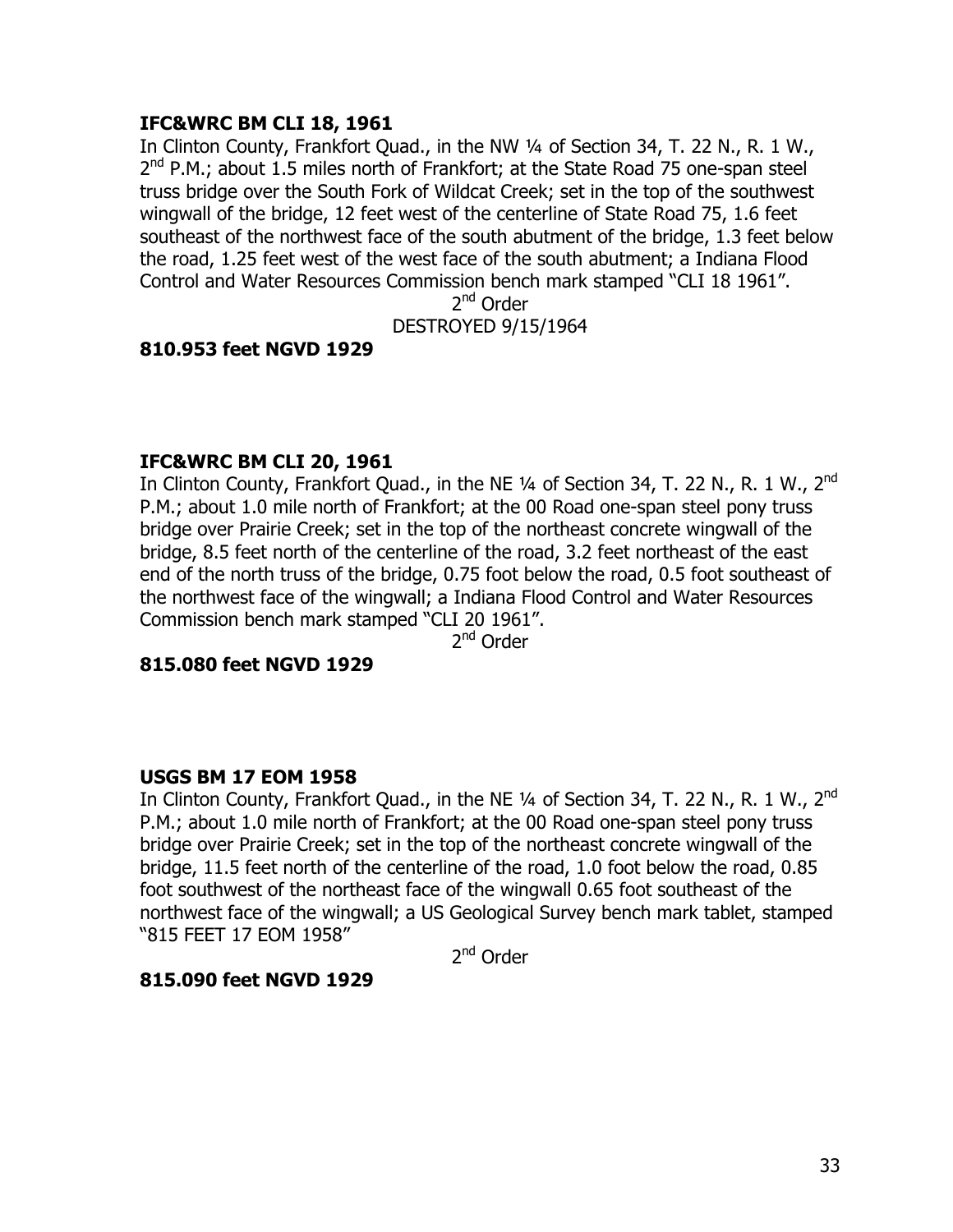## **IFC&WRC TBM SFWC 41, 1962**

In Clinton County, Frankfort Quad., in the NE 1/4 of Section 34, T. 22 N., R. 1 W., 2<sup>nd</sup> P.M.; about 1.5 miles north of Frankfort; about 2.1 miles south along 00 Road from its intersection with 450 North Road in Kilmore to a gravel "T" road to the west and a 6-foot concrete arch culvert under the "T" road to the west; set in the top of and near the center of the south concrete headwall of the culvert, 14 feet south of the centerline of the gravel road, 13 feet west of the centerline of 00 Road, 5.0 feet east of the west face of the south headwall, 1.0 foot above the road, 0.55 foot north of the south face of the south headwall; a chiseled triangle.

2<sup>nd</sup> Order

## **815.637 feet NGVD 1929**

#### **IFC&WRC BM CLI 19, 1961**

In Clinton County, Frankfort Quad., in the SE 1/4 of Section 27, T. 22 N., R. 1 W., 2<sup>nd</sup> P.M.; about 1.2 miles north of Frankfort; at the 00 Road one-span steel truss bridge over the South Fork of Wildcat Creek; set in the top of the southwest stone wingwall of the bridge, 11 feet west of the centerline of 00 Road, 1.0 foot south of the north face of the south bridge seat, 1.0 foot southeast of the northwest face of the southwest wingwall, 1.0 foot below the road; a Indiana Flood Control and Water Resources Commission bench mark stamped "CLI 19 1961".

2<sup>nd</sup> Order Destroyed

#### **813.019 feet NGVD 1929**

#### **USGS UE 812/9**

In Clinton County, Frankfort Quad., in the SW ¼ of Section 26, T. 22 N., R. 1 W.,  $2^{nd}$  P.M.; about 1.2 miles north of Frankfort; at the 00 Road one-span steel truss bridge over the South Fork of Wildcat Creek; set in the top of the southeast stone wingwall of the bridge, 13.5 feet east of the centerline of 00 Road, 11.6 feet northwest of the southeast face of the southeast wingwall, 8.3 feet southeast of the southeast end truss of the bridge, 1.3 foot southwest of the northeast face of the southeast wingwall, 1.0 foot below the road; a chiseled square.

2<sup>nd</sup> Order

#### **812.883 feet NGVD 1929**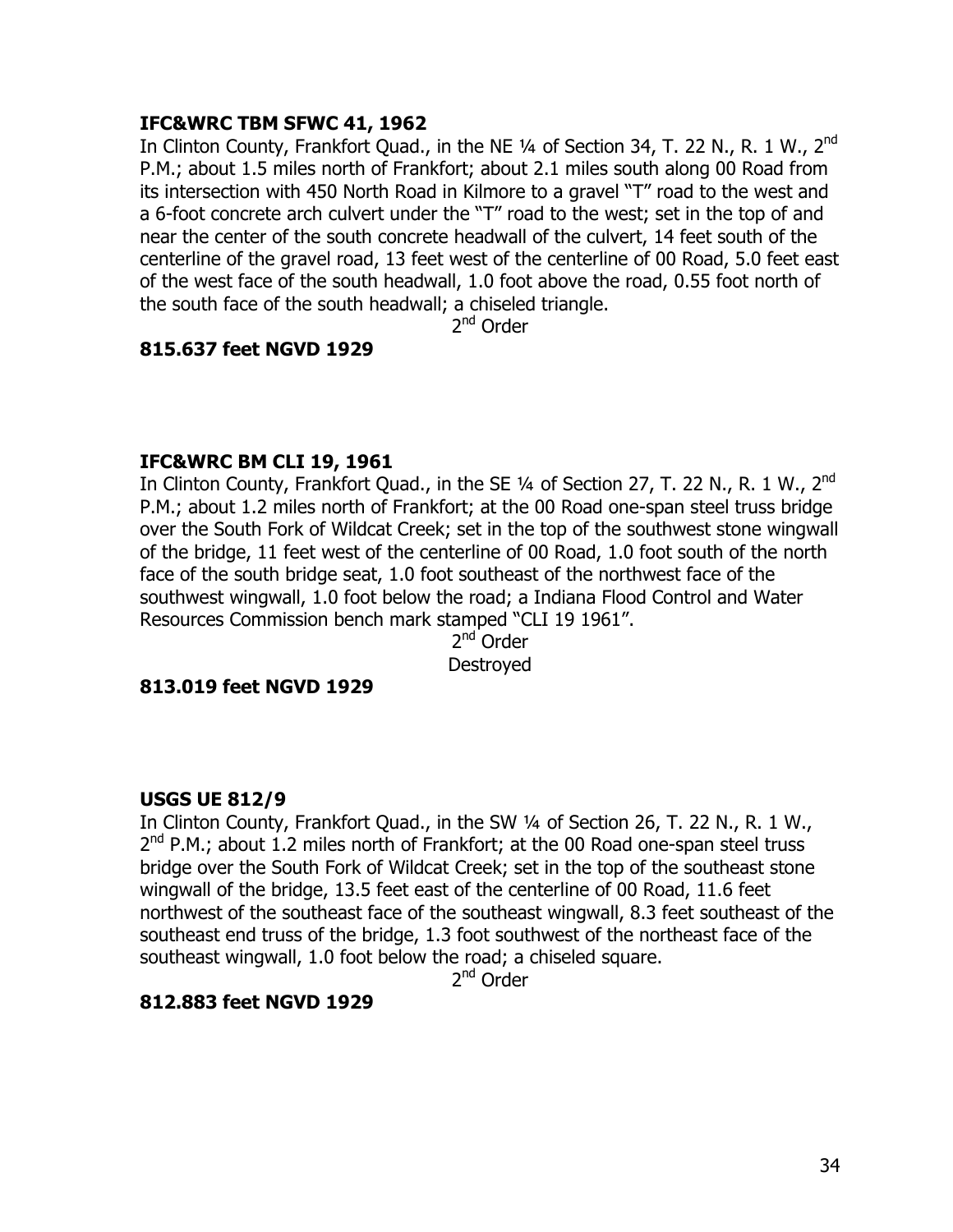## **IFC&WRC TBM SFWC 42, 1962**

In Clinton County, Michigantown Quad., in the NE ¼ of Section 34, T. 22 N., R. 1 W., 2<sup>nd</sup> P.M.; about 1.5 miles north of Frankfort; about 0.4 mile west along 180 North Road from its "T" road intersection with 100 East Road to a field entrance south and a 12-inch pipe culvert under the field entrance south; set in the top of and near the center of the west concrete headwall of the culvert, 19 feet south of the centerline of 180 North Road, 11 feet west of the centerline of the field entrance, 5.2 feet northwest of a gate corner post, 2.4 feet south of the north face of the headwall, about level with the centerline of the field entrance; a chiseled triangle.

2<sup>nd</sup> Order

## **838.972 feet NGVD 1929**

## **IFC&WRC TBM SFWC 43, 1962**

In Clinton County, Michigantown Quad., in the NW 1/4 of Section 36, T. 22 N., R. 1 W., 2<sup>nd</sup> P.M.; about 1.7 miles north of Frankfort; 0.2 mile north along 130 East Road from its "T" road intersection with 180 North Road to the Carl B. Shanks farm on the west side of the road; set in the east side of a 50-inch Hickory tree, 70.5 feet north of the centerline of the driveway west leading to the farm house, 46 feet west of the centerline of 130 East Road, 21 feet west of a fence corner post, 5.0 feet south of a fence line, 0.9 foot above the ground; a large boat spike driven through a aluminum tag, stamped "TBM SFWC 43 1962".

2nd Order

#### **843.049 feet NGVD 1929**

#### **IFC&WRC BM CLI 21, 1961**

In Clinton County, Michigantown Quad., in the SW 1/4 of Section 25, T. 22 N., R. 1 W., 2<sup>nd</sup> P.M.; about 2.0 miles north of Frankfort; at the 130 East Road three-span concrete bridge over the South Fork of Wildcat Creek; set in the top of the north end of the east concrete guardrail base of the bridge, 12.5 feet east of the centerline of 130 East Road, 2.6 feet south of the north end of the east concrete guardrail base, 0.8 foot above the road, 0.45 foot west of the west face of the east concrete guardrail of the bridge; a Indiana Flood Control and Water Resources Commission bench mark stamped "CLI 21 1961".

2<sup>nd</sup> Order

#### **824.562 feet NGVD 1929**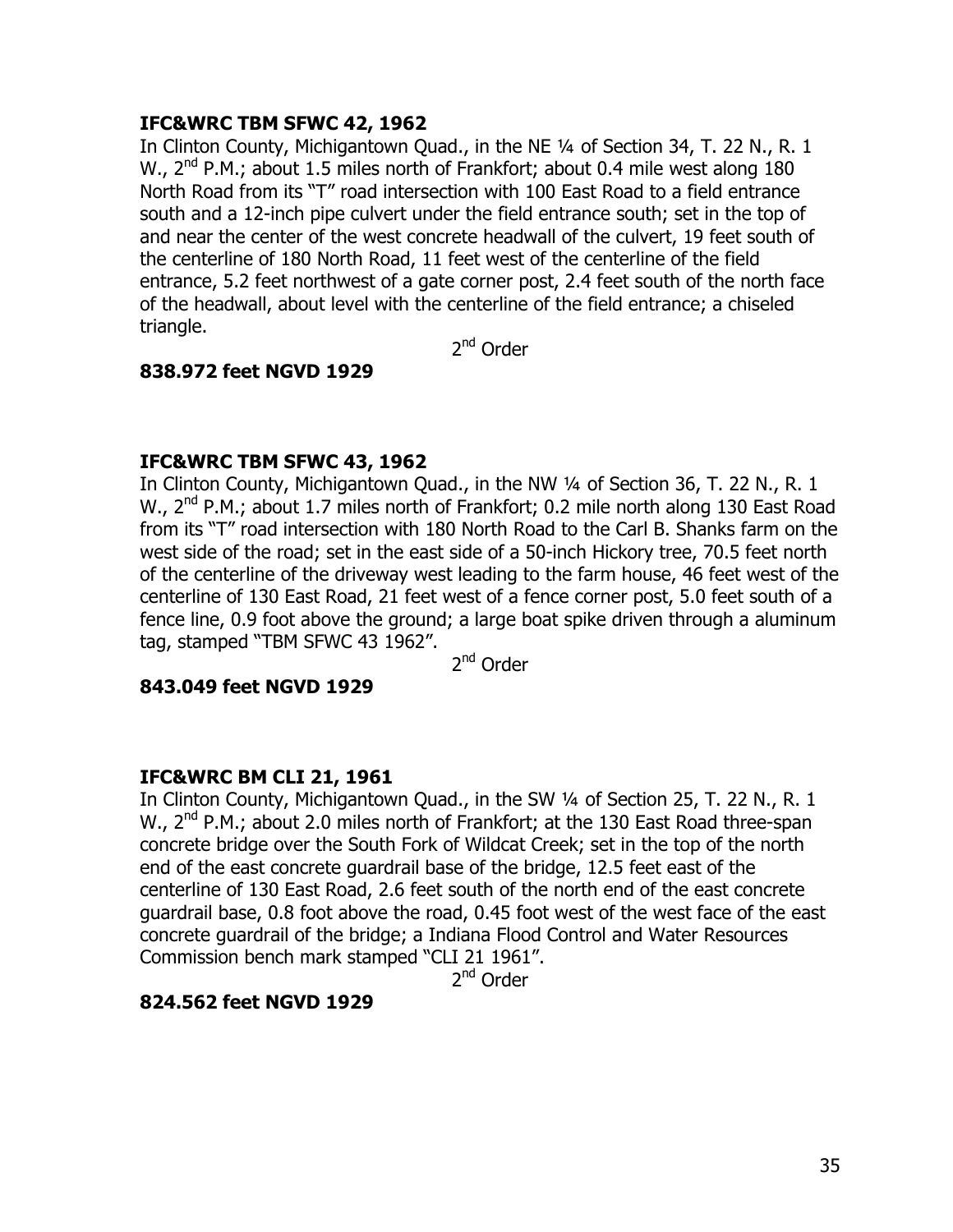## **IFC&WRC TBM SFWC 44, 1962**

In Clinton County, Michigantown Quad., in the NE ¼ of Section 25, T. 22 N., R. 1 W., 2<sup>nd</sup> P.M.; about 2.5 miles northeast of Frankfort; about 0.35 mile east along 250 North Road from its intersection with 130 East Road to a four-foot brick and concrete arch culvert under the road; set in the top of the south concrete headwall of the culvert, about 300 feet east of a farm house on the south side of the road, 9 feet south of the centerline of 250 North Road, 2.9 feet west of the point where the southeast wingwall joins the east end of the south headwall, 0.75 foot north of the south face of the south headwall, about 0.2 foot above the centerline of the road; a chiseled triangle.

2<sup>nd</sup> Order

## **846.535 feet NGVD 1929**

#### **IFC&WRC BM CLI 22, 1961**

In Clinton County, Michigantown Quad., in the NW 1/4 of Section 30, T. 22 N., R. 1 E.,  $2^{nd}$  P.M.; about 2.6 miles northeast of Frankfort; at the 250 North Road two-span concrete bridge over the South Fork of Wildcat Creek; set in the top of the east end of the north concrete wheel guard, 12 feet north of the centerline of 250 North Road, 10.5 feet west of the east face of the north wheel guard, 0.8 foot above the road, 0.45 foot north of the south face of the north wheel guard; a Indiana Flood Control and Water Resources Commission bench mark stamped "CLI 22 1961".

2nd Order

#### **835.849 feet NGVD 1929**

#### **IFC&WRC TBM SFWC 45, 1962**

In Clinton County, Michigantown Quad., in the SW ¼ of Section 30, T. 22 N., R. 1 E.,  $2^{nd}$  P.M.; about 2.6 miles northeast of Frankfort; at the "T" road intersection of 250 North Road and 250 East Road; set in the top of and near the center of the west concrete headwall of a 24-inch pipe culvert under 250 East Road, 18.6 feet south of the centerline of 250 North Road, 17 feet west of the centerline of 250 East Road, 3.0 feet north of the south face of the west headwall of the culvert, 0.7 foot below the centerline of 250 East Road, 0.45 foot east of the west face of the headwall; a chiseled triangle.

2<sup>nd</sup> Order

#### **839.165 feet NGVD 1929**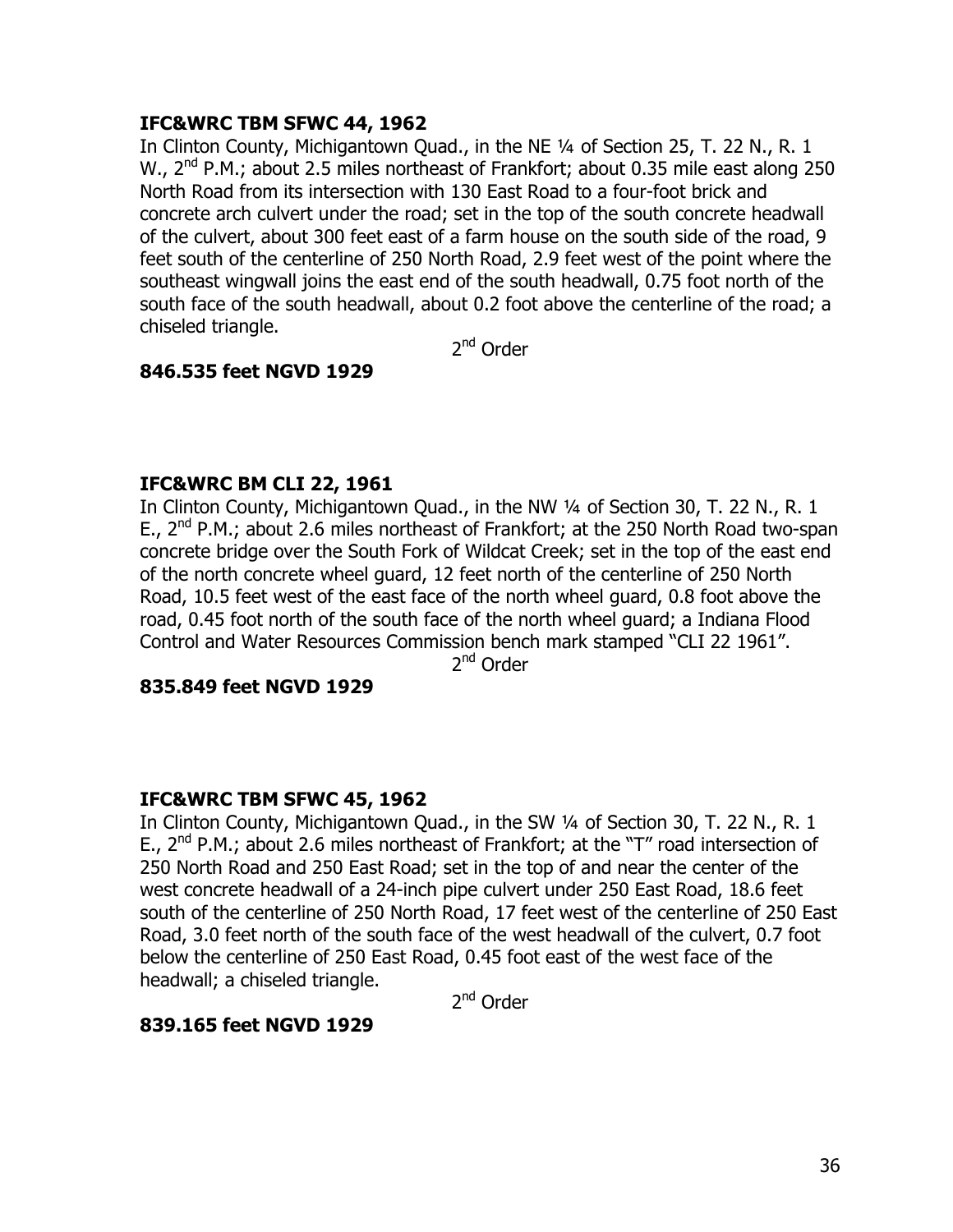## **IFC&WRC TBM SFWC 46, 1962**

In Clinton County, Michigantown Quad., in the NE 1/4 of Section 30, T. 22 N., R. 1 E.,  $2^{nd}$  P.M.; about 3.2 miles northeast of Frankfort; about 0.1 mile north along 300 East Road from the 300 East Road one-span steel arch truss bridge over the South Fork of Wildcat Creek to the John Dale Miller farm on the west side of the road; set in the top of and near the center of the north concrete headwall of a 24-inch pipe culvert under the driveway leading west to the farm house, 16.5 feet west of the centerline of 300 East Road, 12 feet north of the centerline of the driveway, 2.1 feet west of the east face of the north headwall, 0.5 foot south of the north face of the north headwall, about level with the centerline of 300 East Road; a chiseled triangle.

2<sup>nd</sup> Order

## **848.704 feet NGVD 1929**

## **IFC&WRC BM CLI 23, 1961**

In Clinton County, Michigantown Quad., in the NW 1/4 of Section 29, T. 22 N., R. 1 E.,  $2^{nd}$  P.M.; about 3.2 miles northeast of Frankfort; at the 300 East Road one-span steel arch truss bridge over the South Fork of Wildcat Creek; set in the top of the northeast concrete wingwall of the bridge, 12.5 feet east of the centerline of 300 East Road, 1.4 feet southwest of the northeast face of the northeast concrete wingwall of the bridge, 1.1 feet northwest of the southeast face of the northeast concrete wingwall of the bridge, about 0.6 foot above the centerline of 300 East Road, about level with the bridge floor; a Indiana Flood Control and Water Resources Commission bench mark stamped "CLI 23 1961".

 $2<sup>nd</sup>$  Order

#### **838.399 feet NGVD 1929**

#### **IFC&WRC TBM SFWC 47, 1962**

In Clinton County, Michigantown Quad., in the NE 1/4 of Section 29, T. 22 N., R. 1 E.,  $2^{nd}$  P.M.; about 3.6 miles northeast of Frankfort; about 0.6 mile east along 300 North Road from its intersection with 300 East Road; set in the north side of a power pole, directly across the road from a barn on the Robert E. Gard farm, about 65 feet east of the extended centerline of a driveway north leading to a barn, 18.5 feet south of the centerline of 300 North Road, about 2.5 feet above the centerline of 300 North Road, 1.0 foot north of a east-west fence line; a large boat spike driven through a aluminum tag, stamped "TBM SFWC 47 1962".

2<sup>nd</sup> Order

#### **855.348 feet NGVD 1929**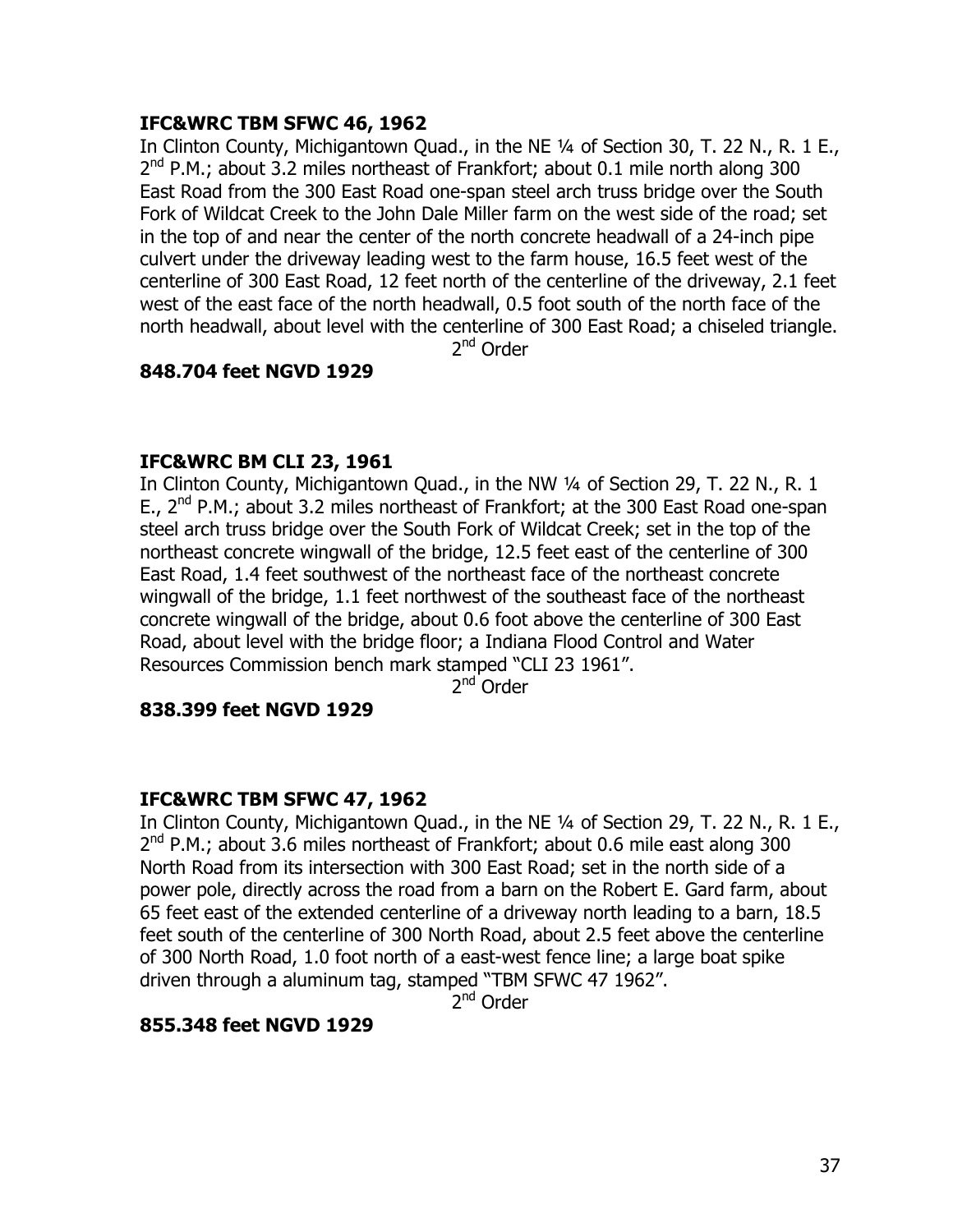## **IFC&WRC BM CLI 24, 1961**

In Clinton County, Michigantown Quad., in the NE 1/4 of Section 29, T. 22 N., R. 1 E.,  $2^{nd}$  P.M.; about 1.8 miles west of Michigantown; at the "T" road intersection of 300 North Road and 400 East Road; set in the top of the south concrete headwall of a six-foot concrete box culvert under 300 North Road, 90 feet west of the centerline of a gravel 400 East Road, 10.5 feet south of the centerline of 300 North Road, 1.5 feet above 300 North Road, 0.8 foot west of the east face of the south headwall; a Indiana Flood Control and Water Resources Commission bench mark stamped "CLI 24 1961".

2<sup>nd</sup> Order

## **842.281 feet NGVD 1929**

#### **IFC&WRC TBM SFWC 48, 1962**

In Clinton County, Michigantown Quad., in the NE 1/4 of Section 29, T. 22 N., R. 1 E.,  $2^{nd}$  P.M.; about 1.8 miles west of Michigantown; at the 400 East Road one-span steel pony truss bridge over the South Fork of Wildcat Creek; set in the top of the southwest concrete wingwall of the bridge, at the point where the wingwall joins the west end of the south concrete bridge seat, 10.0 feet west of the centerline of 400 East Road, 0.5 foot below the top of the bridge deck, 0.2 foot south of the north face of the south bridge seat, 0.2 foot southeast of the northwest face of the southwest wingwall; a chiseled triangle.

2nd Order

#### **841.306 feet NGVD 1929**

#### **IFC&WRC TBM SFWC 49, 1962**

In Clinton County, Michigantown Quad., in the SE ¼ of Section 21, T. 22 N., R. 1 E.,  $2<sup>nd</sup>$  P.M.; about 1.4 miles west of Michigantown; near the 300 North Road one-span steel pony truss bridge over the South Fork of Wildcat Creek; set in the top of and near the center of the south concrete headwall of a ten-foot concrete box culvert under 300 North Road, about 100 feet west of the 300 North Road one-span steel pony truss bridge over the South Fork of Wildcat Creek, 9 feet south of the centerline of 300 North Road, 5.15 feet east of the west face of the south headwall, 2.0 feet above the road, 0.4 foot south of the north face of the south headwall; a chiseled triangle.

2<sup>nd</sup> Order

#### **847.649 feet NGVD 1929**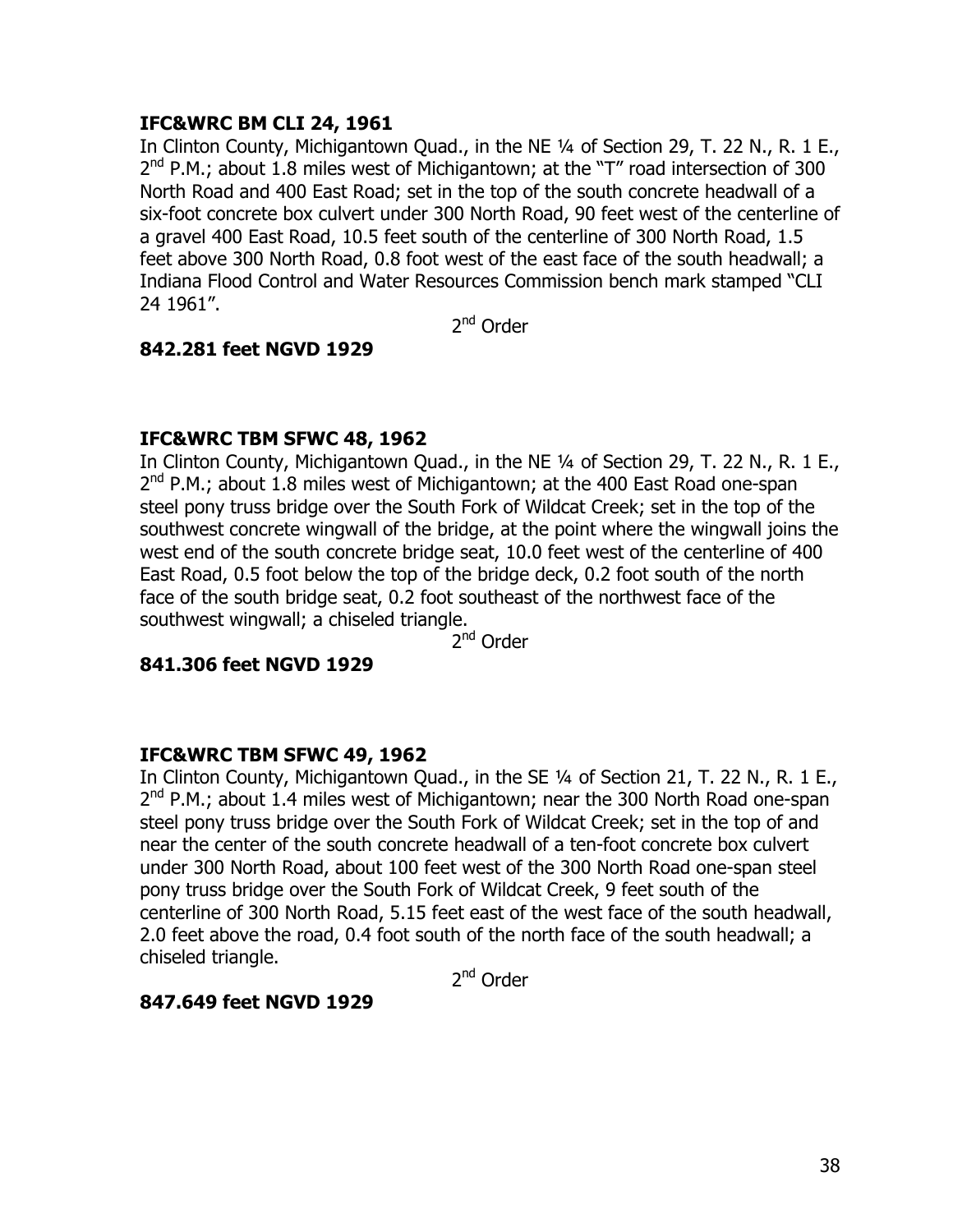## **IFC&WRC BM CLI 25, 1961**

In Clinton County, Michigantown Ouad., in the SE 1/4 of Section 21, T. 22 N., R. 1 E.,  $2^{nd}$  P.M.; about 1.4 miles west of Michigantown; near the 300 North Road one-span steel pony truss bridge over the South Fork of Wildcat Creek; set in the top of the south end of the west concrete headwall of a eight-foot concrete box culvert under 300 North Road, about 90 feet southeast of the 300 North Road one-span steel pony truss bridge over the South Fork of Wildcat Creek, 10.5 feet west of the centerline of 300 North Road, 1.9 feet above the road, 1.3 feet north of the south face of the west headwall, 0.5 foot east of the west face of the of the west headwall; a Indiana Flood Control and Water Resources Commission bench mark stamped "CLI 25 1961".

2nd Order

## **846.975 feet NGVD 1929**

## **IFC&WRC BM CLI 26, 1961**

In Clinton County, Michigantown Quad., in the NW 1/4 of Section 27, T. 22 N., R. 1 E.,  $2^{nd}$  P.M.; about 0.8 mile west of Michigantown; at the 300 North Road one-span concrete arch bridge over the South Fork of Wildcat Creek; set in the top of the south concrete headwall of the bridge, about 300 feet west of 530 East Road, 19.5 feet west of the east face of the south headwall, 9.5 feet south of the centerline of 300 North Road, 0.65 foot south of the north face of the south headwall, about 0.4 foot above the centerline of the road; a Indiana Flood Control and Water Resources Commission bench mark stamped "CLI 26 1961".

2<sup>nd</sup> Order

#### **856.315 feet NGVD 1929**

#### **IFC&WRC TBM SFWC 50, 1962**

In Clinton County, Michigantown Quad., in the NW 1/4 of Section 27, T. 22 N., R. 1 E.,  $2^{nd}$  P.M.; about 0.8 mile west of Michigantown; at the 530 East Road one-span steel pony truss bridge over the South Fork of Wildcat Creek; set in the top of the northwest concrete wingwall of the bridge, 33 feet south of the centerline of 300 North Road, 13 feet west of the centerline of 530 East Road, 2.8 feet north of the south face of the north concrete bridge seat, 3.0 feet west of the west face of the north truss of the bridge, 1.85 feet east of the west face of the northwest wingwall, 1.0 foot below the top of the bridge deck; a chiseled triangle.

2<sup>nd</sup> Order

## **852.345 feet NGVD 1929**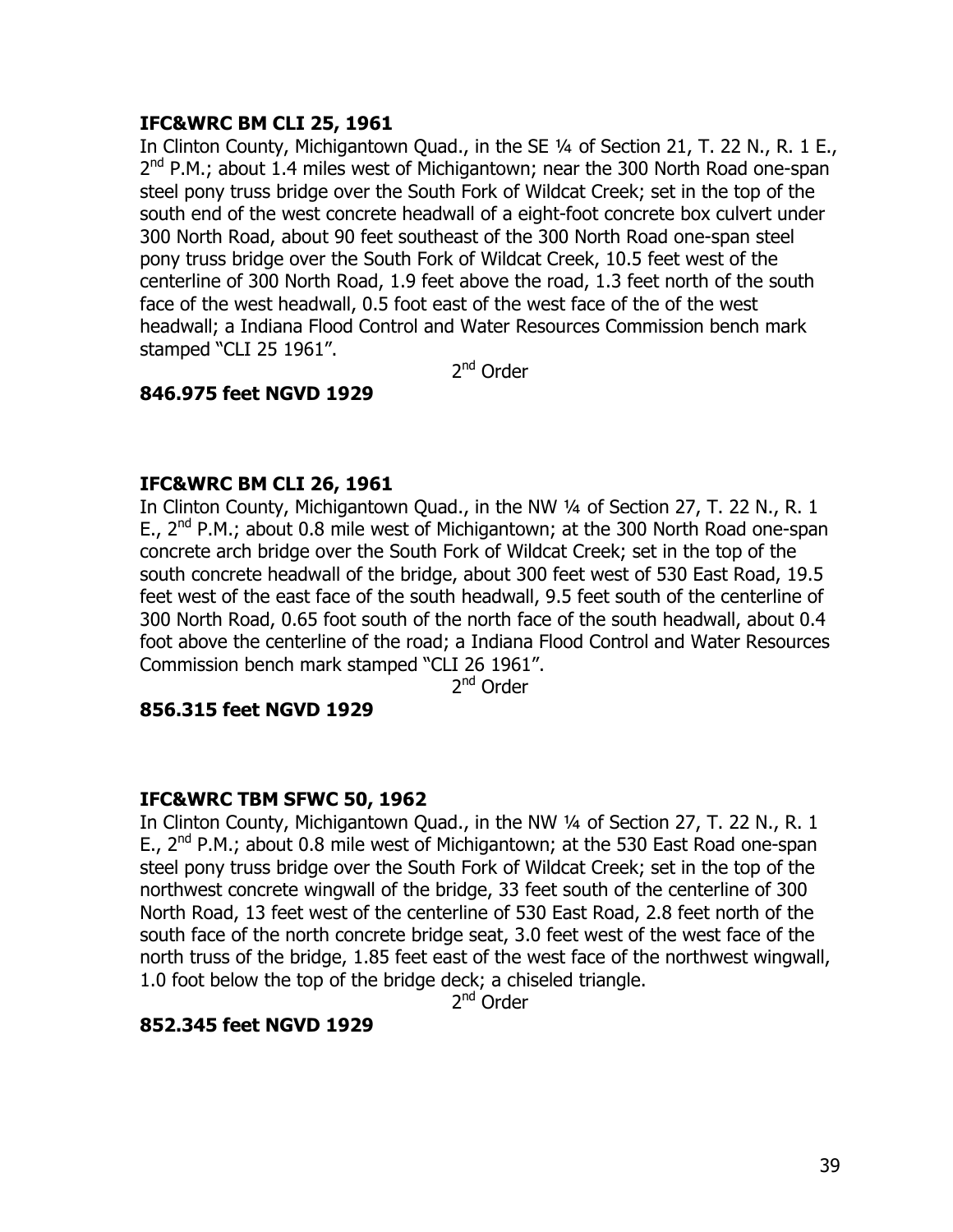## **IFC&WRC BM CLI 27, 1961**

In Clinton County, Michigantown Quad., in the NE 1/4 of Section 27, T. 22 N., R. 1 E., 2<sup>nd</sup> P.M.; at Michigantown; at the Second Street (Michigantown Road) one-span concrete arch bridge over the South Fork of Wildcat Creek; set in the top of the southeast concrete guardrail of the bridge, 22.3 feet southwest of the northeast face of the guardrail, 11 feet southeast of the centerline of the road, 2.5 feet above the road, 0.45 foot southeast of the northwest face of the guardrail; a Indiana Flood Control and Water Resources Commission bench mark stamped "CLI 27 1961".

2nd Order

#### **863.819 feet NGVD 1929**

#### **NYC&ST.L R/R TBM 199.02**

In Clinton County, Michigantown Quad., in the SW ¼ of Section 23, T. 22 N., R. 1 E.,  $2^{nd}$  P.M.; at Michigantown; at the intersection of State Road 29 (Main Street) and the Norfolk and Western (New York, Chicago and St. Louis) railroad, at the station; set in the top of the west corner of a concrete base of a semaphore, 24 feet northeast of the entrance door of the station house, 10 feet southeast of the southeast rail of the track, 0.9 foot above the ground, 0.3 foot northeast of the southwest face of the base of the semaphore, 0.2 foot southeast of the northwest face of the base of the semaphore; a chiseled cross.

2<sup>nd</sup> Order

#### **872.236 feet NGVD 1929**

#### **IFC&WRC TBM SFWC 51, 1962**

In Clinton County, Michigantown Quad., in the NE 1/4 of Section 27, T. 22 N., R. 1 E., 2<sup>nd</sup> P.M.; at Michigantown; at the intersection of State Road 29 (Main Street) and First Street; set in the top of and near the center of the south concrete headwall of a 12-inch pipe culvert under First Street, 27.5 feet west of the centerline of State Road 29 (Main Street), 15.5 feet south of the centerline of First Street, 3.0 feet east of the west face of the headwall, about 1.2 feet above the centerline of First Street, 0.3 foot south of the north face of the headwall; a chiseled triangle.

2nd Order

#### **876.399 feet NGVD 1929**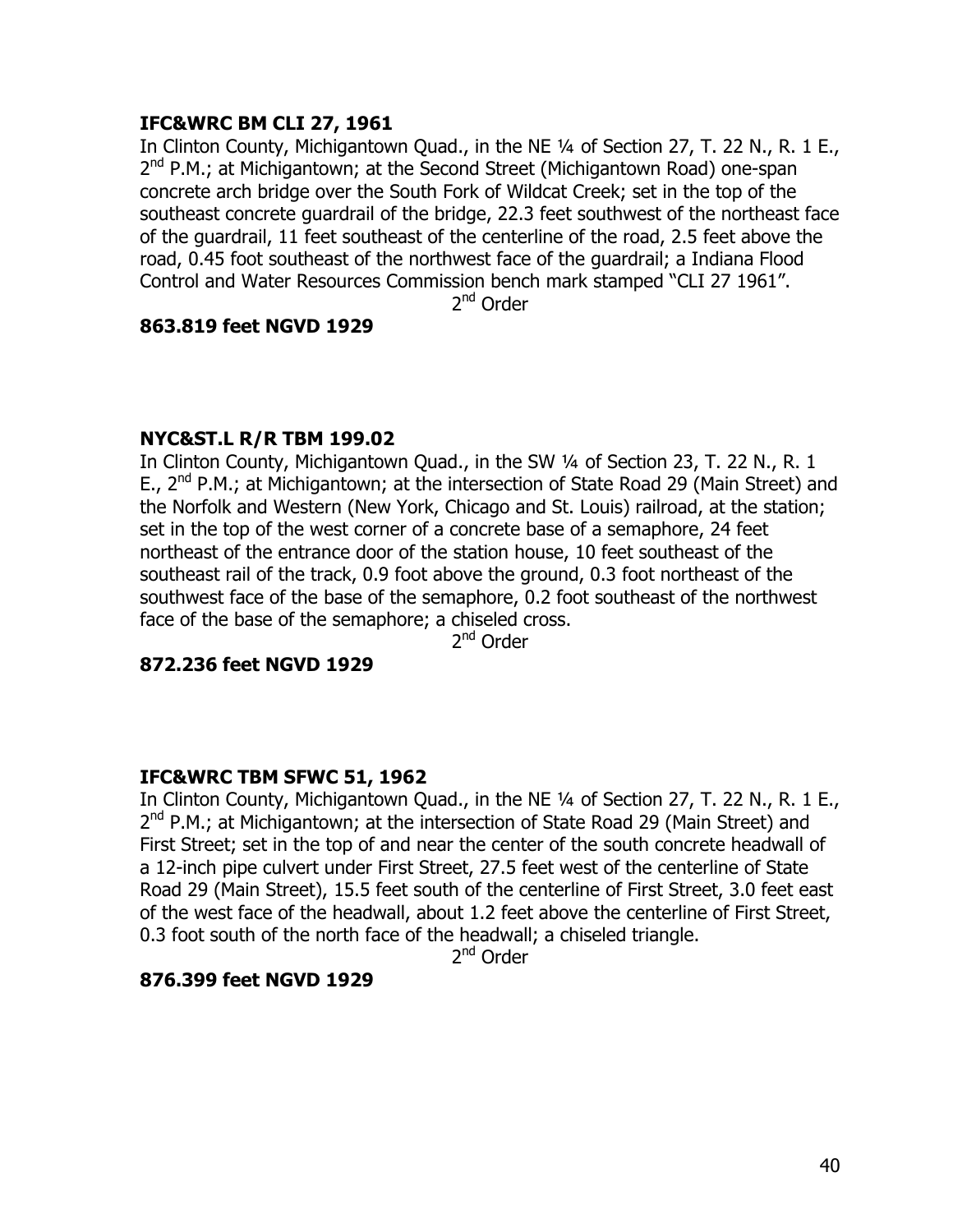## **IFC&WRC BM CLI 28, 1961**

In Clinton County, Michigantown Quad., in the SE ¼ of Section 27, T. 22 N., R. 1 E., 2<sup>nd</sup> P.M.; about 0.25 mile south of Michigantown; at the State Road 29 one-span steel pony truss bridge over the South Fork of Wildcat Creek; set in the top of the west end of the north concrete abutment of the bridge, 13.5 feet west of the centerline of State Road 29, 1.5 feet north of the north face of the north end iron guardrail post of the west handrail, 1.4 feet west of the east face of the west end of the north abutment, 0.55 foot north of the south face of the north abutment, about 0.1 foot above the centerline of State Road 29; a Indiana Flood Control and Water Resources Commission bench mark stamped "CLI 28 1961".

2<sup>nd</sup> Order

## **862.880 feet NGVD 1929**

#### **USC&GS BM U 195, 1946**

In Clinton County, Michigantown Quad., in the SE ¼ of Section 27, T. 22 N., R. 1 E.,  $2^{nd}$  P.M.; about 0.5 mile south of Michigantown; at the intersection of State Road 29 and 200 North Road, in the northwest ¼ of the intersection; set in the top of a concrete post, 50 feet west of the centerline of State Road 29, 27 feet north of the centerline of 200 North Road, 7.5 feet north of a fence corner post, 1.0 foot south of a power pole, projecting 0.1 foot above the ground; a US Coast and Geodetic Survey bench mark tablet, stamped "U 195 1946".

2nd Order

#### **883.286 feet NGVD 1929**

#### **DNR TBM 01 - 04385**

In Clinton County, Michigantown Quad., in the NW ¼ of Section 13, T. 22 N., R. 1 W.,  $2^{nd}$  P.M.; about 4.0 miles north-northeast of Frankfort; at the Little Lake Estates Dam, near the intersection of 450 North Road and 100 East Road; set in the northwest most power pole of a twin power pole line, 217.3 feet north of the centerline of 450 North Road, 16.8 feet south of the centerline of the dam, 1.9 feet above the ground; a rail road spike driven through a aluminum tag, stamped DNR TBM 01-04385".

3rd Order

#### **853.525 feet NGVD 1929**